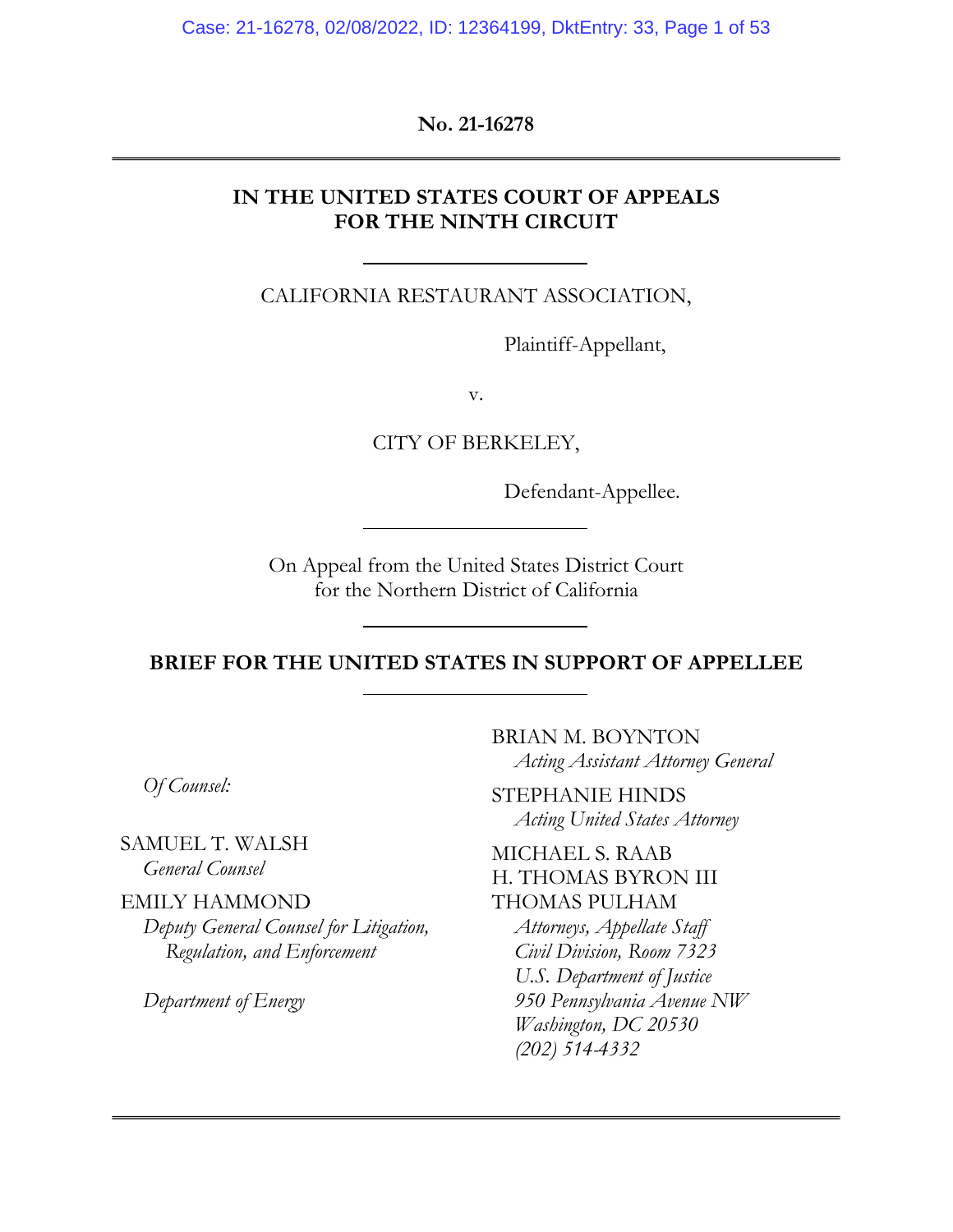# **TABLE OF CONTENTS**

# **Page**

| A.        |                                                                                                                            |
|-----------|----------------------------------------------------------------------------------------------------------------------------|
| <b>B.</b> |                                                                                                                            |
| C.        |                                                                                                                            |
|           |                                                                                                                            |
|           |                                                                                                                            |
| A.        | Section 6297(c) Preempts Energy Conservation Standards and                                                                 |
|           | 1.<br>Statutory Text and Context Establish the Meaning of                                                                  |
|           | 2.<br>The Federal Government Has Long Adopted This                                                                         |
| <b>B.</b> | The Ordinance Regulates Natural Gas Distribution and Does Not<br>Establish an Energy Conservation Standard for Any Covered |
| C.        | Adopting CRA's Interpretation Would Disrupt the Federal                                                                    |
|           | 27                                                                                                                         |
|           | <b>CERTIFICATE OF COMPLIANCE</b>                                                                                           |
|           | <b>CERTIFICATE OF SERVICE</b>                                                                                              |

ADDENDUM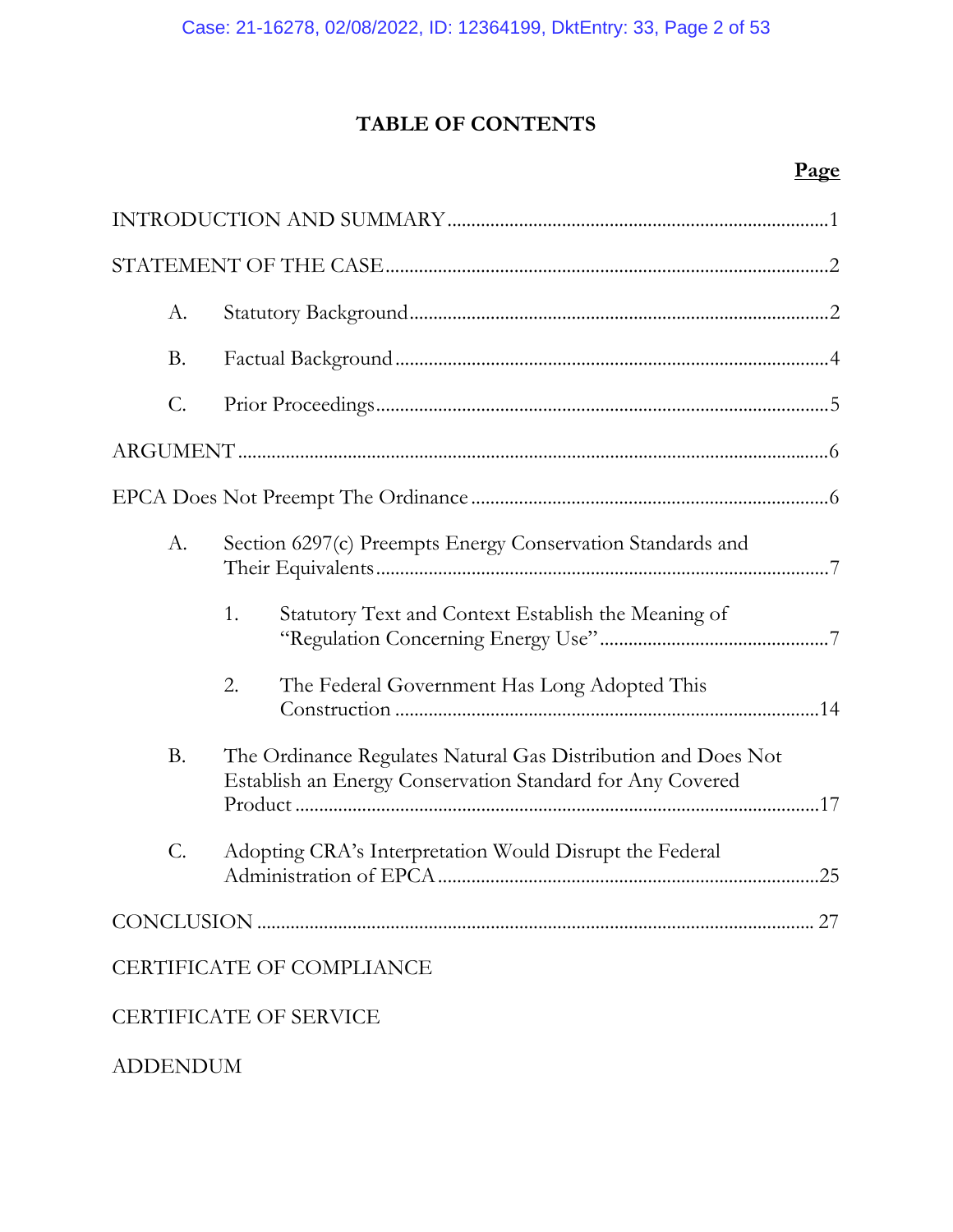# **TABLE OF AUTHORITIES**

| Cases:<br>Page(s)                                                                 |  |
|-----------------------------------------------------------------------------------|--|
| Air Conditioning & Refrigeration Inst. v. Energy Res. Conservation & Dev. Comm'n, |  |
| Appert v. Morgan Stanley Dean Witter, Inc.,                                       |  |
| Building Indus. Ass'n of Wash. v. Washington State Bldg. Code Council,            |  |
| California Trucking Ass'n v. Bonta,                                               |  |
| City & Cty. of San Francisco v. U.S. Dep't of Transp.,                            |  |
| City of Columbus v. Ours Garage & Wrecker Serv., Inc.,                            |  |
| CSX Transp., Inc. v. Easterwood,                                                  |  |
| Dan's City Used Cars, Inc. v. Pelkey,                                             |  |
| De Buono v. NYSA ILA Med. & Clinical Servs. Fund,                                 |  |
| Dolan v. U.S. Postal Serv.,                                                       |  |
| Florida Dep't of Revenue v. Piccadilly Cafeterias, Inc.,                          |  |
| Hillsborough County v. Automated Med. Labs., Inc.,                                |  |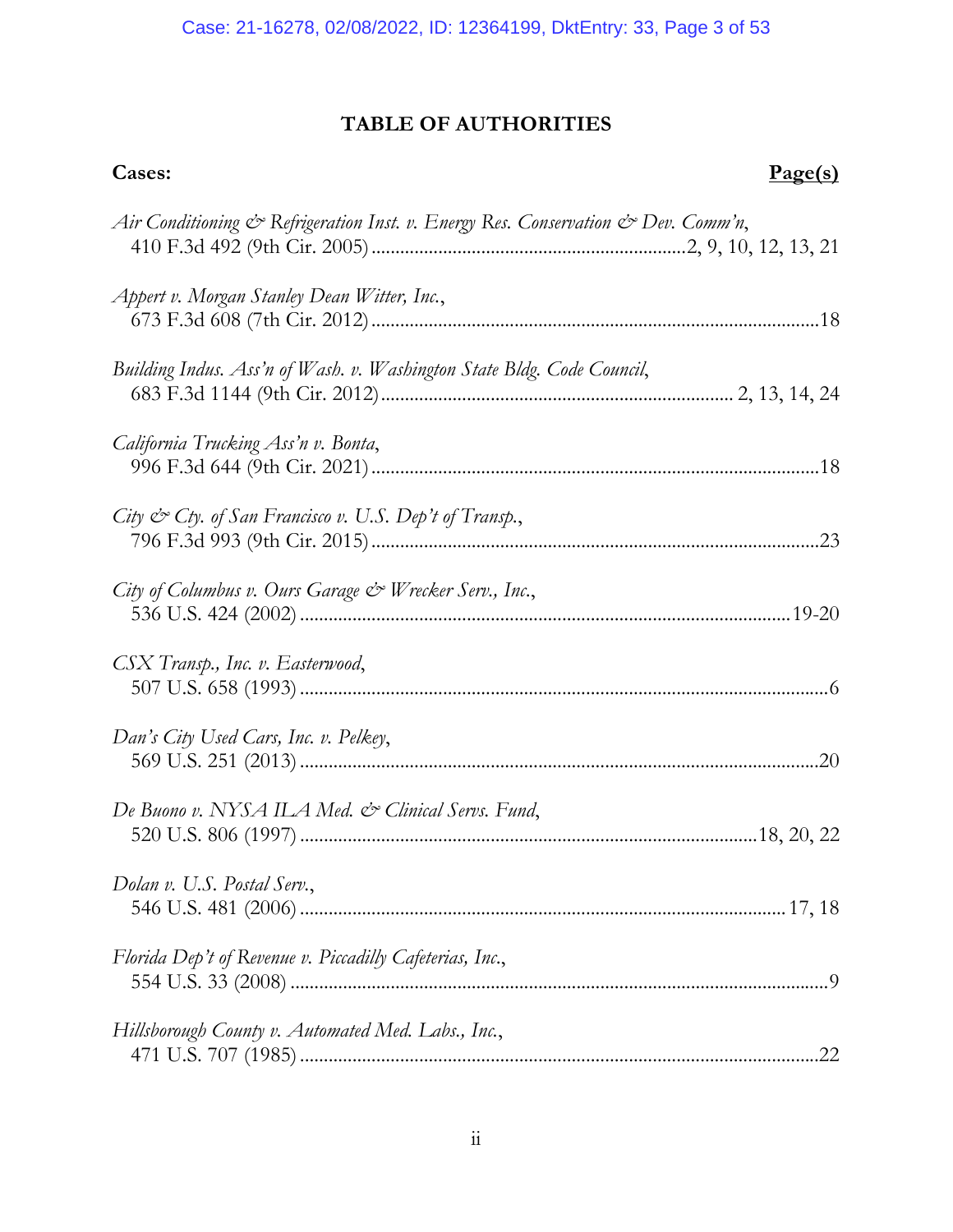# Case: 21-16278, 02/08/2022, ID: 12364199, DktEntry: 33, Page 4 of 53

| Hines v. Davidowitz,                                                               |
|------------------------------------------------------------------------------------|
| Medtronic, Inc. v. Lohr,                                                           |
| Michigan Consol. Gas Co. v. Panhandle E. Pipe Line Co.,                            |
| National Credit Union Admin. v. First Nat'l Bank & Tr. Co.,                        |
| Natural Res. Def. Council, Inc. v. Herrington,                                     |
| New York State Conference of Blue Cross & Blue Shield Plans v. Travelers Ins. Co., |
| Porter v. Nussle,                                                                  |
| Rice v. Santa Fe Elevator Corp.,                                                   |
| Roberts v. Sea-Land Servs., Inc.,                                                  |
| South Coast Air Quality Mgmt. Dist. v. FERC,<br>.23                                |
| Sturgeon v. Frost,                                                                 |
| Virginia Uranium, Inc. v. Warren,                                                  |
| Washington State Dep't of Soc. & Health Servs. v. Guardianship Estate of Keffeler, |
| $W$ yeth v. Levine,                                                                |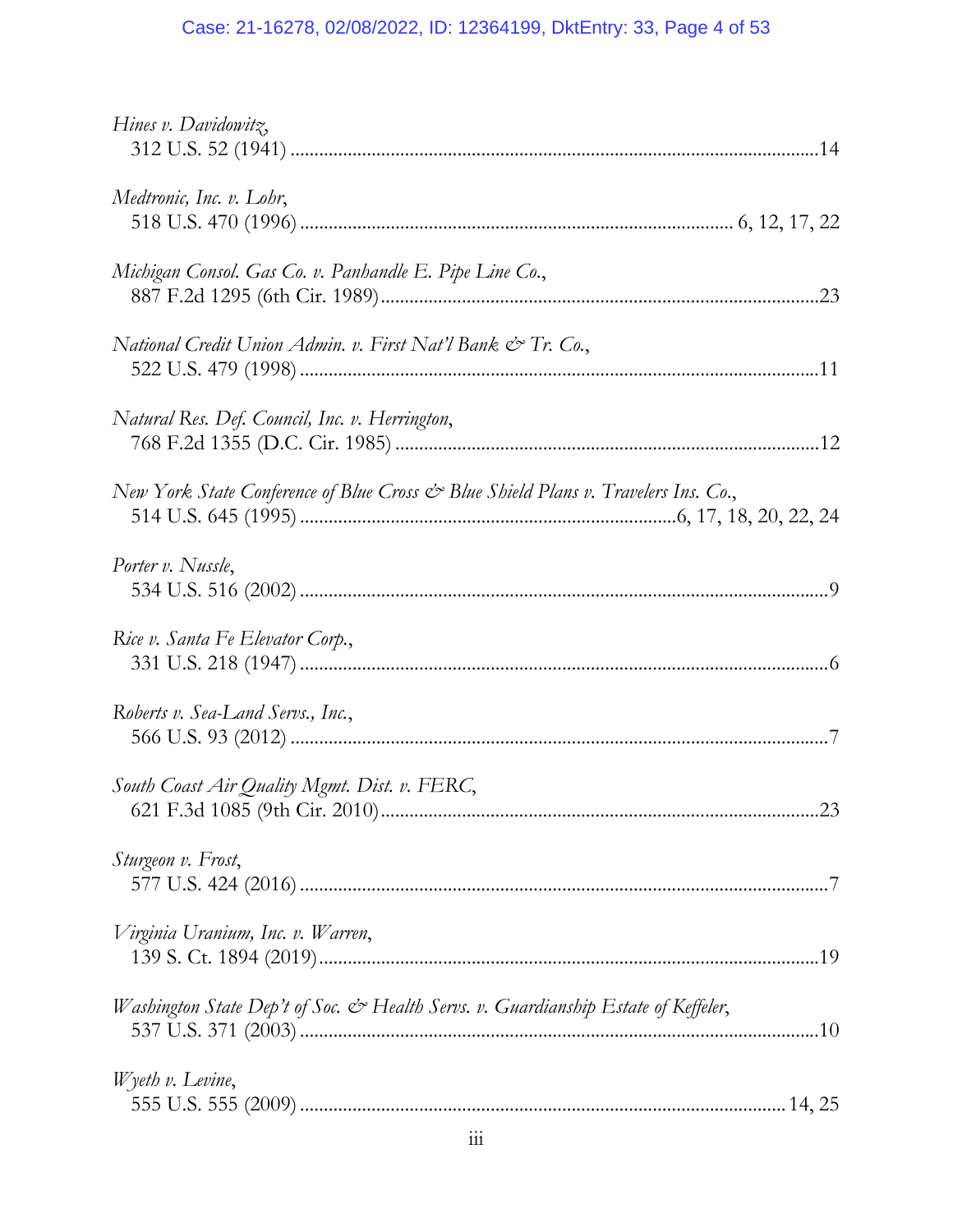### Case: 21-16278, 02/08/2022, ID: 12364199, DktEntry: 33, Page 5 of 53

# U.S. Constitution:

| <b>Statutes:</b> |
|------------------|
|                  |
|                  |
|                  |
|                  |
|                  |
|                  |
|                  |
|                  |
|                  |
|                  |
|                  |
|                  |
|                  |
|                  |
|                  |
|                  |
|                  |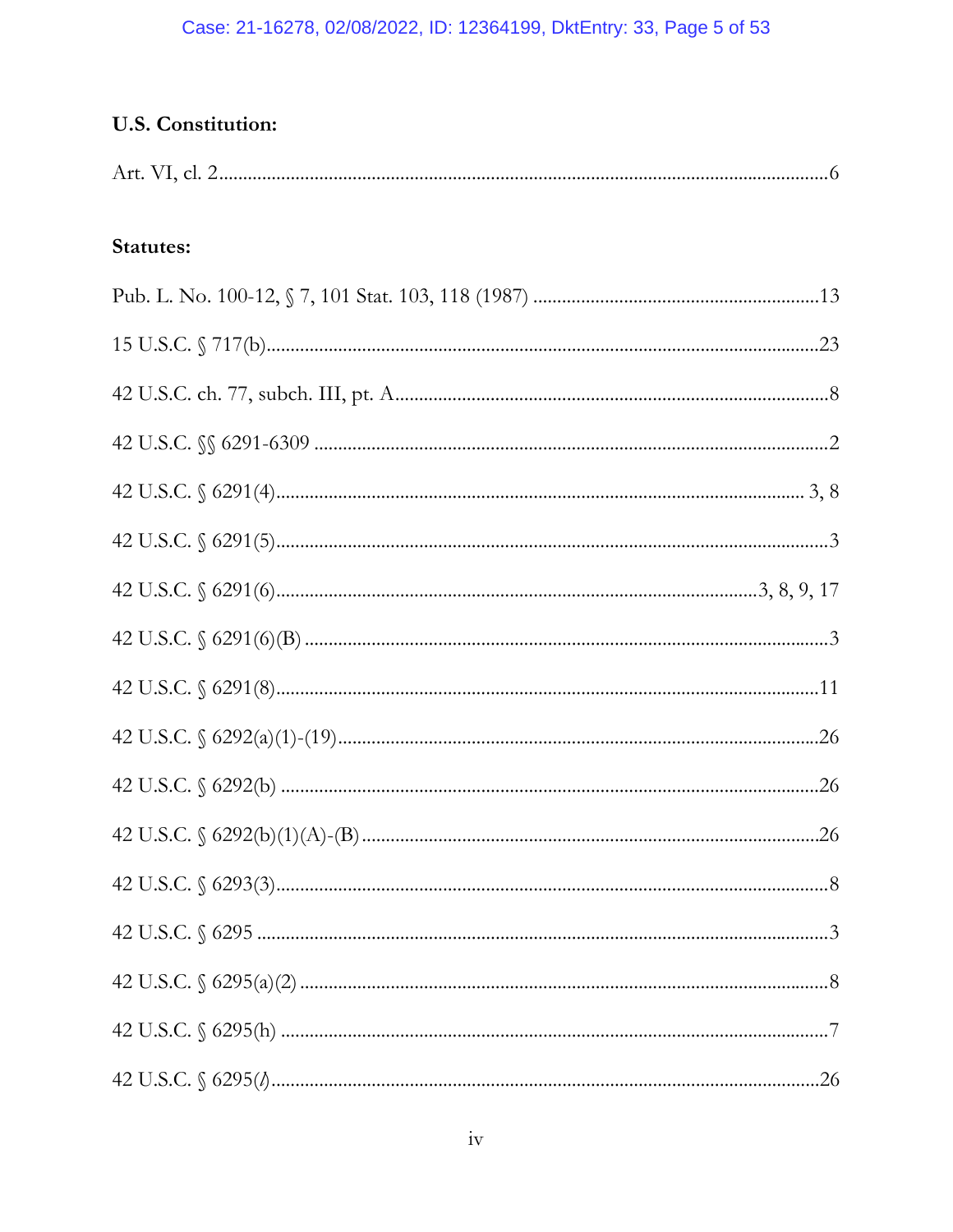# Case: 21-16278, 02/08/2022, ID: 12364199, DktEntry: 33, Page 6 of 53

# **Regulations:**

# Legislative Material:

| S. Rep. No. 100-6 (1987) |  |
|--------------------------|--|
|--------------------------|--|

# **Other Authorities:**

|--|--|--|--|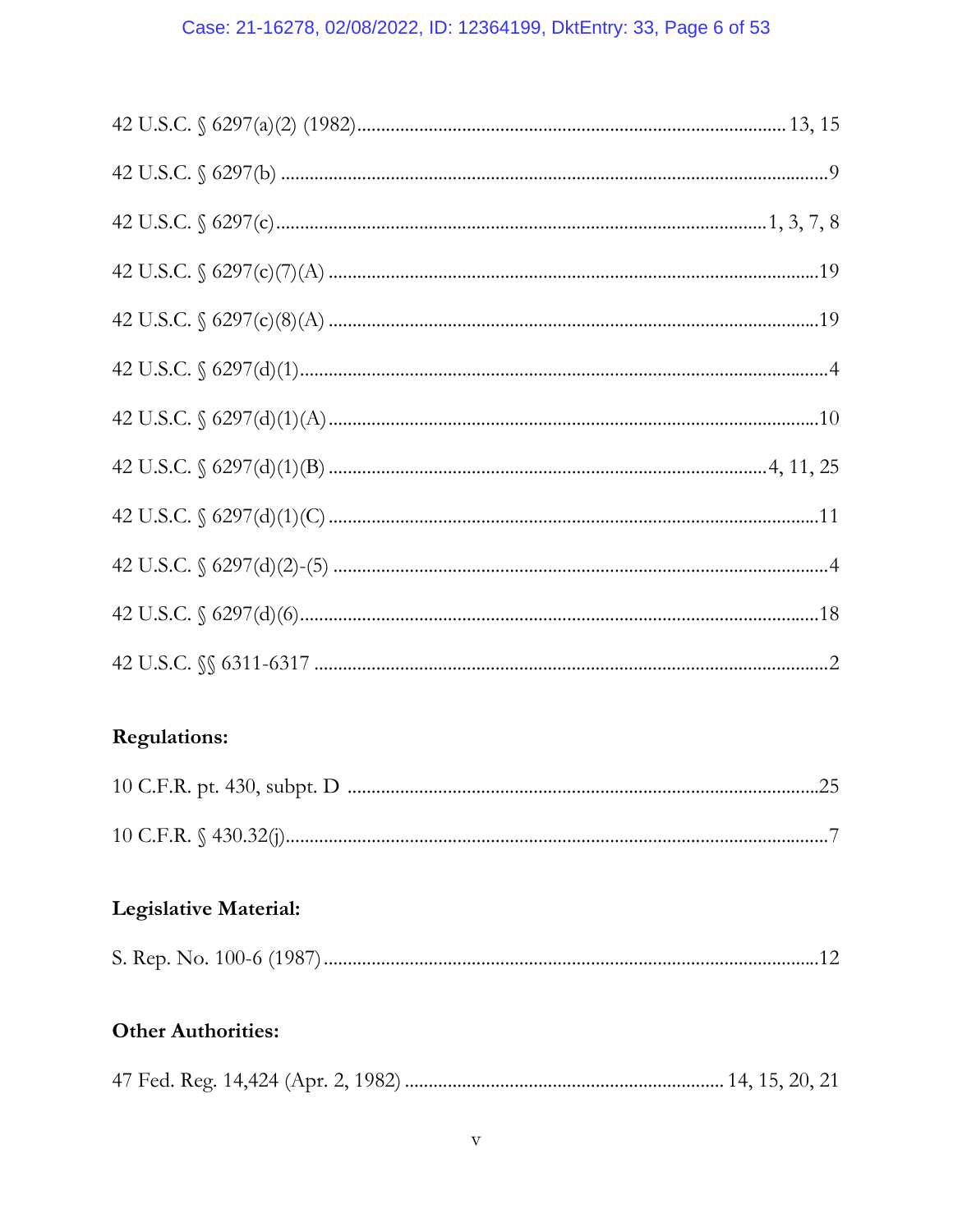# Case: 21-16278, 02/08/2022, ID: 12364199, DktEntry: 33, Page 7 of 53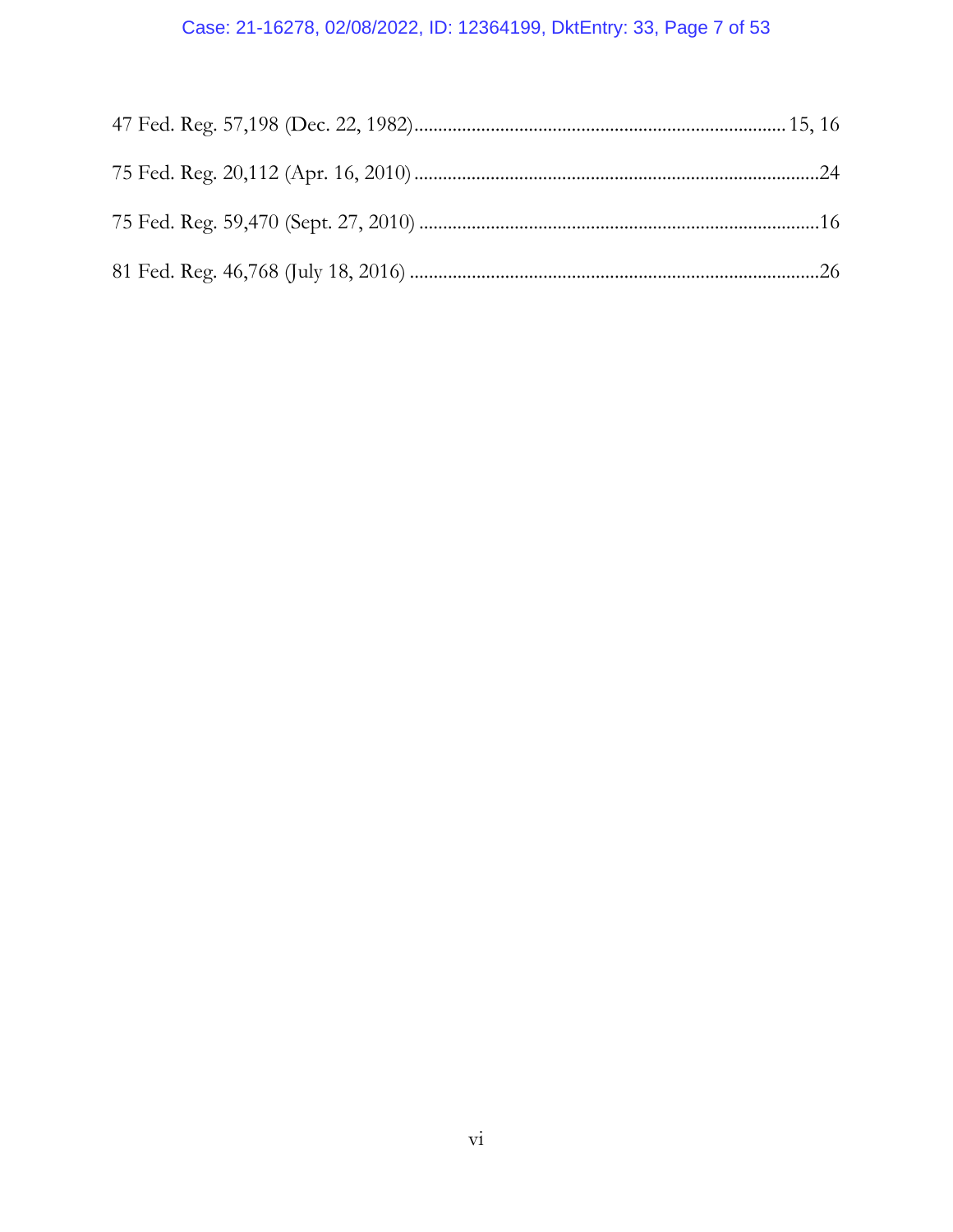### **INTRODUCTION AND SUMMARY**

The question presented in this appeal is whether a federal law providing for the creation of energy conservation standards for appliances prevents a municipality from prohibiting the extension of natural gas infrastructure in new construction. The federal law at issue, the Energy Policy and Conservation Act (EPCA), directs the Department of Energy (Department) to establish energy conservation standards for certain consumer and industrial appliances, and it displaces any state or local "regulation concerning . . . energy use" of appliances for which a federal energy conservation standard exists. 42 U.S.C. § 6297(c). The California Restaurant Association (CRA) contends that this provision preempts the natural gas infrastructure ordinance adopted by the City of Berkeley because the ordinance means that no energy can be used by a gas-powered appliance in a new building.

CRA's preemption claim lacks merit. Statutory text, context, and longstanding administrative interpretation all lead to the same straightforward conclusion: The phrase "regulation concerning energy use" in  $\frac{6297}{c}$  refers to state and local regulations that impose energy conservation standards or similar performance standards for the efficiency or energy consumption of certain appliances. Put simply, this provision prevents States and localities from attempting to do at their level what the Department does at the federal level. The statute does not preempt the regulation of natural gas distribution, an area traditionally subject to state authority and reserved exclusively to the States by another federal law. Nor does EPCA's express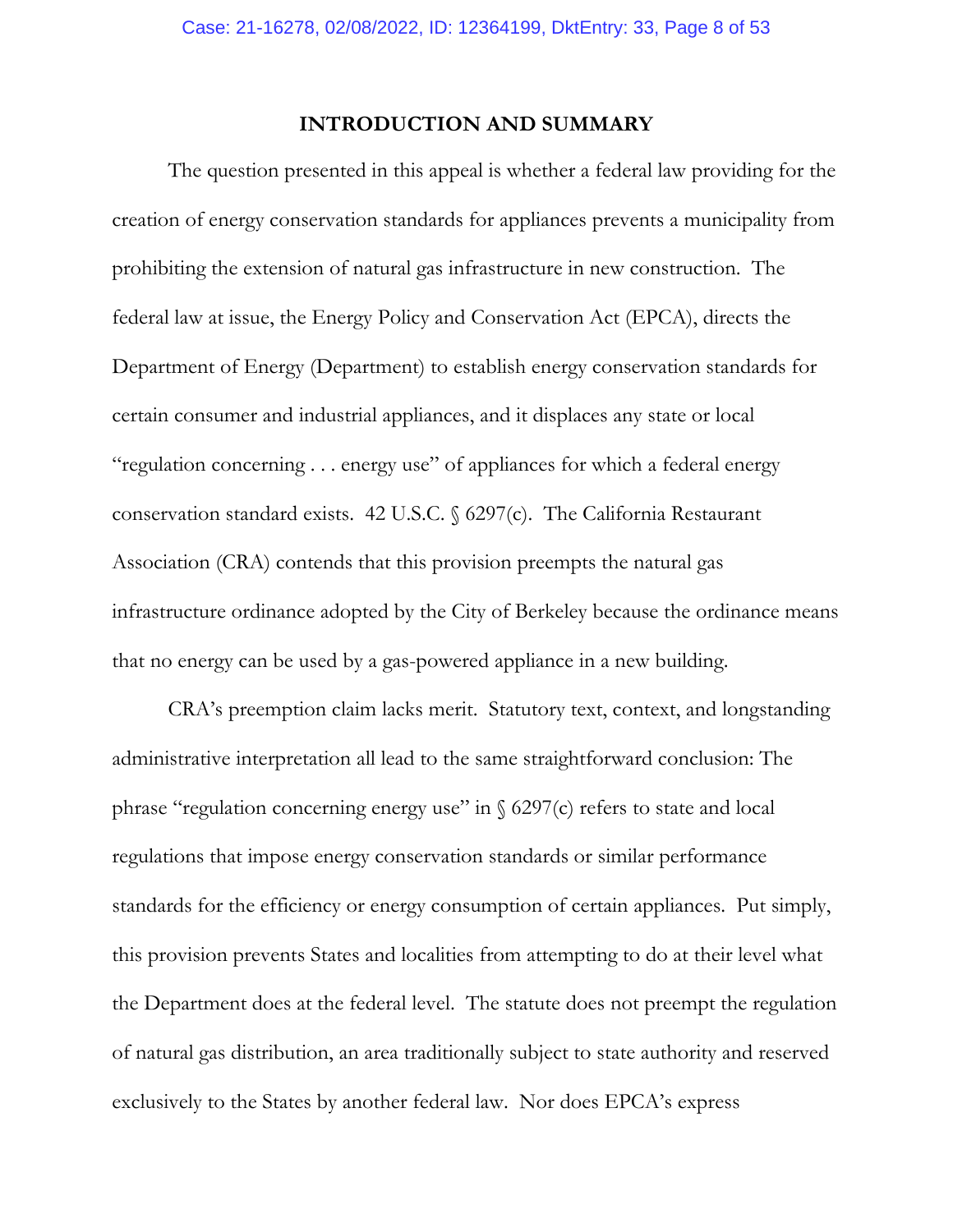### Case: 21-16278, 02/08/2022, ID: 12364199, DktEntry: 33, Page 9 of 53

preemption provision prevent States and localities from adopting health and safety regulations that indirectly affect the quantity of energy or water used by any of the nearly 70 different product categories regulated by the Department. This is true even if the practical effect of such a regulation is to prevent the use of a certain type of appliance in a particular location. "Congress intended to preempt state energy efficiency standards" in order to "counteract . . . systems of separate state appliance standards." *Air Conditioning & Refrigeration Inst. v. Energy Res. Conservation & Dev. Comm'n*, 410 F.3d 492, 500 (9th Cir. 2005). The Berkeley Ordinance challenged here does not implicate that concern and falls outside the preemptive scope of  $\S$  6297(c).

### **STATEMENT OF THE CASE**

### **A. Statutory Background**

 $\overline{a}$ 

EPCA establishes "a comprehensive federal regime regulating energy and water conservation standards" for a variety of consumer and industrial appliances. *Building Indus. Ass'n of Wash. v. Washington State Bldg. Code Council*, 683 F.3d 1144, 1146 (9th Cir.  $2012$ ).<sup>1</sup> The statute establishes initial energy conservation standards for some covered products and authorizes the Department to issue new or revised standards as

<sup>&</sup>lt;sup>1</sup> EPCA addresses consumer and industrial appliances separately in different statutory provisions. *See* 42 U.S.C. §§ 6291-6309 (consumer); *id.* §§ 6311-6317 (industrial). The provisions are substantially similar, and for present purposes, nothing turns on the specific type of product involved. For convenience, this brief will cite the provisions applicable to consumer products. *See Air Conditioning*  $\mathcal{O}^*$ *Refrigeration Inst. v. Energy Res. Conservation & Dev. Comm'n*, 410 F.3d 492, 496 n.2 (9th Cir. 2005) (taking a similar approach).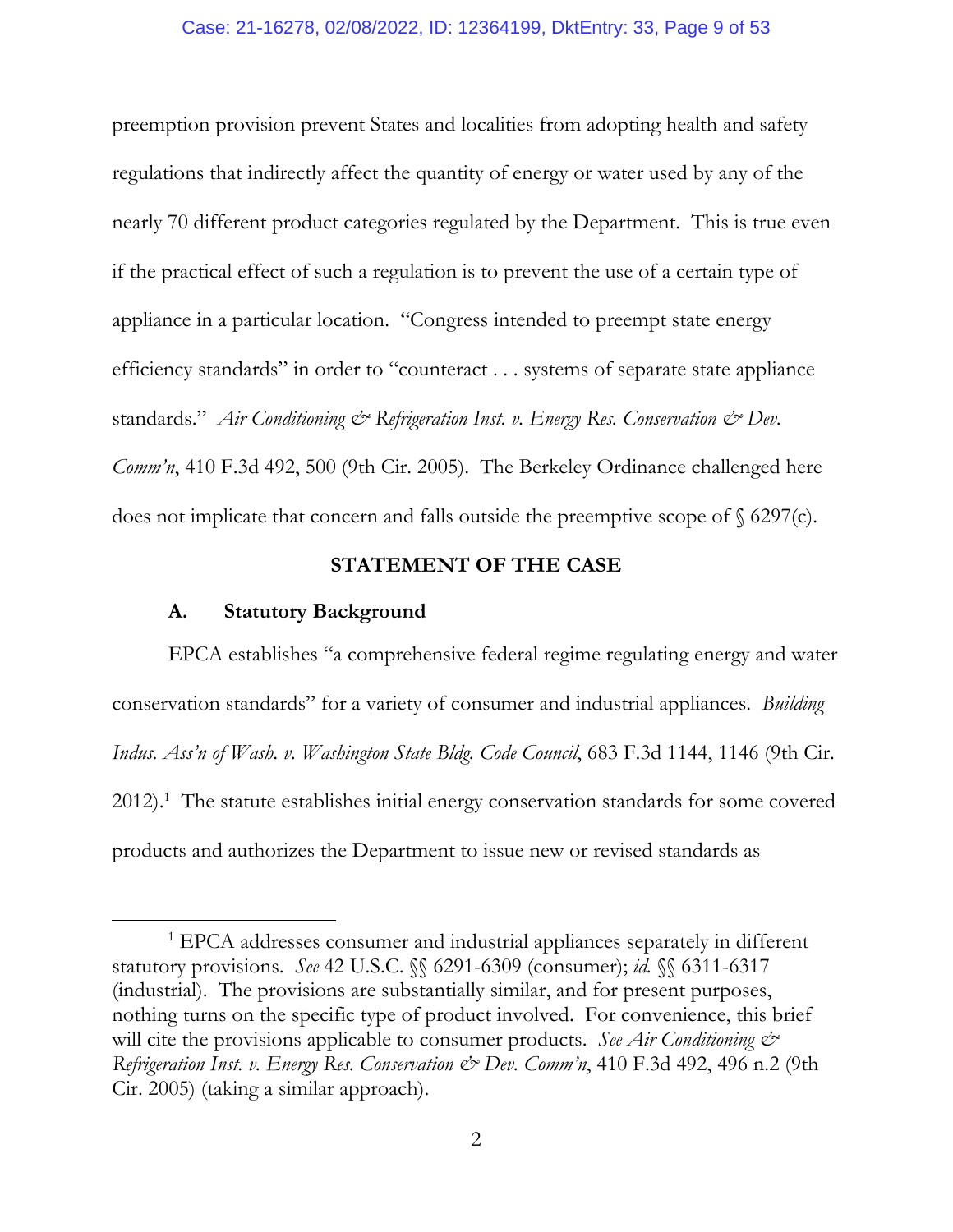### Case: 21-16278, 02/08/2022, ID: 12364199, DktEntry: 33, Page 10 of 53

appropriate. *See* 42 U.S.C. § 6295. "Energy conservation standard" means, in relevant part, "a performance standard which prescribes a minimum level of energy efficiency or a maximum quantity of energy use" for a covered product. *Id*. § 6291(6).2 "[E]nergy efficiency" is defined as "the ratio of the useful output of services from a consumer product to the energy use of such product." *Id*. § 6291(5). And "energy use" is defined as "the quantity of energy directly consumed by a consumer product at point of use." *Id*. § 6291(4).

EPCA contains an express preemption provision to displace local standards where a federal standard exists for a covered product. Section 6297(c) sets out a "[g]eneral rule of preemption for energy conservation standards," which provides that "no State regulation concerning the energy efficiency, energy use, or water use of such covered product shall be effective with respect to such product unless the regulation" falls into one of several specific categories. 42 U.S.C.  $\S$  6297(c). However, this general rule is subject to waiver in some circumstances. Any State with a regulation that "provides for any energy conservation standard or other requirement with respect to energy use, energy efficiency, or water use for any type (or class) of covered product for which there is a Federal energy conservation standard" may petition the Secretary "requesting a rule that such State regulation become effective with respect

 $\overline{a}$ 

<sup>&</sup>lt;sup>2</sup> In certain cases, for certain covered products authorized by EPCA, DOE may establish a design requirement as an alternate form of energy conservation standard. 42 U.S.C. § 6291(6)(B).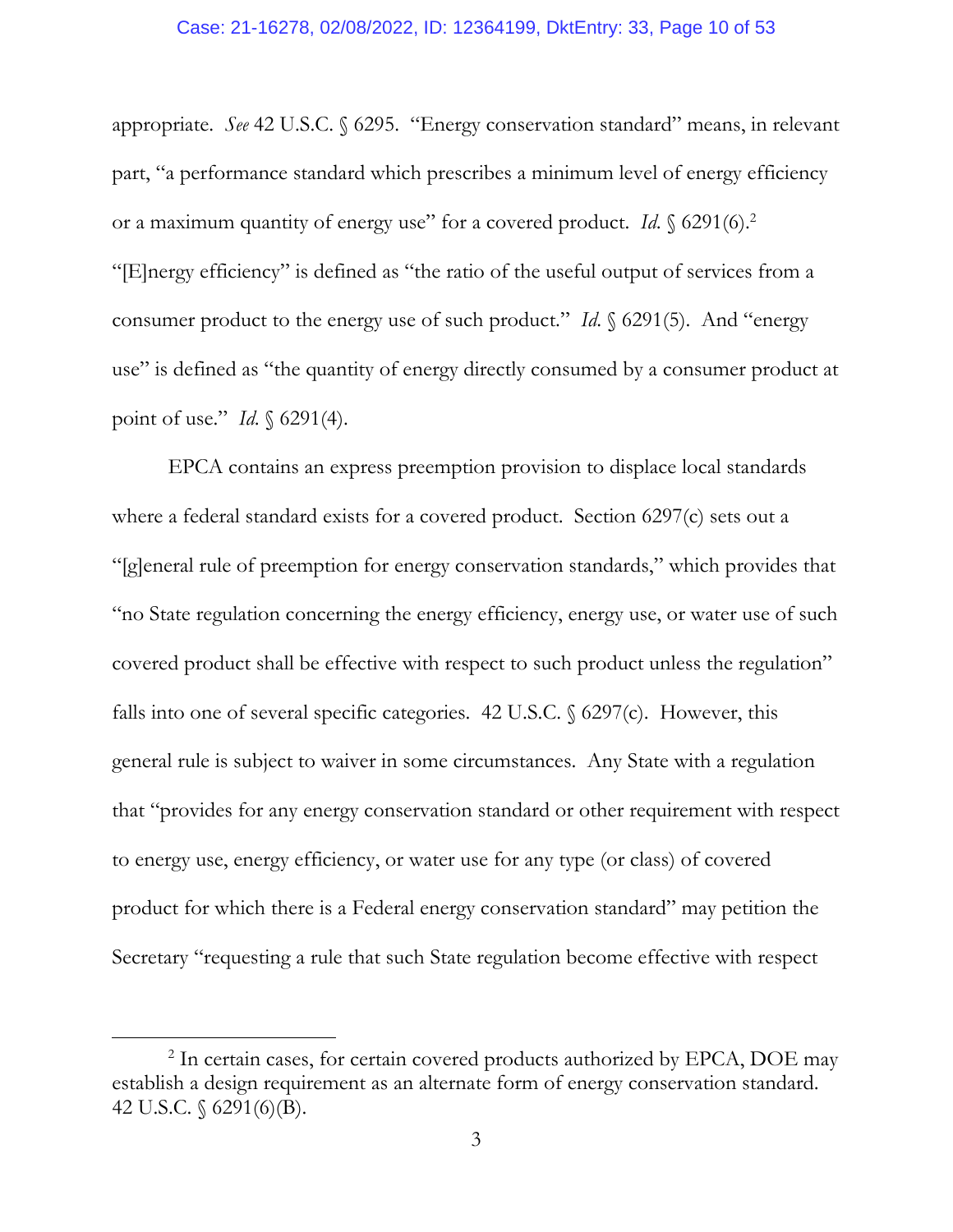to such covered product." *Id.* § 6297(d)(1). EPCA imposes strict procedural and substantive requirements that the Secretary must follow when deciding whether to grant or deny such a waiver. *See id*. § 6297(d)(1)(B), (2)-(5).

### **B. Factual Background**

In 2019, the City of Berkeley, California, adopted an ordinance prohibiting "[n]atural [g]as [i]nfrastructure" (essentially pipes to carry natural gas) in newly constructed buildings, effective January 1, 2020. Berkeley Municipal Code §§ 12.80.040.A, 12.80.080, ER-147–48 (Ordinance). The stated purpose of the Ordinance is "to eliminate obsolete natural gas infrastructure and associated greenhouse gas emissions in new buildings where all-electric infrastructure can be most practicably integrated, thereby reducing the environmental and health hazards produced by the consumption and transportation of natural gas." *Id*. § 12.80.010.H, ER-146. There are two exceptions to the general ban on natural gas infrastructure. The first applies where it is not "physically feasible" to construct the building without natural gas, including where all-electric construction would not be in compliance with the California Energy Code. *Id*. § 12.80.040.A.1, ER-147. The second exception applies where a discretionary finding is made by the Zoning Adjustment Board or its staff, as part of the approval process for new construction, that the use of natural gas in a particular building would serve the public interest. *Id.* § 12.80.050.A, ER-147.

Plaintiff CRA is an association of members of the restaurant industry, including restaurant owners and chefs. ER-85. It alleges that some "restaurants rely on gas for

4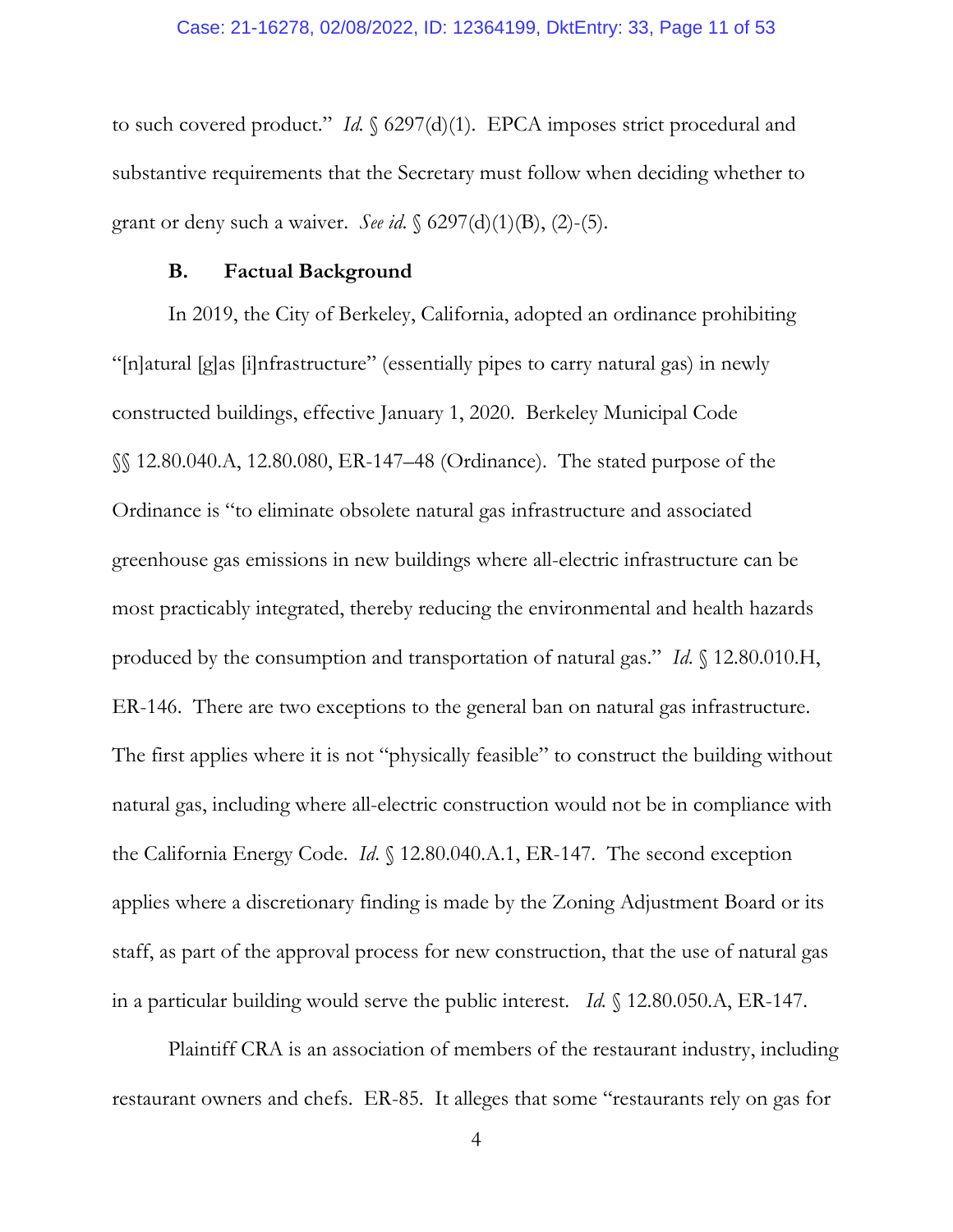### Case: 21-16278, 02/08/2022, ID: 12364199, DktEntry: 33, Page 12 of 53

cooking particular types of food" and that the unavailability of this fuel source "will slow down the process of cooking, reduce a chef's control over the amount and intensity of heat, and affect the manner and flavor of food preparation." ER-84. CRA claims that it has "members who are interested in opening a new restaurant or in relocating a restaurant to a new building in Berkeley," but they "cannot do so because of the Ordinance's ban on natural gas." ER-86.

### **C. Prior Proceedings**

CRA sued the City of Berkeley, claiming that the Ordinance was preempted by state and federal law. The district court dismissed the complaint.

"The crux of . . . CRA's argument," the district court explained, "is that the Ordinance concerns the quantity of natural gas consumed by appliances in the buildings it regulated because, by barring the connection to gas pipes required to use natural gas, the Ordinance requires that *no* natural gas is used." ER-18–19. The court rejected this argument because the Ordinance "does not address" either energy efficiency or energy usage, "let alone mandate or require any particular energy use of a covered product." ER-19. "Instead, the Ordinance focuses on regulating the underlying natural gas infrastructure," and has only a "downstream" and "indirec[t]" effect on energy usage (and even then, only in certain locations). ER-21, 22 & n.6.

5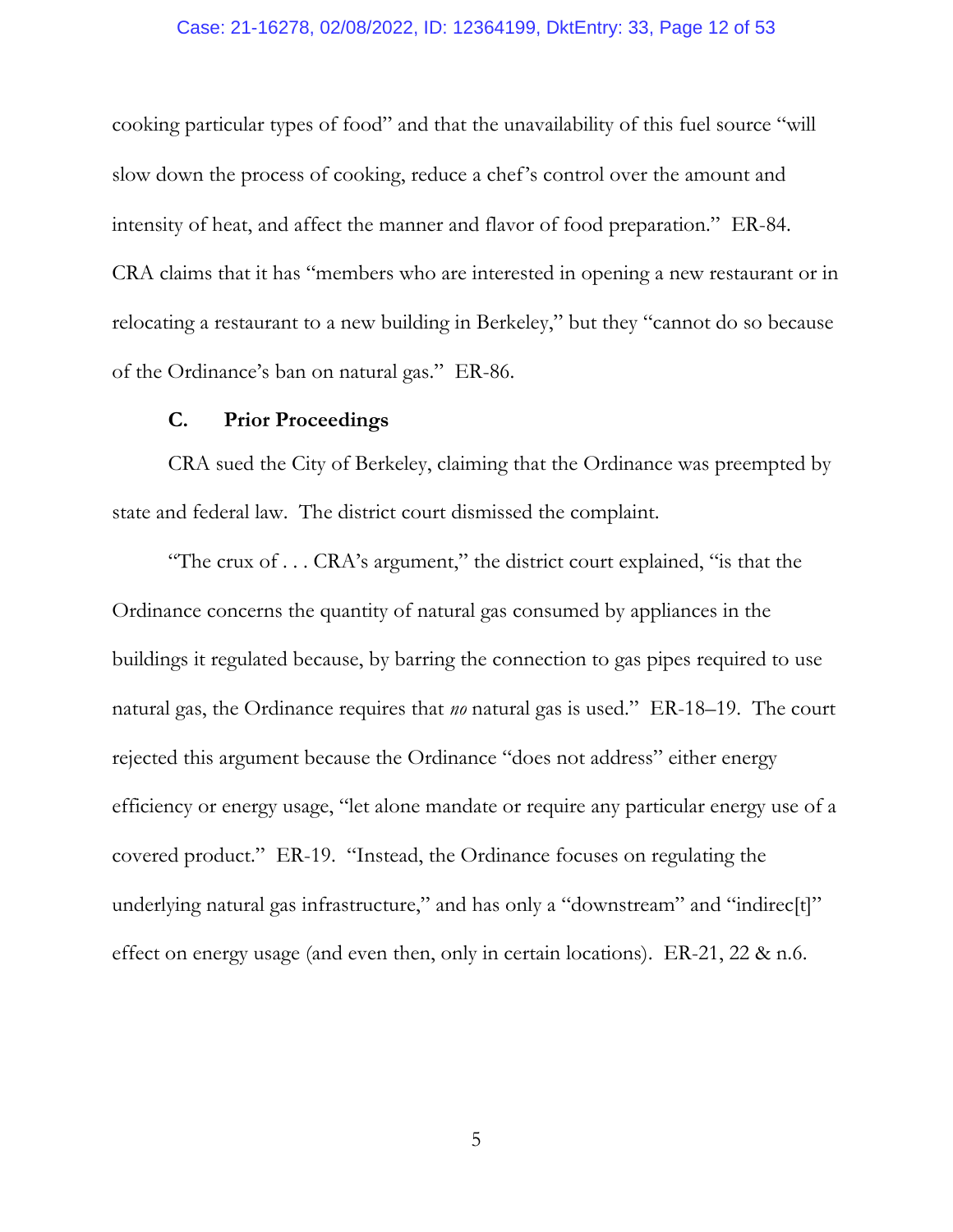Because CRA's claim would extend EPCA's preemption clause "beyond what Congress intended and infringe on historic and recognized powers held by states and localities," the district court dismissed the federal preemption claim. ER-22.<sup>3</sup>

### **ARGUMENT**

### **EPCA DOES NOT PREEMPT THE ORDINANCE**

The Supremacy Clause of the United States Constitution provides that federal law "shall be the supreme Law of the Land . . . , any Thing in the Constitution or Laws of any State to the Contrary notwithstanding." U.S. Const. art. VI, cl. 2. But while Congress has the undoubted power to preempt state law, courts must "never" assum[e] lightly that Congress has derogated state regulation." *New York State Conference of Blue Cross*  $\mathcal{O}$  *Blue Shield Plans v. Travelers Ins. Co.*, 514 U.S. 645, 654 (1995). "Thus, pre-emption will not lie unless it is 'the clear and manifest purpose of Congress.'" *CSX Transp., Inc. v. Easterwood*, 507 U.S. 658, 664 (1993) (quoting *Rice v. Santa Fe Elevator Corp.*, 331 U.S. 218, 230 (1947)). As with any question of statutory interpretation, Congress's intent with respect to the scope of preemption is "primarily . . . discerned from the language of the pre-emption statute and the 'statutory framework' surrounding it." *Medtronic, Inc. v. Lohr*, 518 U.S. 470, 486 (1996); *see also CSX Transp.*, 507 U.S. at 664 (explaining that "the task of statutory

 $\overline{a}$ 

<sup>&</sup>lt;sup>3</sup> The court declined to exercise supplemental jurisdiction and dismissed the state law claims as well. ER-22.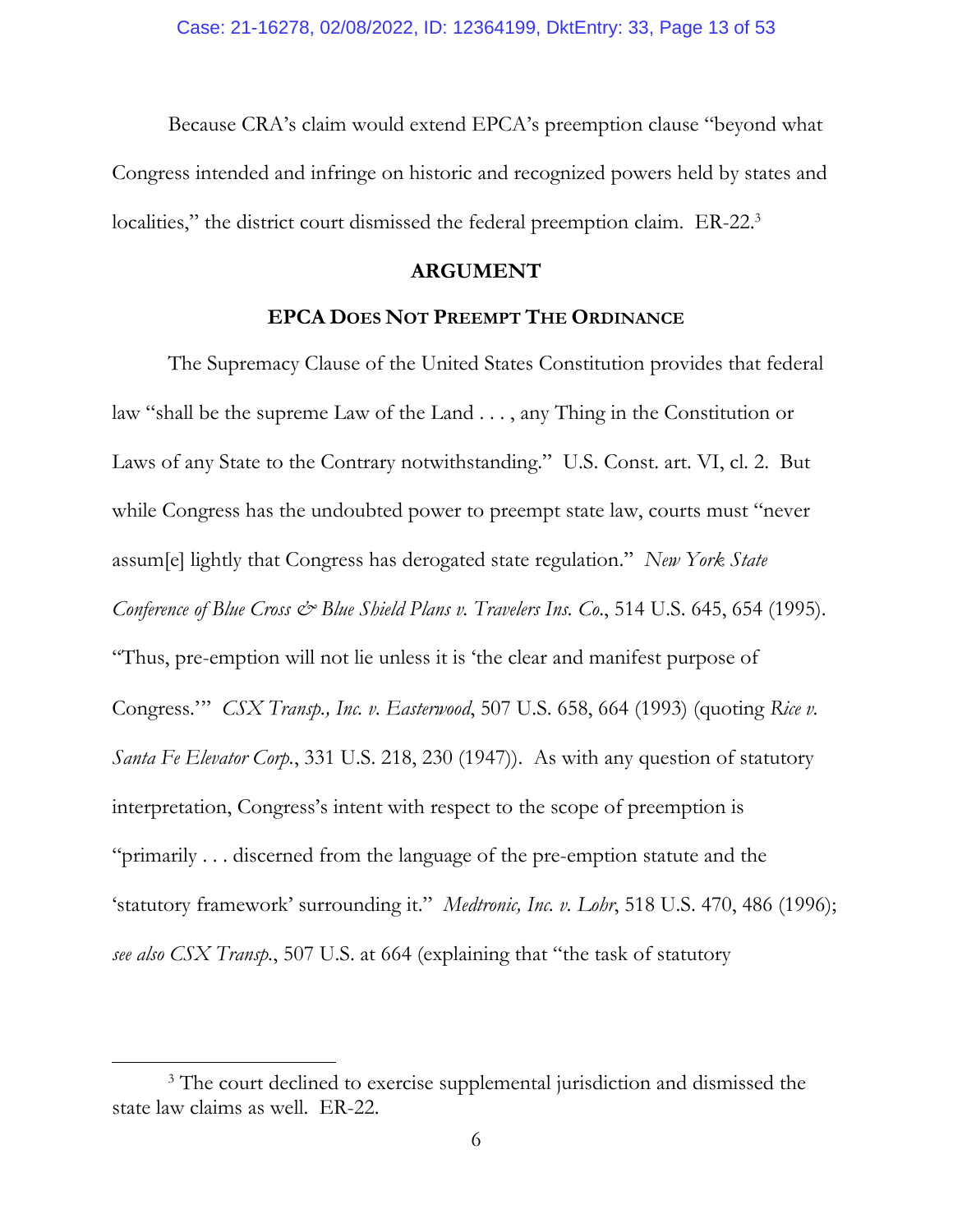construction must in the first instance focus on the plain wording of the [preemption] clause").

### **A. Section 6297(c) Preempts Energy Conservation Standards and Their Equivalents**

EPCA has several preemption clauses, but only one is relevant here. Section 6297(c) provides that, once a federal conservation standard becomes effective for a covered product, "no State regulation concerning the energy efficiency, energy use, or water use of such covered product shall be effective with respect to such product," unless the regulation falls into one of several specific categories not implicated by the Ordinance. 42 U.S.C. § 6297(c).<sup>4</sup> CRA does not contend that the Ordinance regulates the energy efficiency or water use of any covered product. This case turns on whether the Ordinance is a "regulation concerning . . . energy use."

### **1. Statutory Text and Context Establish the Meaning of "Regulation Concerning Energy Use"**

"It is a fundamental canon of statutory construction that the words of a statute must be read in their context and with a view to their place in the overall statutory scheme." *Sturgeon v. Frost*, 577 U.S. 424, 438 (2016) (quoting *Roberts v. Sea-Land Servs., Inc.*, 566 U.S. 93, 101 (2012)). Here, the text and context of § 6297(c) demonstrate that EPCA uses the phrase "regulation concerning energy use" to refer to regulations

 $\overline{a}$ 

<sup>4</sup> Federal conservation standards are effective for several types of covered products that CRA's members allege that they wish to use in their restaurants. *See, e.g.*, 42 U.S.C. § 6295(h) (standard for kitchen ranges and ovens); 10 C.F.R. § 430.32(j) (standards for cooking products).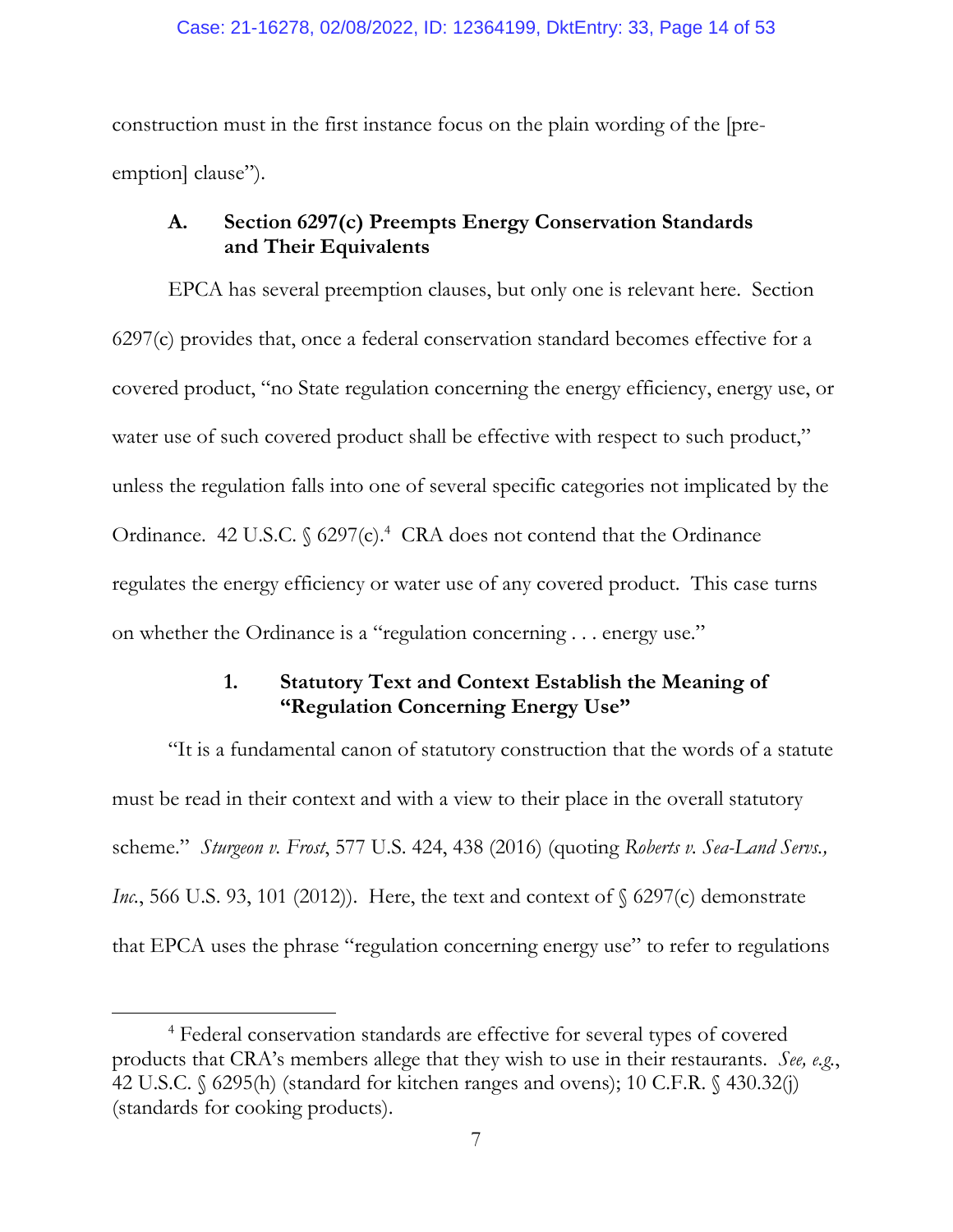### Case: 21-16278, 02/08/2022, ID: 12364199, DktEntry: 33, Page 15 of 53

that prescribe the equivalent of an energy conservation standard for a covered product.

First, the text of  $\S$  6297(c) manifests a congressional intent to preempt only those state actions that *directly* regulate the energy use of covered products. Subsection (c) provides that, if a federal energy conservation standard for a covered product exists, no "State regulation concerning the energy efficiency, energy use, or water use of such covered product *shall be effective with respect to such product*." 42 U.S.C. § 6297(c) (emphasis added). These words have meaning only if the state regulation operates directly on the product itself in the first place. Laws that regulate other activities and have only an indirect effect on the quantity of energy used by a covered product are not "effective with respect to such product[s]" and are therefore not preempted.

The "energy use" of concern here is "the quantity of energy directly consumed" by the product during the course of its operation. 42 U.S.C. § 6291(4). EPCA's "Energy Conservation Program for Consumer Products," 42 U.S.C. ch. 77, subch. III, pt. A, authorizes the Department to issue "performance standard[s]" that prescribe "a minimum level of energy efficiency or a maximum quantity of energy use" for a covered product, "determined in accordance with test procedures" that examine "a representative average use cycle or period of use." 42 U.S.C.  $\%$  6291(6), 6293(3), 6295(a)(2). These standards prevent a covered appliance from using too much energy in absolute terms, or too much energy relative to its useful output.

8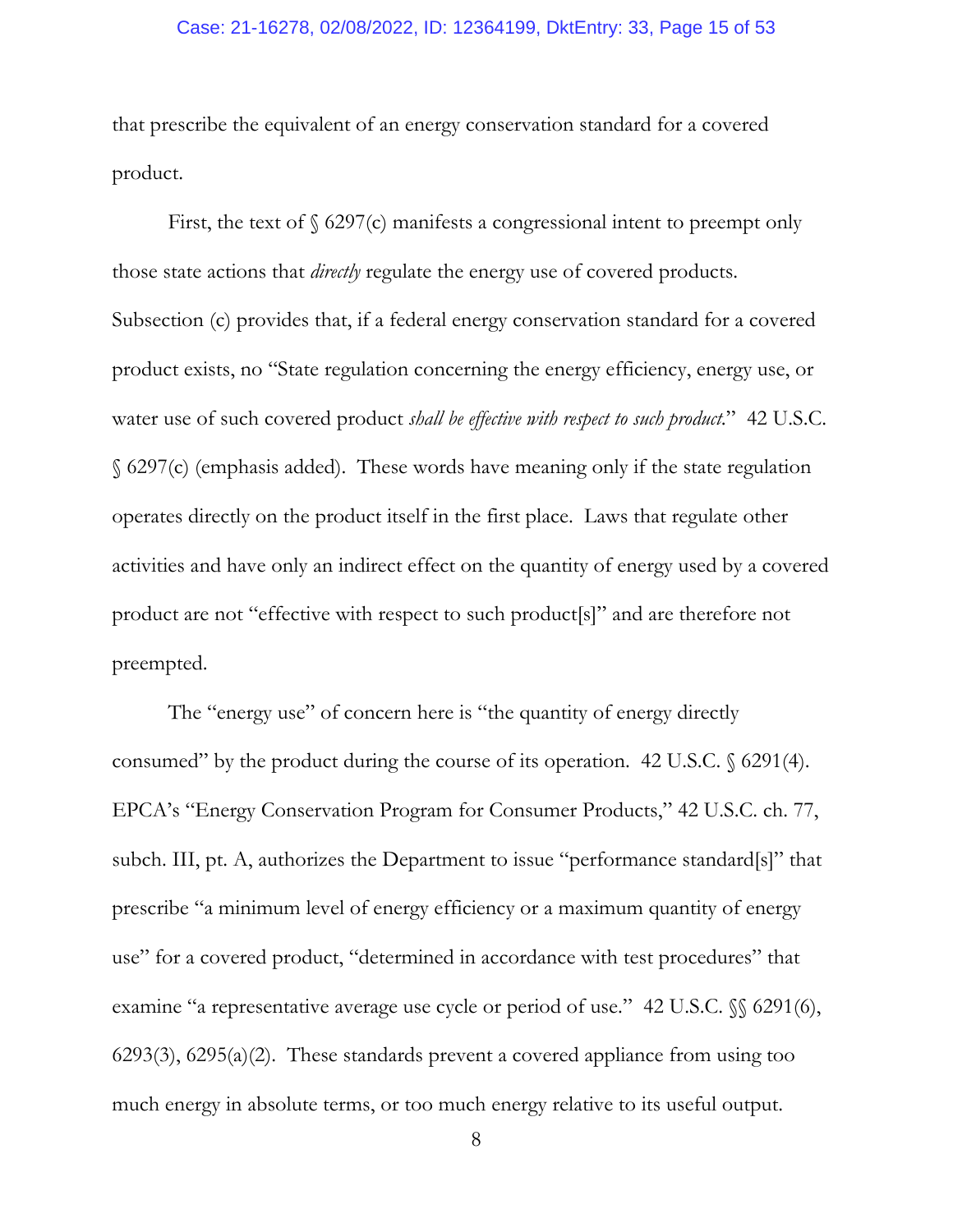### Case: 21-16278, 02/08/2022, ID: 12364199, DktEntry: 33, Page 16 of 53

EPCA's preemption clause, which is intended to displace state efforts to adopt equivalent performance standards, *see Air Conditioning & Refrigeration Inst. v. Energy Res. Conservation & Dev. Comm'n*, 410 F.3d 492, 500 (9th Cir. 2005), is therefore directed at regulations preventing excessive or inefficient energy use.

The title of the preemption provision confirms that Congress intended to preempt only state regulations that function as energy conservation standards. Section 6297(c) is entitled "General rule of preemption for energy conservation standards when Federal standard becomes effective for product." Section headings (or here, subsection headings) "cannot substitute for the operative text of the statute," but they do provide "tools available for the resolution of a doubt about the meaning of a statute." *Florida Dep't of Revenue v. Piccadilly Cafeterias, Inc*., 554 U.S. 33, 47 (2008) (quoting *Porter v. Nussle*, 534 U.S. 516, 528 (2002)). Here, Congress's use of a title describing the preemption of "energy conservation standards" to label a provision displacing "regulation[s] concerning energy efficiency [or] energy use" indicates that Congress viewed the two phrases as having similar meanings. *See also* 42 U.S.C. § 6297(b) (using a similar title and operative language to preempt state regulations before a federal standard becomes effective). That Congress equated these two phrases should come as no surprise given that EPCA defines "energy conservation standard" to include "a performance standard which prescribes a minimum level of energy efficiency or a maximum quantity of energy use." 42 U.S.C. § 6291(6).

9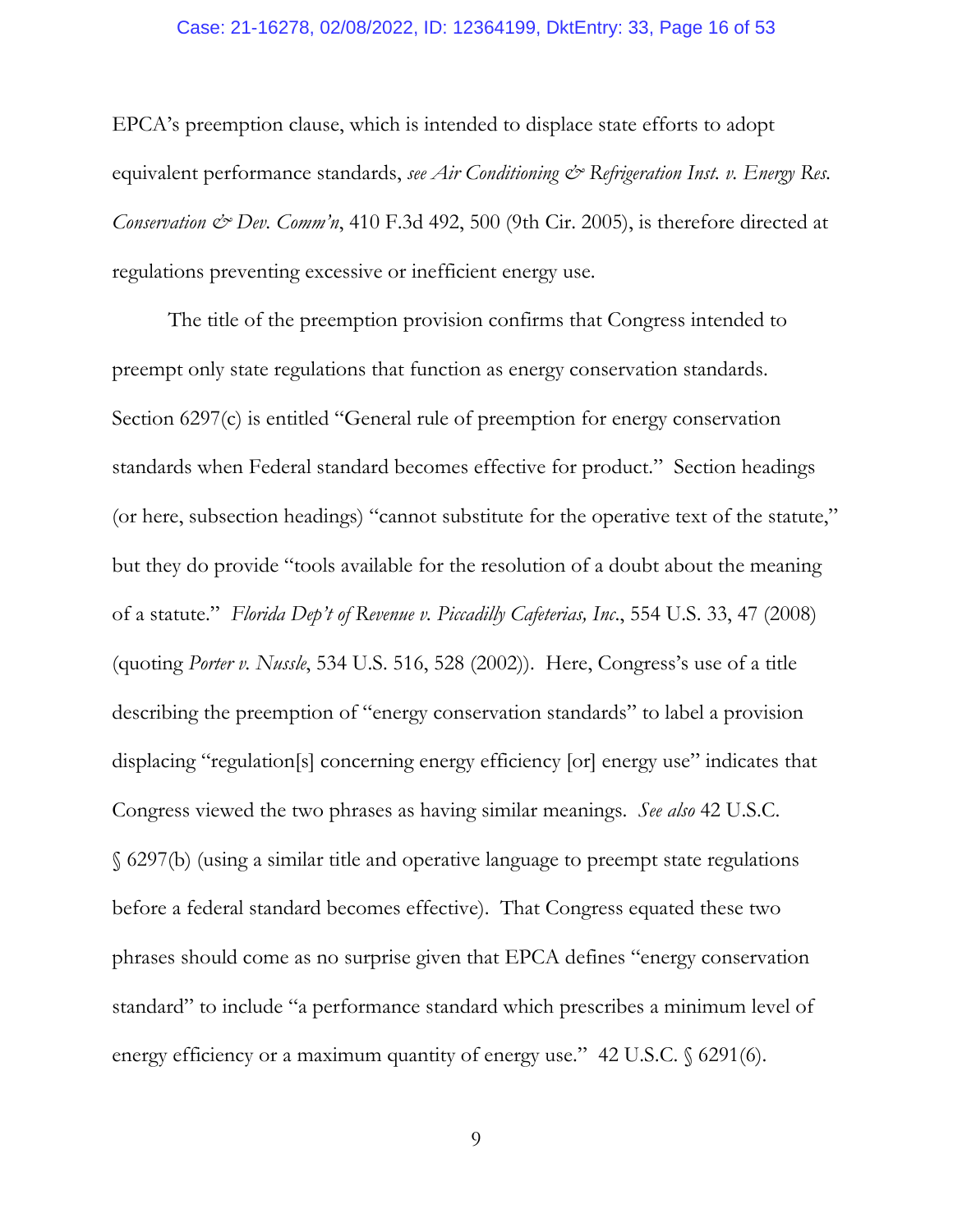#### Case: 21-16278, 02/08/2022, ID: 12364199, DktEntry: 33, Page 17 of 53

EPCA's waiver provision further shows that Congress intended to preempt state energy conservation standards, but not state laws aimed at other objectives that only indirectly affect the quantity of energy consumed by covered products. Immediately following the "[g]eneral rule of preemption" in  $\S$  6297(c), Congress provided a means for States to obtain a "[w]aiver of Federal preemption" in § 6297(d). When a federal energy conservation standard for a covered product would displace a state regulation, the State may petition the Department "requesting a rule that such State regulation become effective with respect to such covered product," notwithstanding the preemptive effect of  $\S$  6297(c). 42 U.S.C.  $\S$  6297(d)(1)(A). The statute further specifies the type of state regulation that may be the subject of such a petition: one that "provides for any energy conservation standard or other requirement with respect to energy use." *Id*.

The phrase "other requirement with respect to energy use" has a specific meaning here. "[U]nder the established interpretative canons of *noscitur a sociis* and *ejusdem generis*, where general words follow specific words in a statutory enumeration, the general words are construed to embrace only objects similar in nature to those objects enumerated by the preceding specific words." *Washington State Dep't of Soc. & Health Servs. v. Guardianship Estate of Keffeler*, 537 U.S. 371, 384 (2003) (cleaned up). The waiver provision thus uses the category of "other requirement[s] with respect to energy use" to refer to regulations similar in nature to energy conservation standards. *See Air Conditioning & Refrigeration Inst.*, 410 F.3d at 501 ("Under the maxim of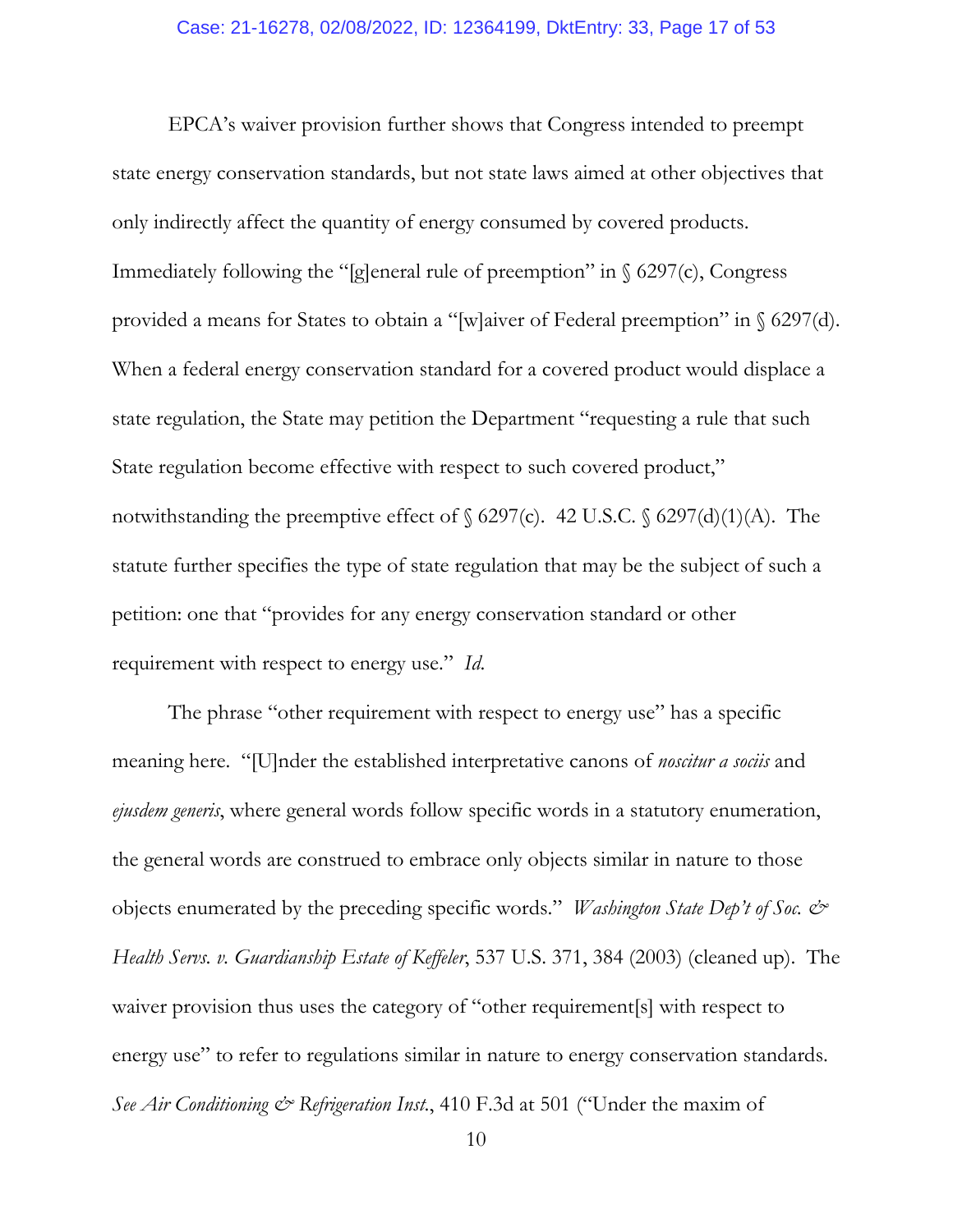#### Case: 21-16278, 02/08/2022, ID: 12364199, DktEntry: 33, Page 18 of 53

statutory interpretation known as *ejusdem generis*, 'or other measure of energy consumption' [in 42 U.S.C. § 6291(8)] embraces only objects similar in nature to those enumerated by the preceding specific words."). And because "similar language contained within the same section of a statute must be accorded a consistent meaning," *National Credit Union Admin. v. First Nat'l Bank & Tr. Co.*, 522 U.S. 479, 501 (1998), the phrase "regulation concerning energy use" in the pre-emption provision would be understood to have the same scope.

The standard that the Department must apply in evaluating preemption waiver petitions also makes clear that Congress understood  $\S$  6297(c) to preempt only state and local energy conservation standards and their equivalents. To grant a preemption waiver, the Department must find that the state regulation is "needed to meet unusual and compelling State or local energy or water interests." 42 U.S.C. § 6297(d)(1)(B). The statute further provides that such interests exist when the "energy or water savings resulting from the State regulation" outweigh its overall costs, broadly conceived. *Id*. § 6297(d)(1)(C). But state regulations aimed at health and safety goals (such as fire safety or the avoidance of pollution) may not produce any energy or water savings at all, and they are unlikely to be justified solely on that basis. It is highly implausible that Congress intended to preempt both state energy conservation standards and health and safety laws but created a pathway for waiver that only appears to accommodate the former. The more reasonable interpretation is that Congress tailored the waiver standard to match the universe of preempted regulations.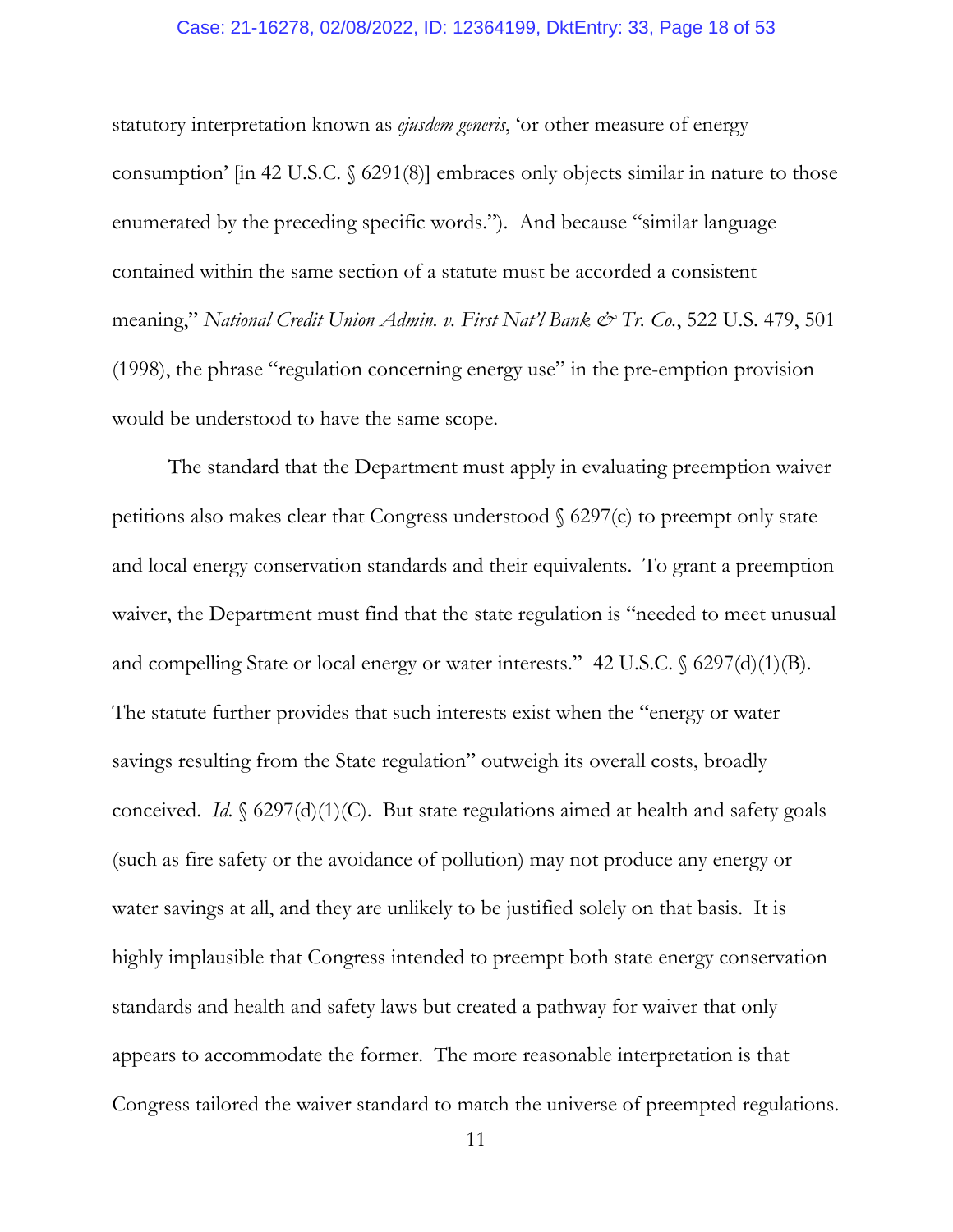### Case: 21-16278, 02/08/2022, ID: 12364199, DktEntry: 33, Page 19 of 53

The manifest purpose of the waiver provision is to provide relief in appropriate circumstances from the general rule of preemption set out in  $\S$  6297(c). The close relationship between these two provisions makes the former an especially important part of the "'statutory framework' surrounding" the latter and, therefore, a significant source of evidence regarding Congress's preemptive intent. *Medtronic*, 518 U.S. at 486. Thus, the waiver provision provides compelling evidence that Congress understood the phrase "regulation concerning energy use" to comprise regulations equivalent to energy conservation standards.

The specific history surrounding the 1987 EPCA amendments bears this out. Before those amendments, EPCA "order[ed] the Secretary of Energy to prescribe energy efficiency standards" for certain covered products but also provided that no standard should be prescribed if doing so "would not result in significant conservation of energy or would not be technologically feasible or economically justified." *Natural Res. Def. Council, Inc. v. Herrington*, 768 F.2d 1355, 1362-63 (D.C. Cir. 1985). For eight covered products, the Secretary made such findings and terminated the rulemakings without issuing efficiency standards. *Id*. at 1363. "These 'nostandard standards' . . . preempted state regulation without imposing any federal regulation at all." *Id.* At the same time, however, the Secretary adopted "a general policy of granting petitions from States requesting waivers from preemption." *Air Conditioning & Refrigeration Inst.*, 410 F.3d at 499 (quoting S. Rep. No. 100-6, at 4  $(1987)$ .

12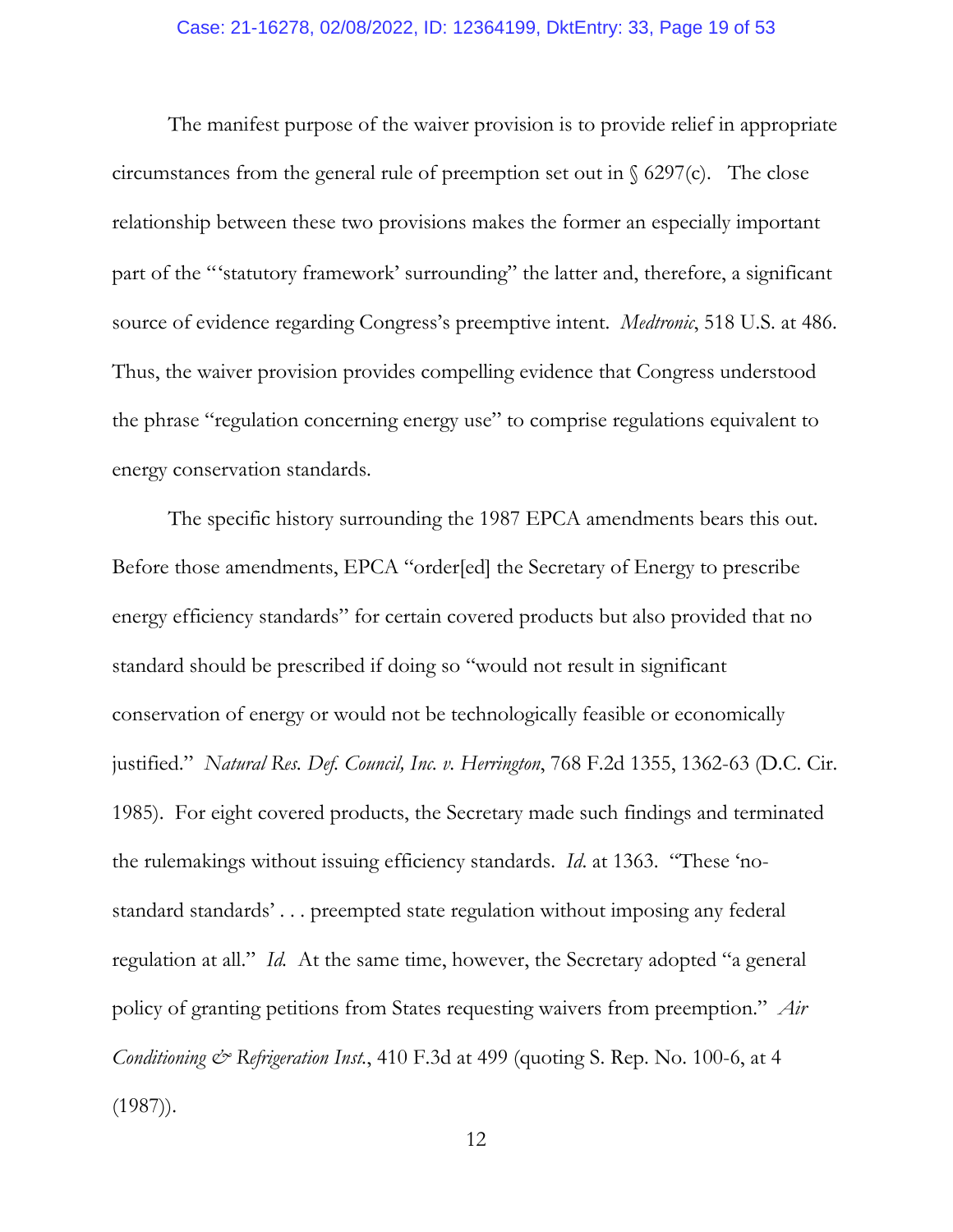When Congress amended EPCA in 1987, it directly "established federal energy efficiency standards for residential appliances" and "made it more difficult for states to obtain waivers of preemption." *Air Conditioning & Refrigeration Inst.*, 410 F.3d at 500*.* Congress's purpose on the latter front was to "counteract the systems of separate state appliance standards that had emerged" out of the Secretary's more permissive approach. *Id*. Notably, however, Congress did not substantively change the particular language at issue here. Before the 1987 amendments, the relevant preemption provision covered "any energy efficiency standard or other requirement with respect to energy efficiency or energy use of a covered product." 42 U.S.C. § 6297(a)(2) (1982). After 1987, the provision covered any "regulation concerning the energy efficiency or energy use of [a] covered product" under a subsection heading that referred to "energy conservation standards." Pub. L. No. 100-12, § 7, 101 Stat. 103, 118 (1987).<sup>5</sup> As this Court has explained, the history of the 1987 amendments "demonstrates that Congress intended to preempt state energy efficiency standards." *Air Conditioning & Refrigeration Inst.*, 410 F.3d at 500; *see also Building Indus. Ass'n of Wash. v. Washington State Bldg. Code Council*, 683 F.3d 1144, 1145 (9th Cir. 2012) (explaining that EPCA "establishes nationwide energy efficiency standards for certain

 $\overline{a}$ 

<sup>&</sup>lt;sup>5</sup> Congress generally replaced "energy efficiency standard" with the broader concept of "energy conservation standard" throughout the statute. *See* Pub. L. No. 100-12, § 2, 101 Stat. at 103 (defining "energy conservation standard" to include "a performance standard which prescribes a minimum level of energy efficiency or a maximum quantity of energy use for a covered product").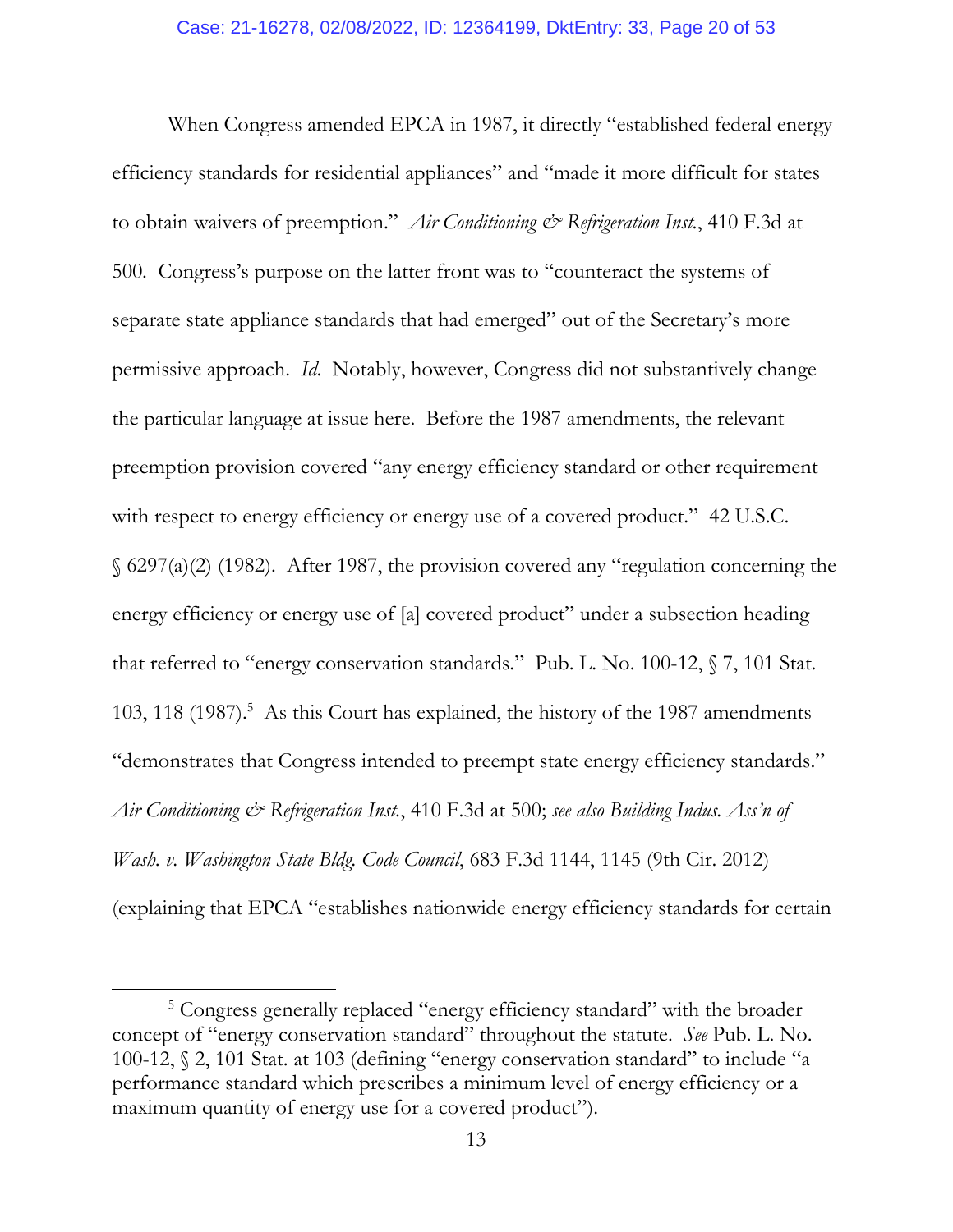residential home appliances, and expressly preempts state standards requiring greater efficiency"); *id*. at 1148 ("Federal regulations promulgated under EPCA provide minimum standards for the energy efficiency of such fixtures, and the federal statute preempts state attempts to impose minimum standards greater than the federal law." (citation omitted)).

### **2. The Federal Government Has Long Adopted This Construction**

The Supreme Court has recognized that agencies "have a unique understanding of the statutes they administer and an attendant ability to make informed determinations about how state requirements may pose an 'obstacle to the accomplishment and execution of the full purposes and objectives of Congress.'" *See Wyeth v. Levine*, 555 U.S. 555, 577 (2009) (quoting *Hines v. Davidowitz*, 312 U.S. 52, 67 (1941)). As the federal agency charged with administering this part of EPCA, the Department has consistently interpreted the preemption provision in the manner described above.

For example, in 1982, the Department proposed regulations to govern state petitions for waiver of preemption. 47 Fed. Reg. 14,424 (Apr. 2, 1982). The Department announced that it "proposed to review only State regulations that are appliance *efficiency* standards," not "State or local regulations that have only a peripheral effect on the energy efficiency of a covered product." *Id*. at 14,456. The scope of this review, the Department explained, followed from the scope of the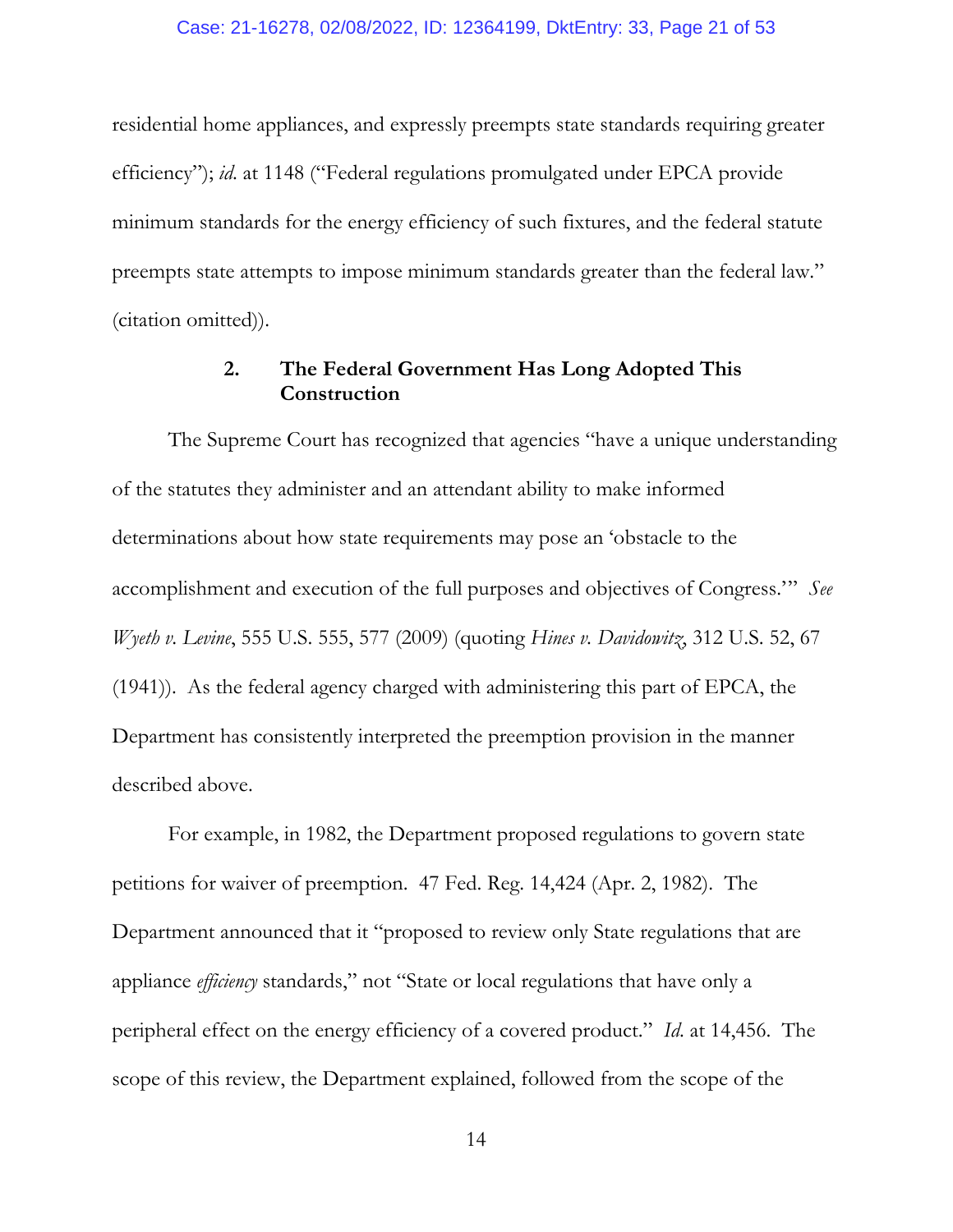### Case: 21-16278, 02/08/2022, ID: 12364199, DktEntry: 33, Page 22 of 53

preemption provision, which at that time covered "any energy [efficiency] standard or other requirement with respect to energy efficiency or energy use of a covered product." *Id.* (quoting 42 U.S.C. § 6297(a)(2) (1982)). The Department interpreted this provision to mean that "a rule that established the energy efficiency of a particular appliance would be superseded by the Federal rule and would be subject to review upon the petition of the State," but "[a] rule whose purpose is other than energy efficiency such as a law on fire safety, would not appear to be preempted by the Federal rule, even if it has a secondary and incidental effect of improving the efficiency of a covered product." *Id*.

When it adopted the proposed regulations, the Department acknowledged comments expressing uncertainty about exactly what types of state and local regulations were subject to preemption. 47 Fed. Reg. 57,198, 57,215 (Dec. 22, 1982). The Department did not offer definitive guidance on the scope of preempted regulations but did offer a few examples, two of which are especially relevant for present purposes. "Prohibition of hook-ups for appliances with less than a certain efficiency would be subject to preemption," the Department advised. *Id.* In other words, a ban on the connection of certain appliances would be preempted if it directly regulated efficiency by making the availability of a connection contingent on the efficiency of the product. On the other hand, a "[p]rohibition against placing oversized furnaces and air conditioners in new buildings"—a ban that does not directly regulate efficiency or energy use by the appliances themselves—"would not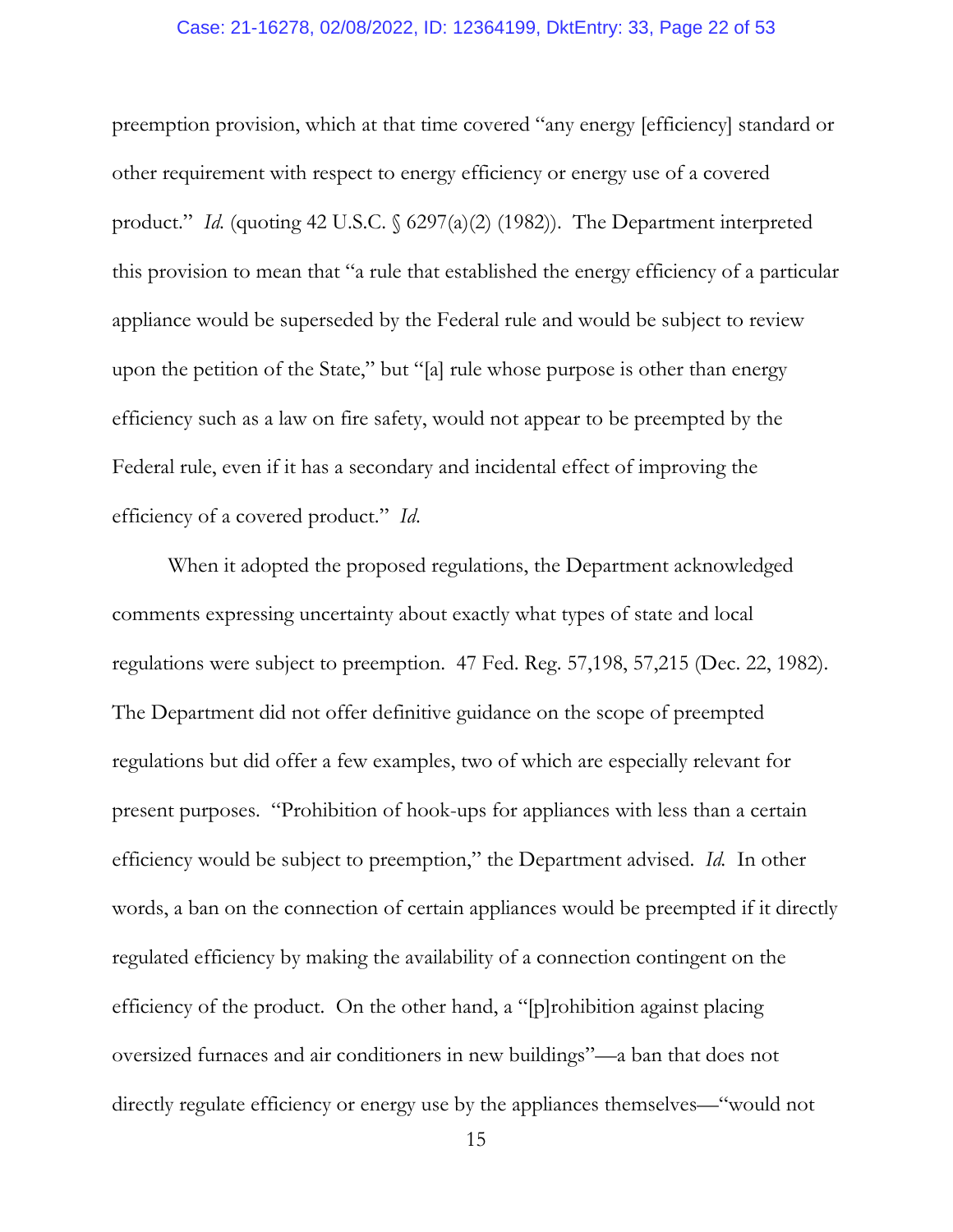#### Case: 21-16278, 02/08/2022, ID: 12364199, DktEntry: 33, Page 23 of 53

be subject to preemption." *Id*. Consistent with the interpretation advanced in the notice of proposed rulemaking, the Department took the position that a regulation forbidding certain types of appliances from being installed in new construction would not be preempted if the regulation was not aimed at improving the performance of those appliances.

The Department adhered to this understanding in a 2010 rulemaking when it responded to commenters urging it to incorporate a demand response feature—a control that can adapt product operation in response to signals from utilities—into an energy conservation standard for refrigeration products. 75 Fed. Reg. 59,470, 59,530 (Sept. 27, 2010). The Department determined that a demand response feature would constitute a design requirement, which EPCA does not authorize for refrigeration products. But the Department further opined that a similar state requirement would not be preempted. The Department explained that it "interprets 'regulation concerning energy use'" in the preemption provision "to be equivalent to 'energy conservation standard,'" which in this context would mean a performance-based standard. *Id*. The Department reached this conclusion notwithstanding the fact that a demand response feature has a clear effect on the energy usage of a covered appliance. *See id*. (noting that a demand response feature could "shif[t] portions of the energy use associated with defrost or icemaking to times when the electricity cost is lower").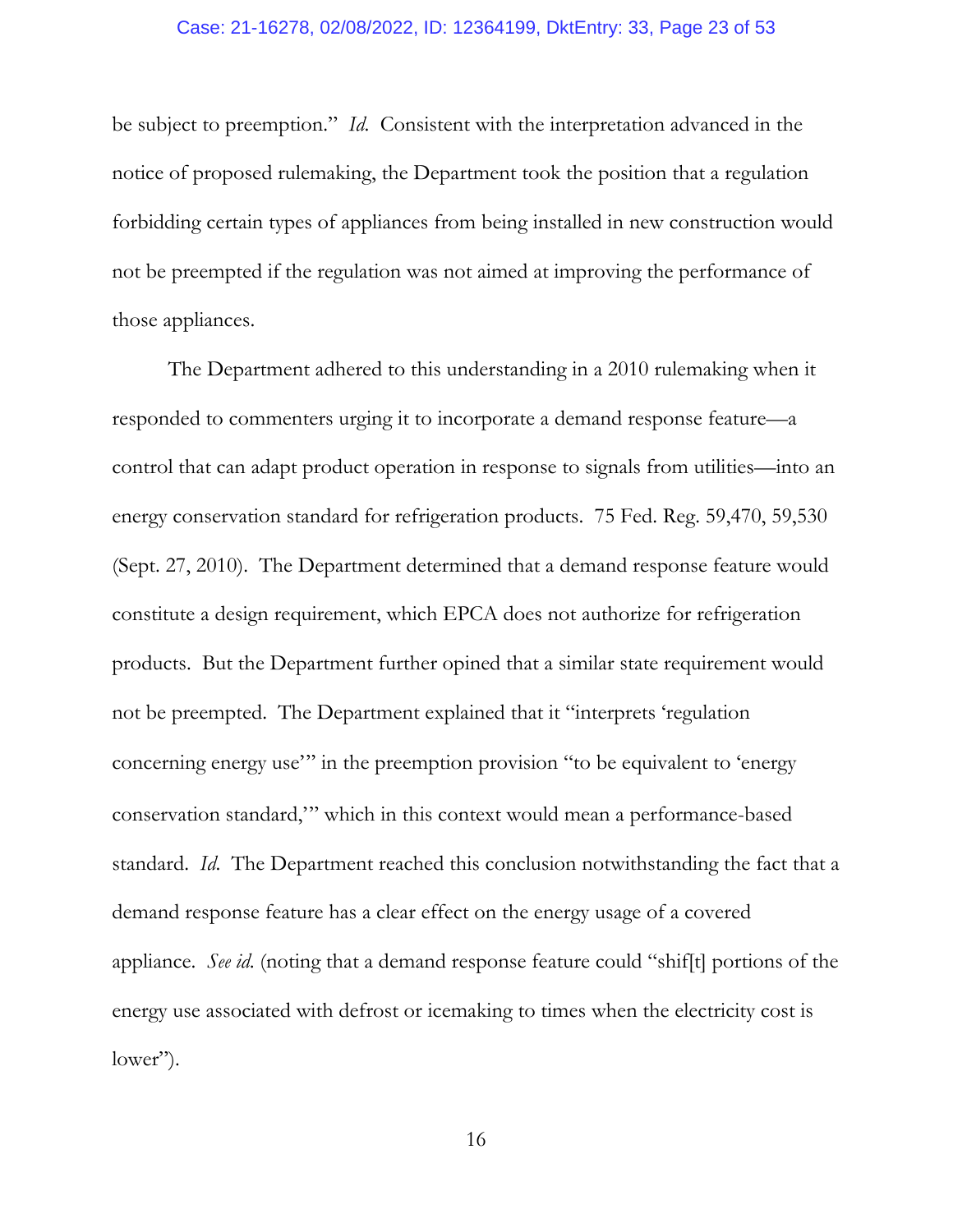### **B. The Ordinance Regulates Natural Gas Distribution and Does Not Establish an Energy Conservation Standard for Any Covered Product**

**1.** Having identified the "domain expressly pre-empted" by  $\S$  6297(c),

*Medtronic*, 518 U.S. at 484, resolution of this case is straightforward. The Ordinance does not establish or approximate a "performance standard which prescribes . . . a maximum quantity of energy use" for any covered product. *See* 42 U.S.C. § 6291(6). It does not even regulate covered products at all; rather, it prohibits installing infrastructure that would be used for natural gas in newly constructed buildings. The Ordinance has the downstream effect of preventing the use of certain covered products in particular locations, but this is not enough to bring it within the scope of EPCA's preemption provision.

Emphasizing Congress's use of the word "concerning" in  $\S$  6297(c), CRA argues that "the question is whether the City's ordinance has a connection with, or an impact on, the quantity of gas used by covered products." Br. 4, 25-33. CRA then answers that question in the affirmative because the Ordinance "requires natural gas appliances to use zero energy." Br. 21.

CRA errs at both steps. First, by focusing so intently on a single word, CRA misses the bigger picture. "[P]re-emption claims turn on Congress's intent," *Travelers*, 514 U.S. at 655, and that intent is revealed not by looking at the "definition of words in isolation" but by "reading the whole statutory text" and "considering the purpose and context of the statute." *Dolan v. U.S. Postal Serv.*, 546 U.S. 481, 486 (2006).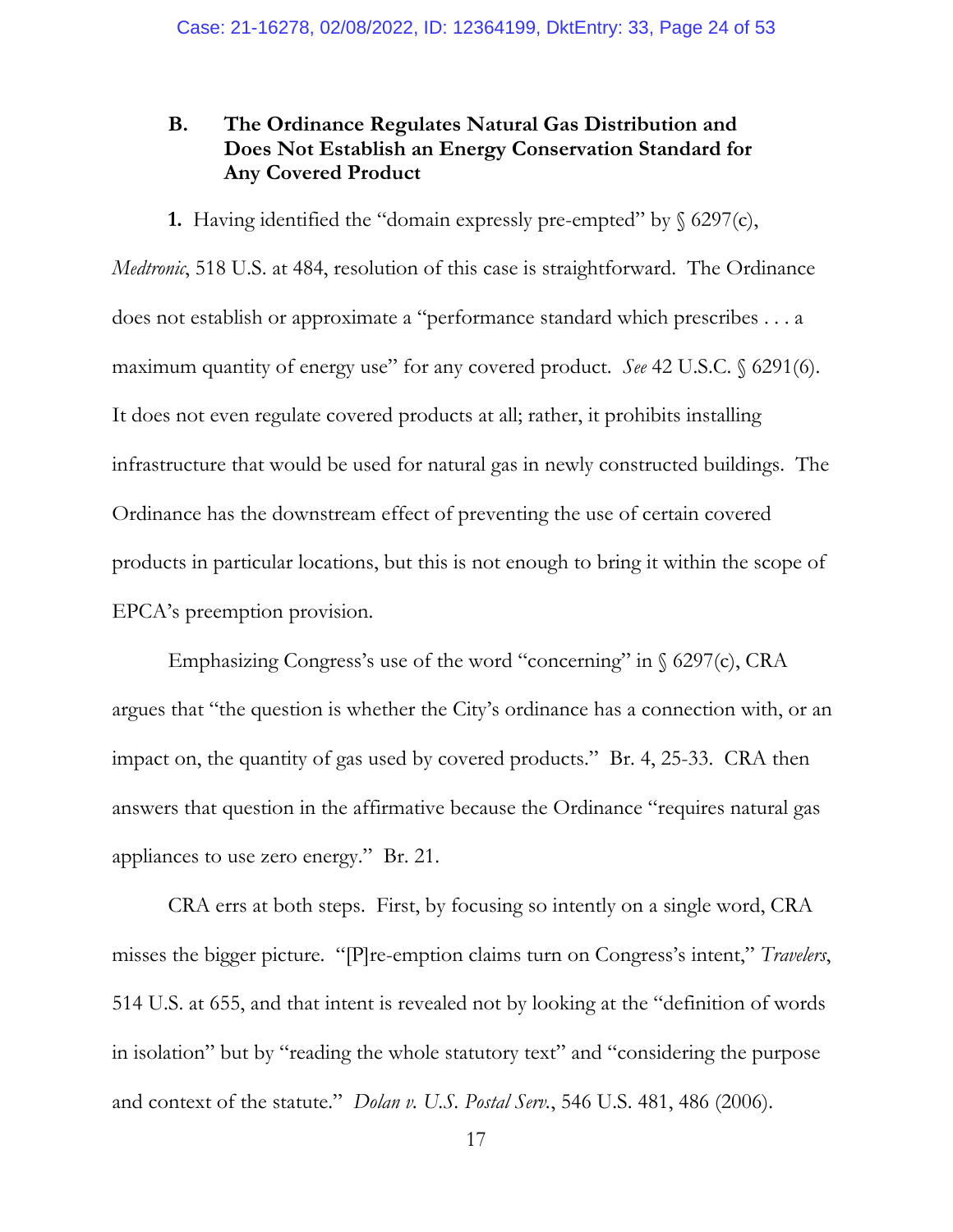### Case: 21-16278, 02/08/2022, ID: 12364199, DktEntry: 33, Page 25 of 53

Further, terms like "concerning" or "relate to" contain an inherent "indeterminacy." *Travelers*, 514 U.S. at 655; *see also California Trucking Ass'n v. Bonta*, 996 F.3d 644, 656 (9th Cir. 2021) (warning that courts "cannot take an uncritically literal reading of 'related to'" in a preemption clause); *Appert v. Morgan Stanley Dean Witter, Inc.*, 673 F.3d 608, 621 (7th Cir. 2012) (relying on statutory text, structure, and purpose to reject a broad reading of "concerning"). The relevant question is not whether the Ordinance "will have some effect" on the energy usage of individual appliances in particular locations, *De Buono v. NYSA ILA Med. & Clinical Servs. Fund*, 520 U.S. 806, 815-16 (1997), but whether the Ordinance is a "regulation concerning . . . energy use" as those terms are used in EPCA. As explained above,  $\S$  6297(c) reflects an intent to displace energy conservation standards. The use of the word "concerning" does "not extend to the outer limits of its definitional possibilities," *Dolan*, 546 U.S. at 486, to preempt every state and local regulation that might conceivably affect the amount of energy used by a particular appliance.

CRA asserts that "[i]f Congress intended to preempt only direct regulation of appliances," it would have used a word other than "concerning," such as "of" or "covering." Br. 26. But elsewhere in § 6297, Congress used "concerning" in exactly that manner. For example, the waiver provision addresses the situation where a state regulation is waived "and subsequently a Federal energy conservation standard *concerning* such product is amended." 42 U.S.C. § 6297(d)(6) (emphasis added). Similarly, the preemption provision itself provides exceptions for "a regulation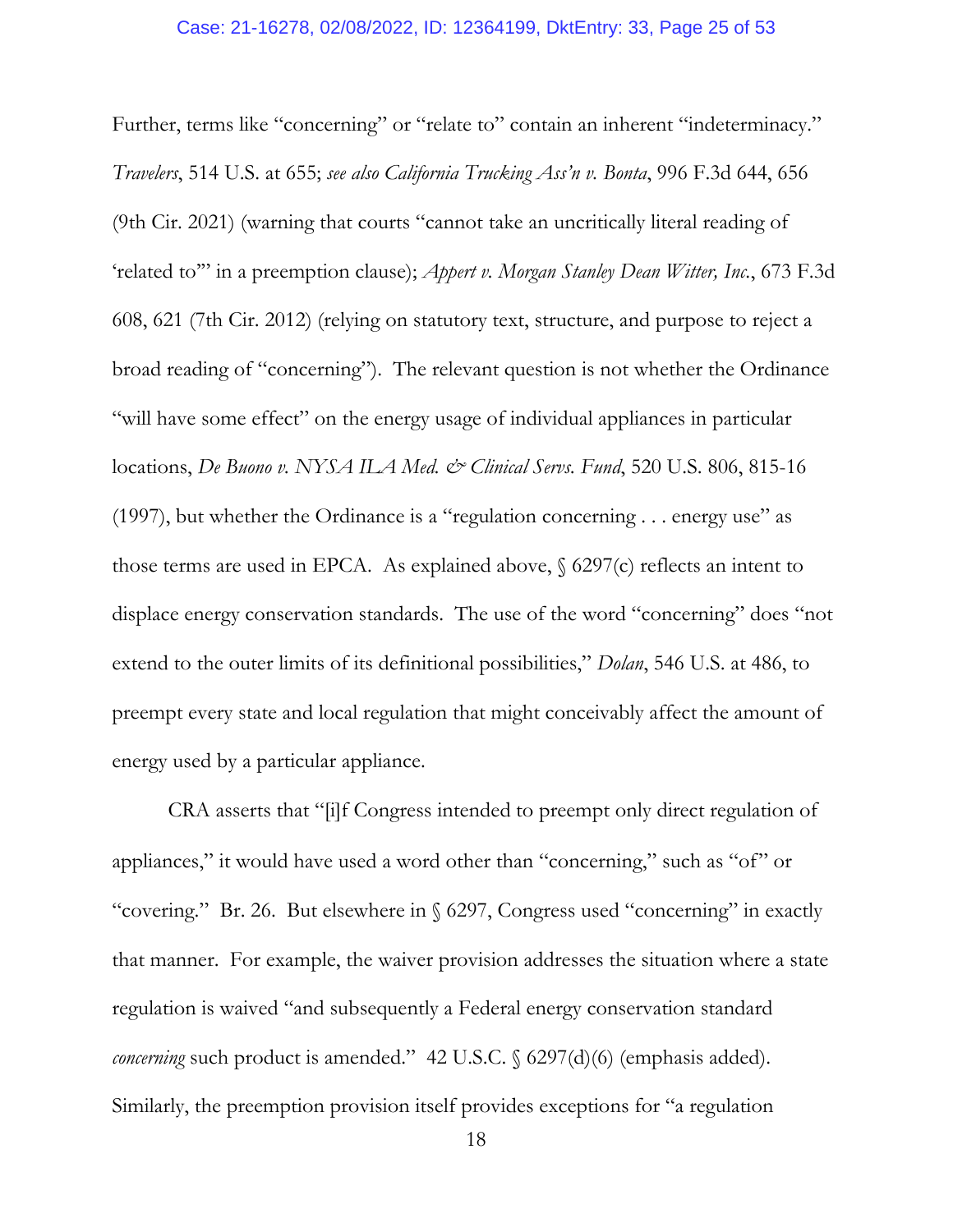#### Case: 21-16278, 02/08/2022, ID: 12364199, DktEntry: 33, Page 26 of 53

*concerning* standards for commercial prerinse spray valves" or "a regulation *concerning* standards for pedestrian modules." *Id.* § 6297(c)(7)(A), (8)(A) (emphases added). These examples both demonstrate a more narrow (though still common) use of the word "concerning" and underscore the connection between preemption and energy conservation standards.

Second, the Ordinance does not prescribe any standard relating to the energy use or efficiency of a covered product, much less "require any particular energy use of a covered product." ER-19. The Ordinance does not attempt to regulate the *quantity* of energy that covered products use during normal operation (either in absolute terms or in relation to their output). Rather, Berkeley has sought to regulate the *kind* of energy distributed within its jurisdiction through a prohibition on the installation of natural gas infrastructure in new construction.

How and where the state law operates matters. "A state law regulating an upstream activity within the State's authority is not preempted simply because a downstream activity falls within a federally occupied field." *Virginia Uranium, Inc. v. Warren*, 139 S. Ct. 1894, 1914-15 (2019) (Ginsburg, J., concurring in the judgment). Thus, where Congress "preempts the authority of political subdivisions to regulate 'a price, route, or service of any motor carrier . . . *with respect to the transportation of property*," States and localities "remain free to enact and enforce general traffic safety laws, general restrictions on the weight of cars and trucks that may enter highways or pass over bridges." *City of Columbus v. Ours Garage & Wrecker Serv., Inc*., 536 U.S. 424,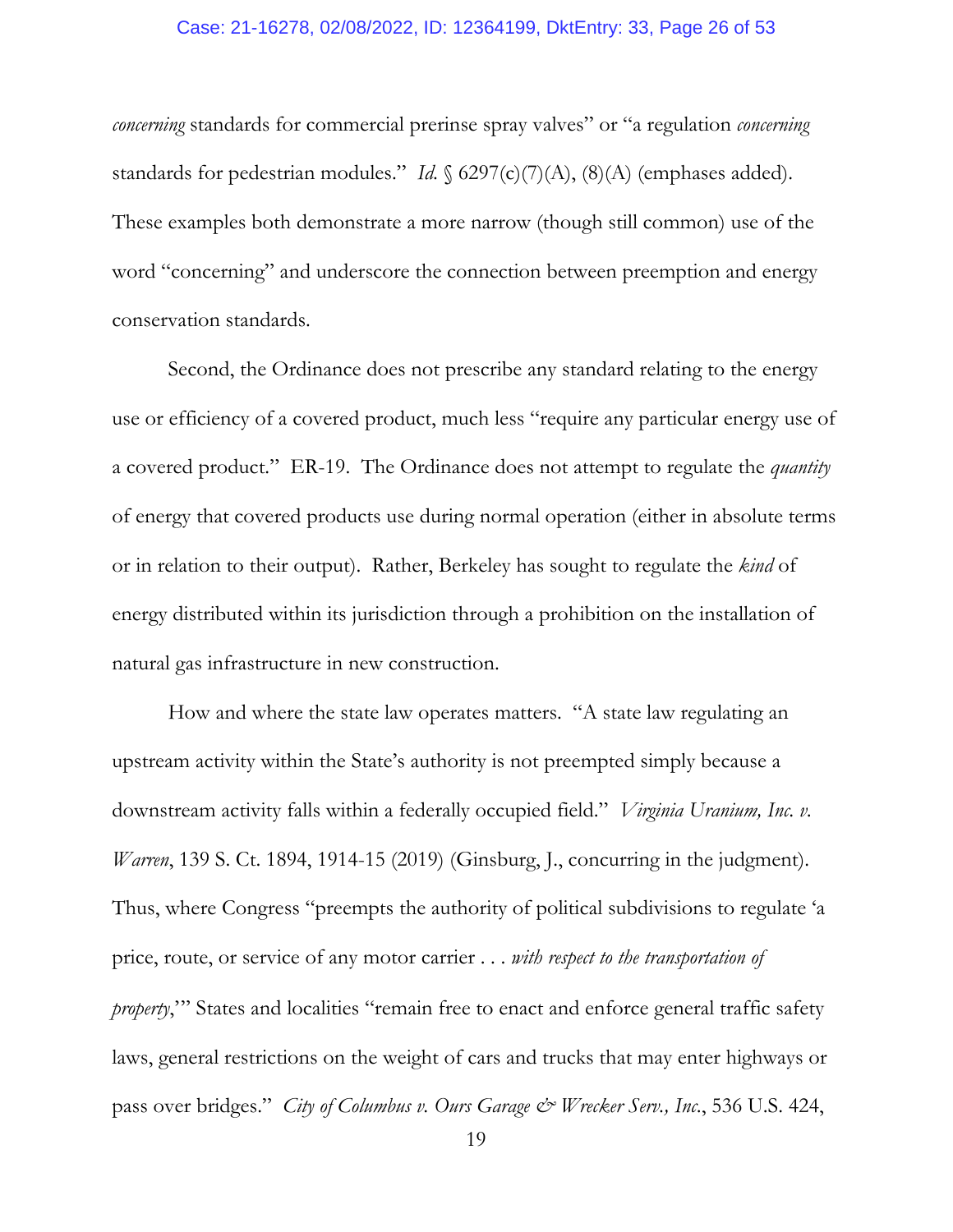### Case: 21-16278, 02/08/2022, ID: 12364199, DktEntry: 33, Page 27 of 53

449 (2002) (Scalia, J., dissenting); *see also Dan's City Used Cars, Inc. v. Pelkey*, 569 U.S. 251, 261 n.4 (2013) (agreeing with Justice Scalia's characterization). And a federal law that supersedes "'any and all State laws insofar as they . . . relate to any employee benefit plan' covered by the statute," leaves States free to adopt "[q]uality standards" and "basic regulation of employment conditions [that] invariably affect the cost and price of services" obtained by covered plans. *Travelers*, 514 U.S. at 651, 660 (omission in original).

The same principle applies here. EPCA prevents States and localities from prescribing energy conservation standards and other regulations that dictate the energy consumption of covered appliances. But EPCA leaves States free to regulate the upstream activity of natural gas distribution or to adopt any other type of regulation that might have "a secondary and incidental effect of improving the efficiency [or energy use] of a covered product." 47 Fed. Reg. at 14,564. Indeed, as explained below, another federal law expressly preserves state authority in this area. The district court correctly concluded that the Ordinance is not "the type of state law that Congress intended [EPCA] to supersede." *De Buono*, 520 U.S. at 814; *see* ER-19 ("CRA has not shown the EPCA can and does sweep into areas of natural gas connections.").

Nor would preemption of the Ordinance further Congress's purpose in adopting § 6297(c). As this Court explained, Congress revised that provision in 1987 "to counteract the systems of separate state appliance standards that had emerged as a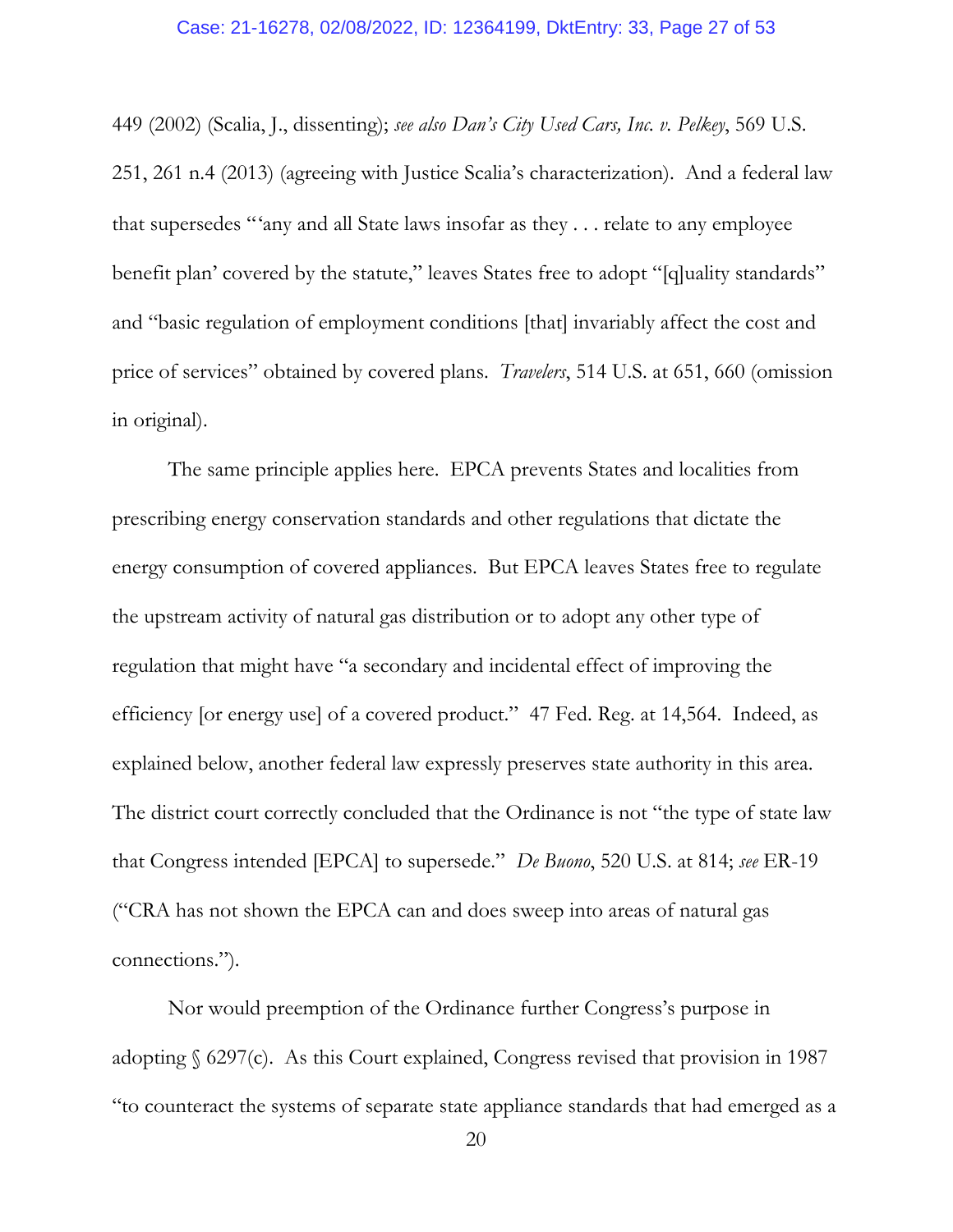### Case: 21-16278, 02/08/2022, ID: 12364199, DktEntry: 33, Page 28 of 53

result of the [Department's] general policy of granting petitions from States requesting waivers." *Air Conditioning & Refrigeration Inst.*, 410 F.3d at 500 (quotation marks omitted). The Ordinance does not implicate that concern. Federal energy conservation standards are just as effective after the adoption of the Ordinance as they were before, and no appliance manufacturer is compelled to adjust the efficiency or quantity of energy its products use in order to sell in the Berkeley market.

CRA gains nothing from its repeated efforts to characterize the Ordinance as "banning a type of appliance at a local level." Br. 4. In addition to being inaccurate gas appliances may be used in any new construction where it would serve the public interest and in any prior construction without limitation—this assertion is irrelevant. Nothing in EPCA disables a State or locality from exercising its police power to prohibit the use of dangerous or unsafe items. *See* 47 Fed. Reg. at 14,456. CRA's discussion of building codes (Br. 13, 39-42) likewise misses the mark. State and local building codes fall within the scope of  $\S$  6297(c) if they establish energy conservation standards or similar requirements. But a regulation that does not do so is not preempted simply because it could be characterized as a building code.

**2.** CRA's position, if accepted, would endanger a wide swath of state and local laws. CRA asserts that EPCA preempts any state law that has "an impact on" the quantity of energy or water used by any covered product. Br. 4. Nearly 70 product types are regulated under EPCA, including nearly universal items such as faucets and light bulbs. Were any state law that even indirectly has an impact on the quantity of

21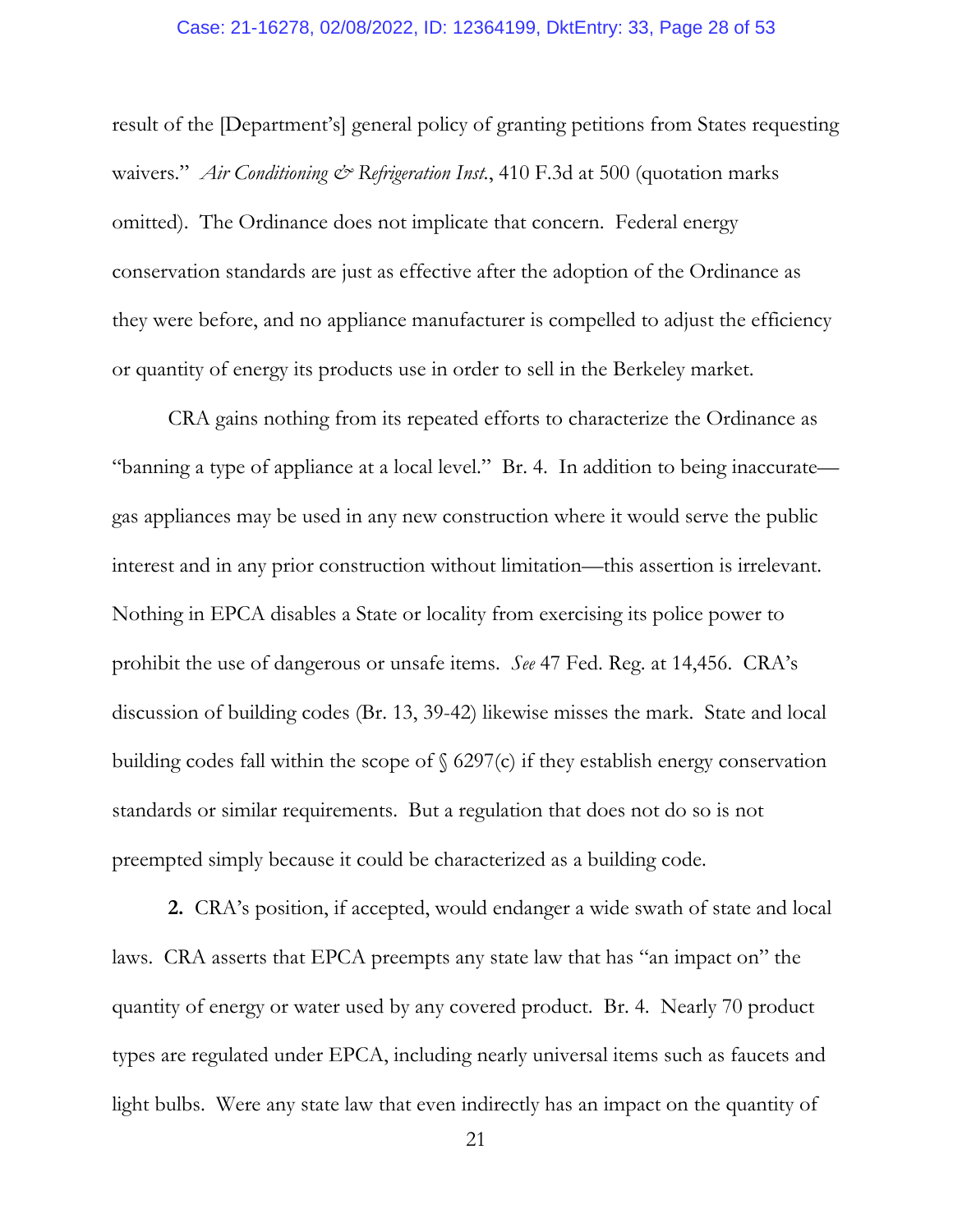### Case: 21-16278, 02/08/2022, ID: 12364199, DktEntry: 33, Page 29 of 53

energy or water consumed by these products to be preempted "then for all practical purposes preemption would never run its course." *Travelers Ins. Co.*, 514 U.S. at 655; *see also De Buono*, 520 U.S. at 816 ("Any state tax, or other law, that increases the cost of providing benefits to covered employees will have some effect on the administration of ERISA plans, but that simply cannot mean that every state law with such an effect is pre-empted by the federal statute.").

States would be disabled from regulating to protect traditional state concerns in areas within their well-established authority. Here, for example, the stated purpose of the Ordinance is to "reduc[e] the environmental and health hazards produced by the consumption and transportation of natural gas." Berkeley Municipal Code § 12.80.010.H, ER-146. With respect to health hazards, Berkeley determined that the Ordinance is "reasonably necessary" to address "health and safety concerns" of its residents with "asthma and other health conditions associated with poor indoor and outdoor air quality exacerbated by the combustion of natural gas." *Id.* § 12.80.010.C, ER-146. The protection of health and safety are "primarily, and historically, . . . matter[s] of local concern." *Medtronic*, 518 U.S. at 475 (alterations in original) (quoting *Hillsborough County v. Automated Med. Labs., Inc.*, 471 U.S. 707, 719 (1985)).

Moreover, Berkeley has sought to advance these interests in an area reserved to local regulation by another federal law. "By 1938, in a series of Commerce Clause cases, the Supreme Court established that states could regulate the intrastate and interstate transportation and sale of natural gas to ultimate consumers" but could not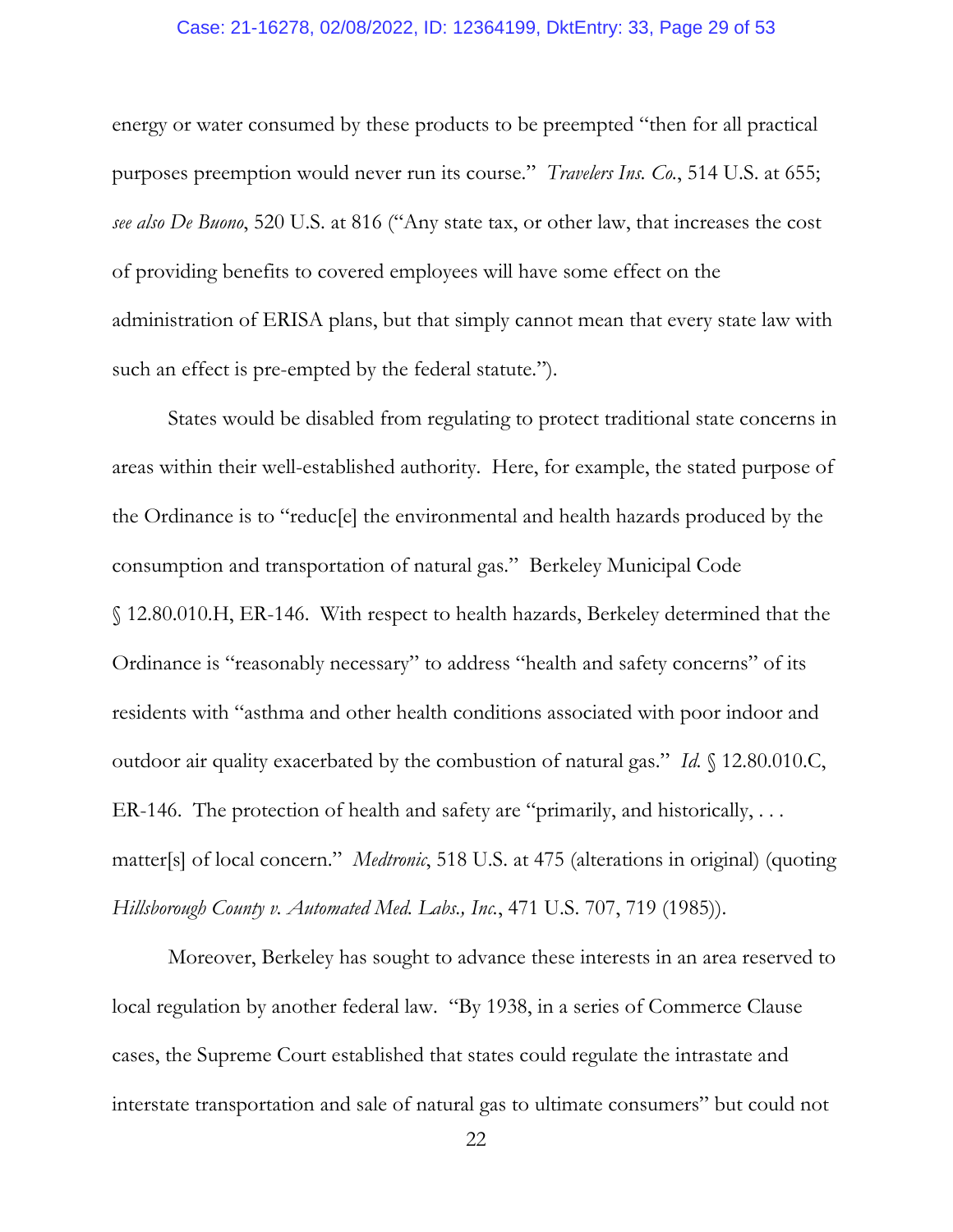### Case: 21-16278, 02/08/2022, ID: 12364199, DktEntry: 33, Page 30 of 53

regulate wholesale interstate transactions. *South Coast Air Quality Mgmt. Dist. v. FERC*, 621 F.3d 1085, 1090 (9th Cir. 2010) (quoting *Michigan Consol. Gas Co. v. Panhandle E. Pipe Line Co*., 887 F.2d 1295, 1299 (6th Cir. 1989)). Congress adopted the Natural Gas Act to fill the regulatory void, but explicitly preserved state authority over "the local distribution of natural gas or the facilities used for such distribution." 15 U.S.C. § 717(b). Thus, the Act confirmed that "all aspects related to the direct consumption of gas . . . remain within the exclusive purview of the states." *South Coast*, 621 F.3d at 1092.6

CRA's theory would not simply disable the States from acting, however. It would create a sort of regulatory void. Because the Ordinance does not regulate the energy use or efficiency of covered products, the Department could not adopt it as an energy conservation standard. Nor can the Department otherwise regulate under EPCA the type of energy that covered products use. It makes little sense to construe a "[g]eneral rule of preemption for energy conservation standards when Federal standard becomes effective" to preempt a local regulation unrelated to energy

 $\overline{a}$ 

<sup>6</sup> CRA observes that the Natural Gas Act does not permanently "exempt from all federal regulation the local distribution of natural gas." Br. 48-49. This is beside the point. The Act reflects a deliberate recognition and preservation of pre-existing state authority over the local distribution of natural gas. Nor have subsequent decisions by Congress to establish federal safety regulations for natural gas pipelines completely eliminated all state authority in the area. Even the Pipeline Safety Act, upon which CRA chiefly relies (Br. 49-50), "provides a strong role for state involvement in intrastate pipeline regulation." *City & Cty. of San Francisco v. U.S. Dep't of Transp.*, 796 F.3d 993, 996 (9th Cir. 2015).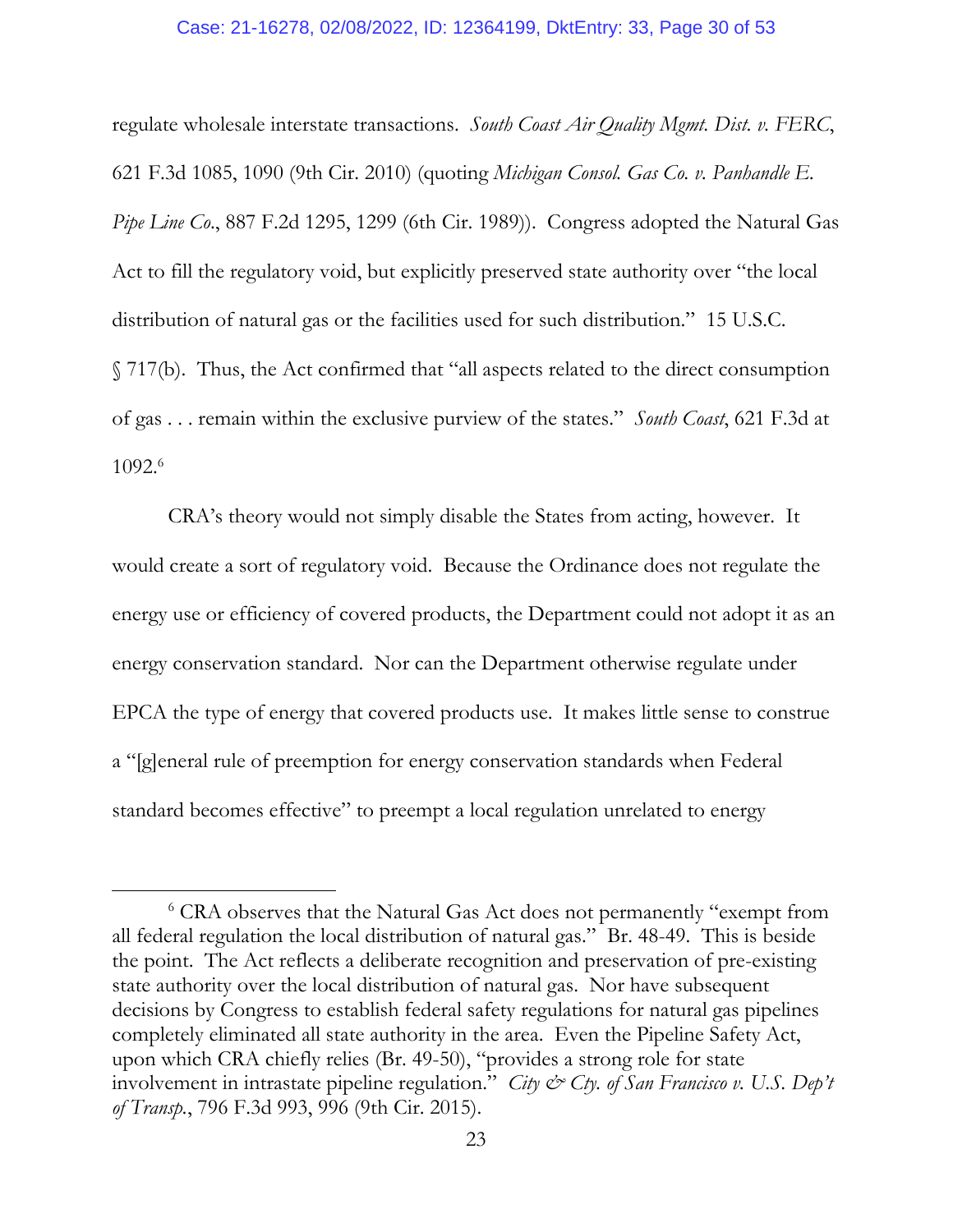### Case: 21-16278, 02/08/2022, ID: 12364199, DktEntry: 33, Page 31 of 53

conservation that the Department could not adopt on its own. *See Travelers*, 514 U.S. at 656 (explaining the need to look to "the objectives of the ERISA statute as a guide to the scope of the state law that Congress understood would survive"); *see also Building Indus. Ass'n of Wash. v. Washington State Bldg. Code Council*, 683 F.3d at 1145, 1148 (describing ECPA's preemption provision as preventing States from adopting efficiency standards more rigorous than applicable federal standards).

Health and safety regulations that indirectly affect the energy usage of appliances are neither new nor threatening to the federal regulatory scheme, even when such regulations directly operate on the appliances themselves (unlike the Ordinance here). For example, local governmental bodies in California, Utah, and Texas have for years regulated nitrogen oxide (NOx) emissions from gas-fired water heaters in order to protect the health and safety of their citizens. The Department has acknowledged that the technology required to comply with such emission requirements can "adversely impact the efficiency levels" of the heaters. 75 Fed. Reg. 20,112, 20133 (Apr. 16, 2010). But the Department has never claimed that such requirements are preempted for that reason. Rather, because the local standards regulate emissions to protect health and safety, the Department recognizes that they fall outside the scope of  $\S$  6297(c), and the Department has developed its energy conservation standards in a manner that accounts for the secondary effect the local NOx regulations have on efficiency. 75 Fed. Reg. at 20,133. Under CRA's approach,

24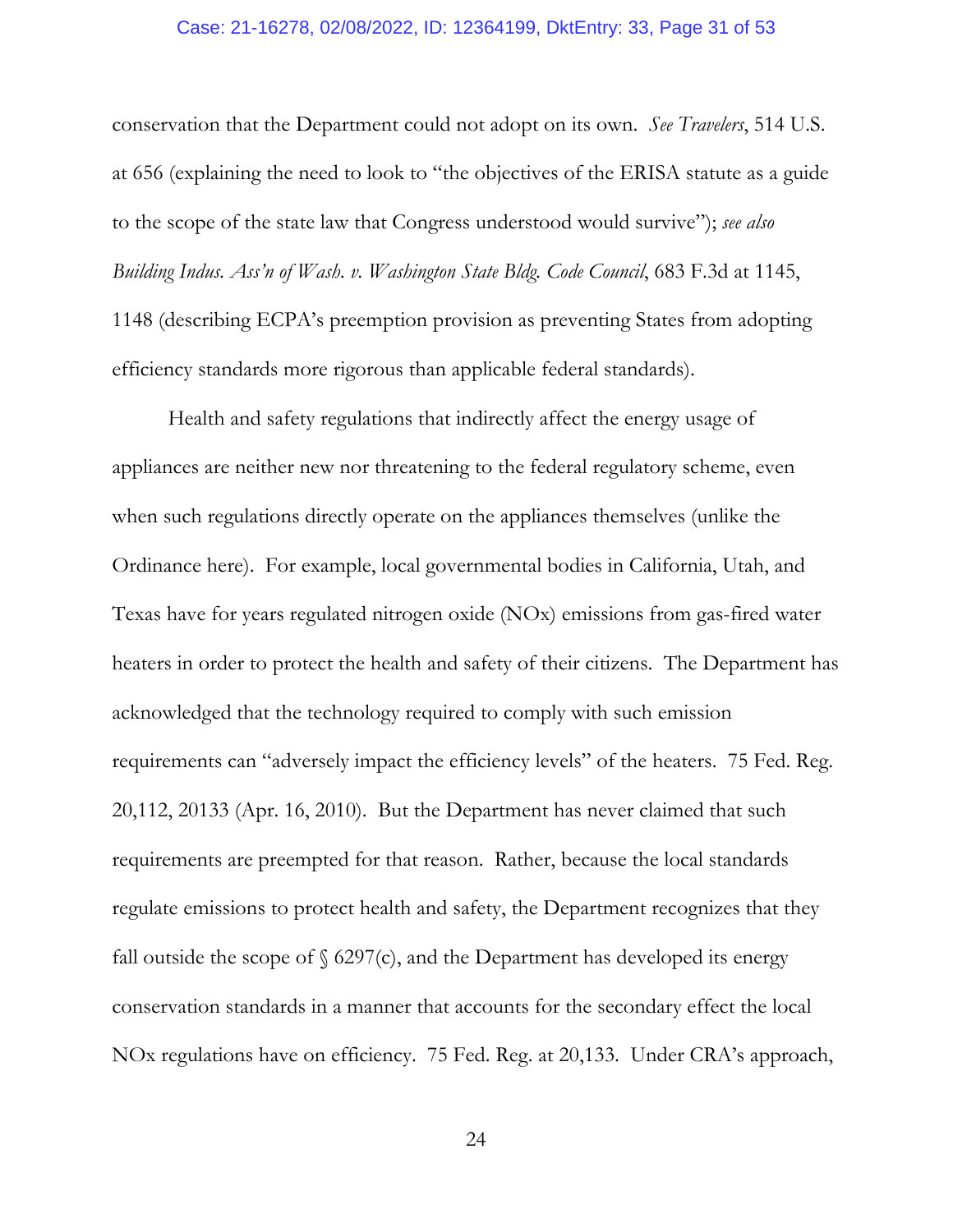however, the Department and States have been wrong about the scope of § 6297(c) all along.

### **C. Adopting CRA's Interpretation Would Disrupt the Federal Administration of EPCA**

Broadening the preemption provision in the manner advocated by CRA would adversely affect the Department's administration of EPCA's Energy Conservation Program. *Cf. Wyeth*, 555 U.S. at 577 ("[W]e have attended to an agency's explanation of how state law affects the regulatory scheme.").

To take perhaps the most obvious example, an overbroad interpretation of  $\S$  6297(c) would put enormous strain on the waiver process under  $\S$  6297(d). If any regulation, including a health and safety regulation, that has an indirect effect on the energy use of a covered product in a certain location is subject to preemption, the Department will be inundated with requests for waivers that it must decide using notice-and-comment rulemaking.7 Moreover, the consideration of such waiver requests would be unusually challenging and invite inquiries that go beyond the scope of the statutory mandate. EPCA permits the Department to waive preemption if "the State . . . has established by a preponderance of the evidence that such State regulation is needed to meet unusual and compelling State or local energy or water interests." 42 U.S.C. § 6297(d)(1)(B). It is not clear how the Department should evaluate a

 $\overline{a}$ 

<sup>&</sup>lt;sup>7</sup> The Department's regulations governing the waiver process are located at 10 C.F.R. pt. 430, subpt. D.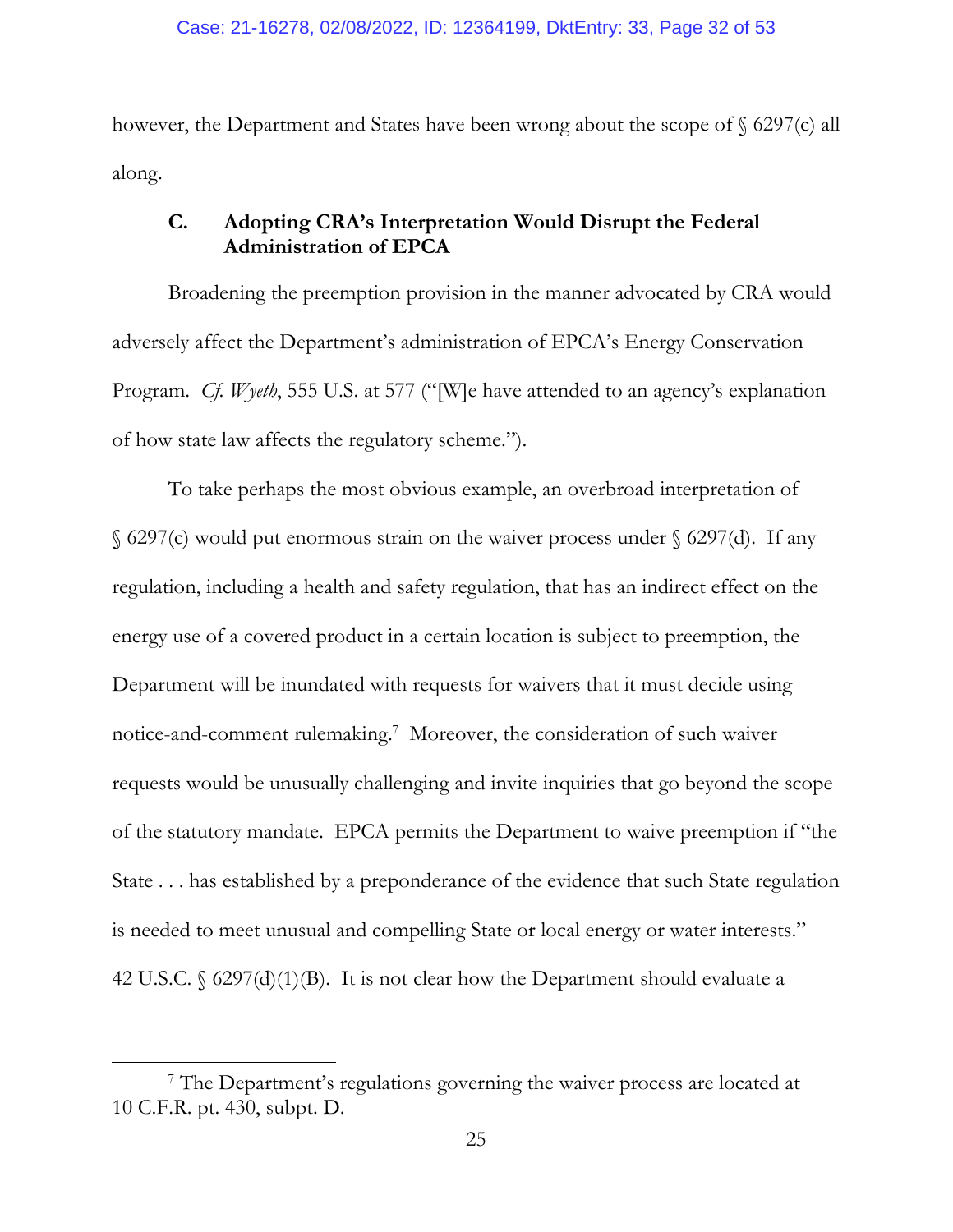### Case: 21-16278, 02/08/2022, ID: 12364199, DktEntry: 33, Page 33 of 53

regulation aimed at other objectives, such as fire prevention, the avoidance of environmental harms, or other risks to human health and safety. The Department would be drawn into needless disputes with States and localities, and all the while, the harms targeted by those regulations could continue unchecked.

An erroneous interpretation of the preemption provision could also cause problems for the issuance of energy conservation standards for new types of appliances. Section 6297(c) supersedes state regulations concerning "covered product[s]." Some covered products were established by Congress, *see* 42 U.S.C.  $\S$  6292(a)(1)-(19), but others can be designated by the Department through a rulemaking, *see id.* §§ 6292(b), 6295(*l*); *see also, e.g.*, 81 Fed. Reg. 46,768 (July 18, 2016) (establishing coverage for miscellaneous refrigeration products). The Department's coverage determinations are based on considerations of the purposes of EPCA and technical considerations relating to the energy consumption of the product at issue. 42 U.S.C. § 6292(b)(1)(A)-(B). But if EPCA's preemption provision were construed in the overbroad manner urged by CRA, the designation of new covered products could quickly be overtaken by debates over interference with state and local policy in areas other than energy conservation (and possibly outside the Department's expertise).

This Court should reject CRA's invitation to destabilize the settled understanding shared by the Department and the States over the allocation of regulatory authority. Instead, the Court should confirm the Department's consistent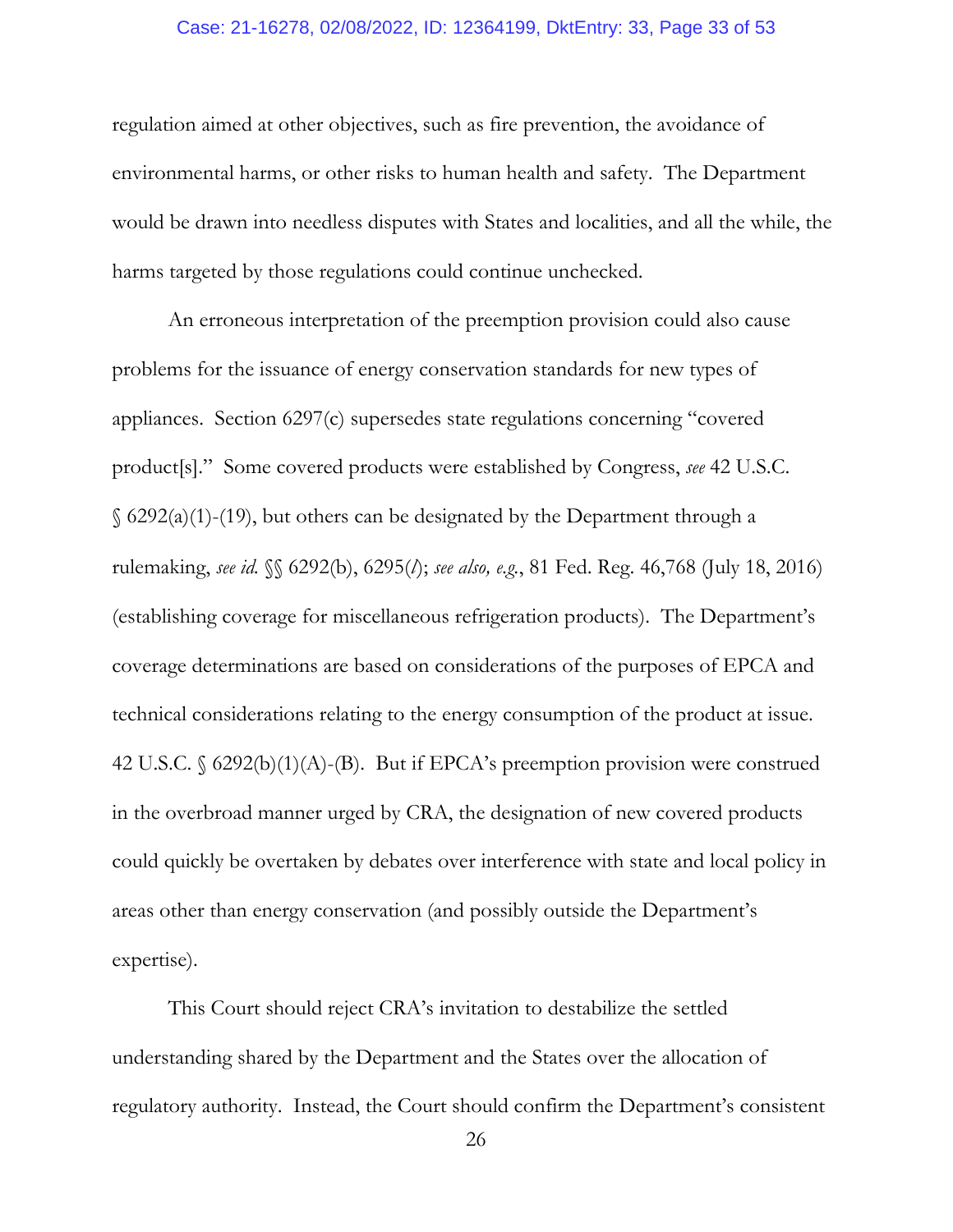message that EPCA preempts regulations that establish energy conservation standards and their equivalents, while leaving alone regulations aimed at other matters, such as health and safety, that have only a secondary and incidental effect on the efficiency or energy use of covered products.

### **CONCLUSION**

For the foregoing reasons, the judgment of the district court should be affirmed.

Respectfully submitted,

*Of Counsel:* 

SAMUEL T. WALSH *General Counsel* 

EMILY HAMMOND

*Deputy General Counsel for Litigation, Regulation, and Enforcement* 

*Department of Energy* 

BRIAN M. BOYNTON *Acting Assistant Attorney General* 

STEPHANIE HINDS *Acting United States Attorney* 

### MICHAEL S. RAAB H. THOMAS BYRON III

*s/ Thomas Pulham*  THOMAS PULHAM *Attorneys, Appellate Staff Civil Division, Room 7323 U.S. Department of Justice 950 Pennsylvania Avenue NW Washington, DC 20530 (202) 514-4332* 

*thomas.pulham@usdoj.gov* 

February 2022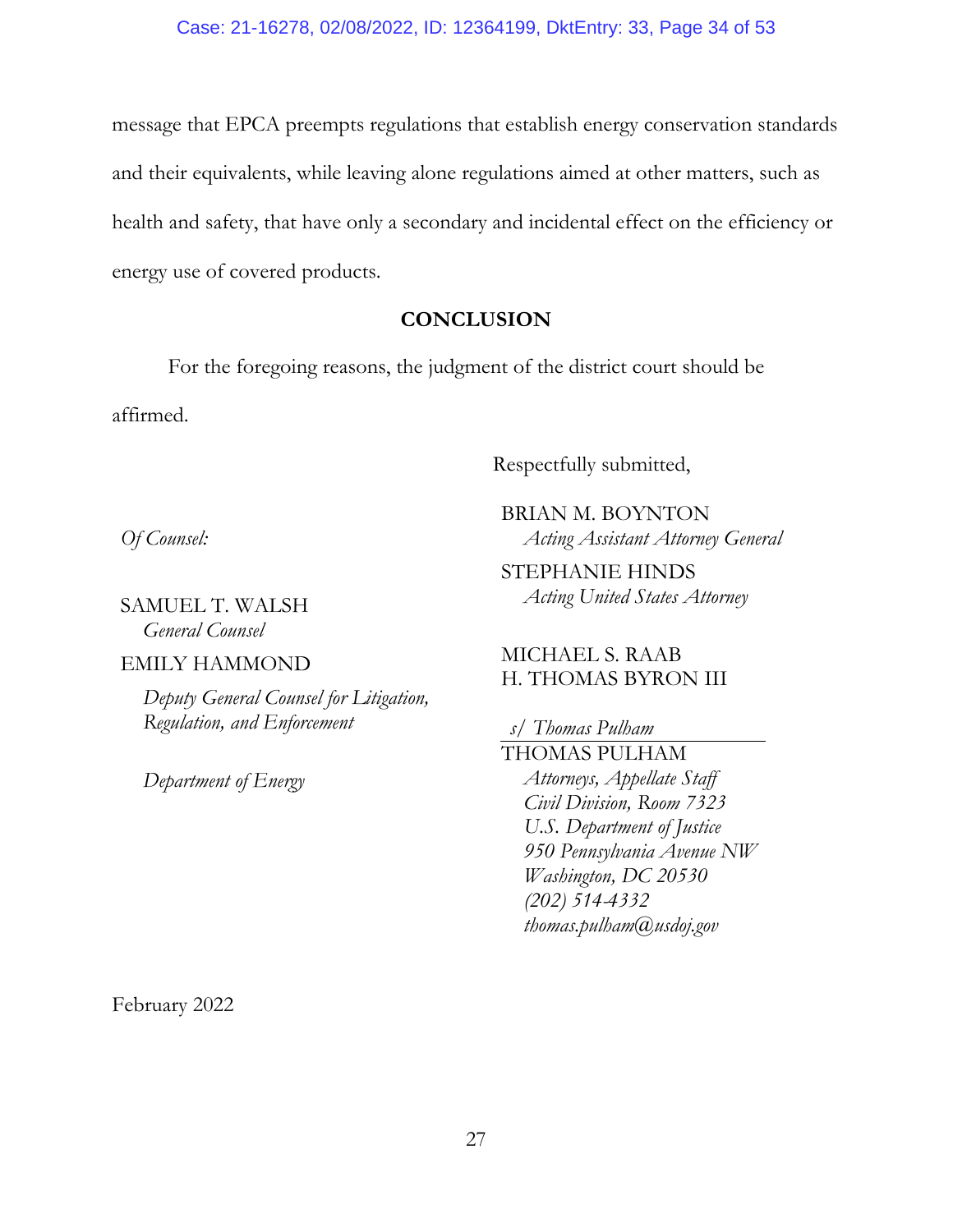## **CERTIFICATE OF COMPLIANCE**

This brief complies with the type-volume limit of Federal Rule of Appellate Procedure 29(a)(5) because it contains 6,591 words. This brief also complies with the typeface and type-style requirements of Federal Rule of Appellate Procedure 32(a)(5)- (6) because it was prepared using Microsoft Word 2016 in Garamond 14-point font, a proportionally spaced typeface.

*s/ Thomas Pulham* 

Thomas Pulham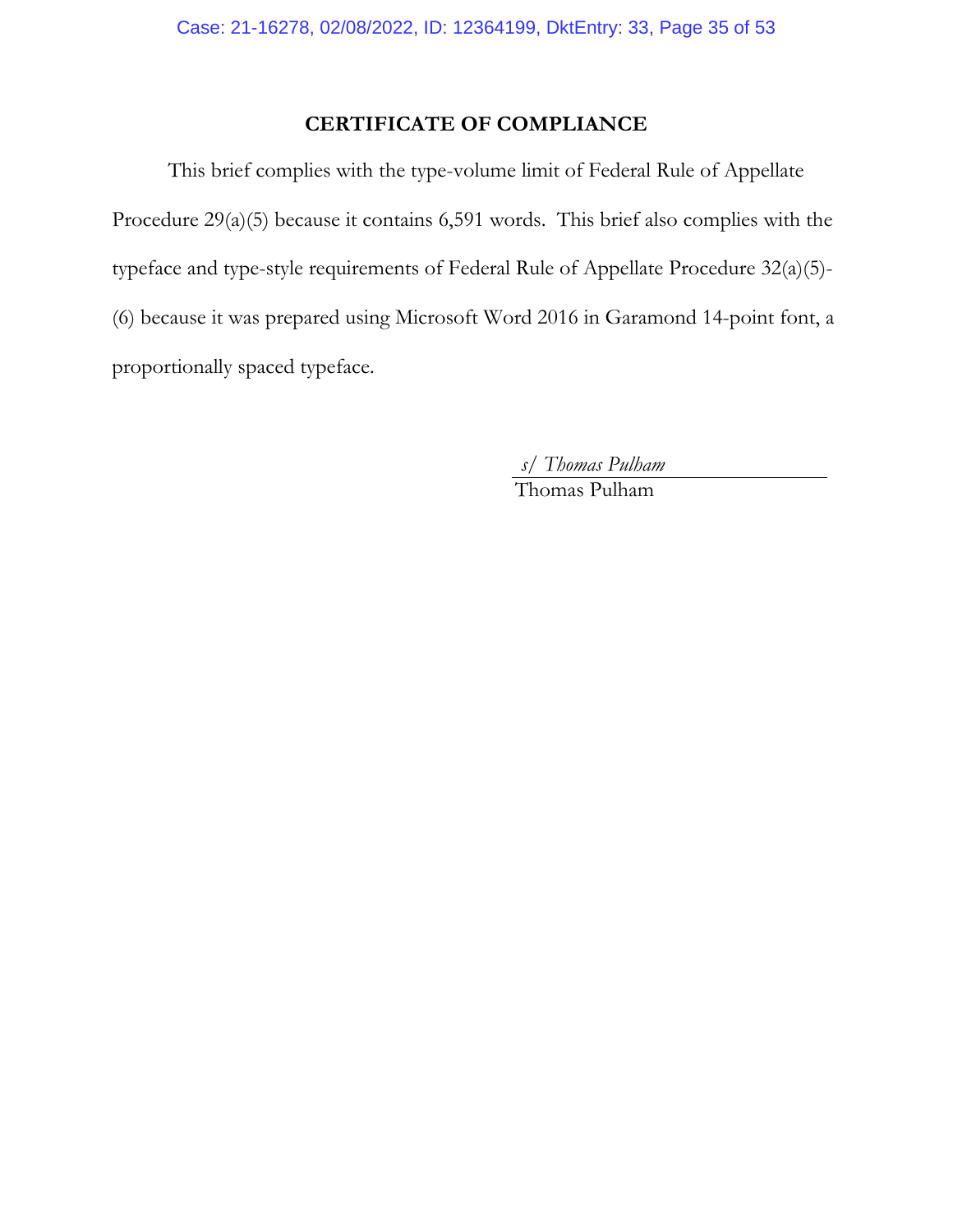# **CERTIFICATE OF SERVICE**

I hereby certify that on February 8, 2022, I electronically filed the foregoing brief with the Clerk of the Court for the United States Court of Appeals for the Ninth Circuit by using the appellate CM/ECF system.

*s/ Thomas Pulham* 

Thomas Pulham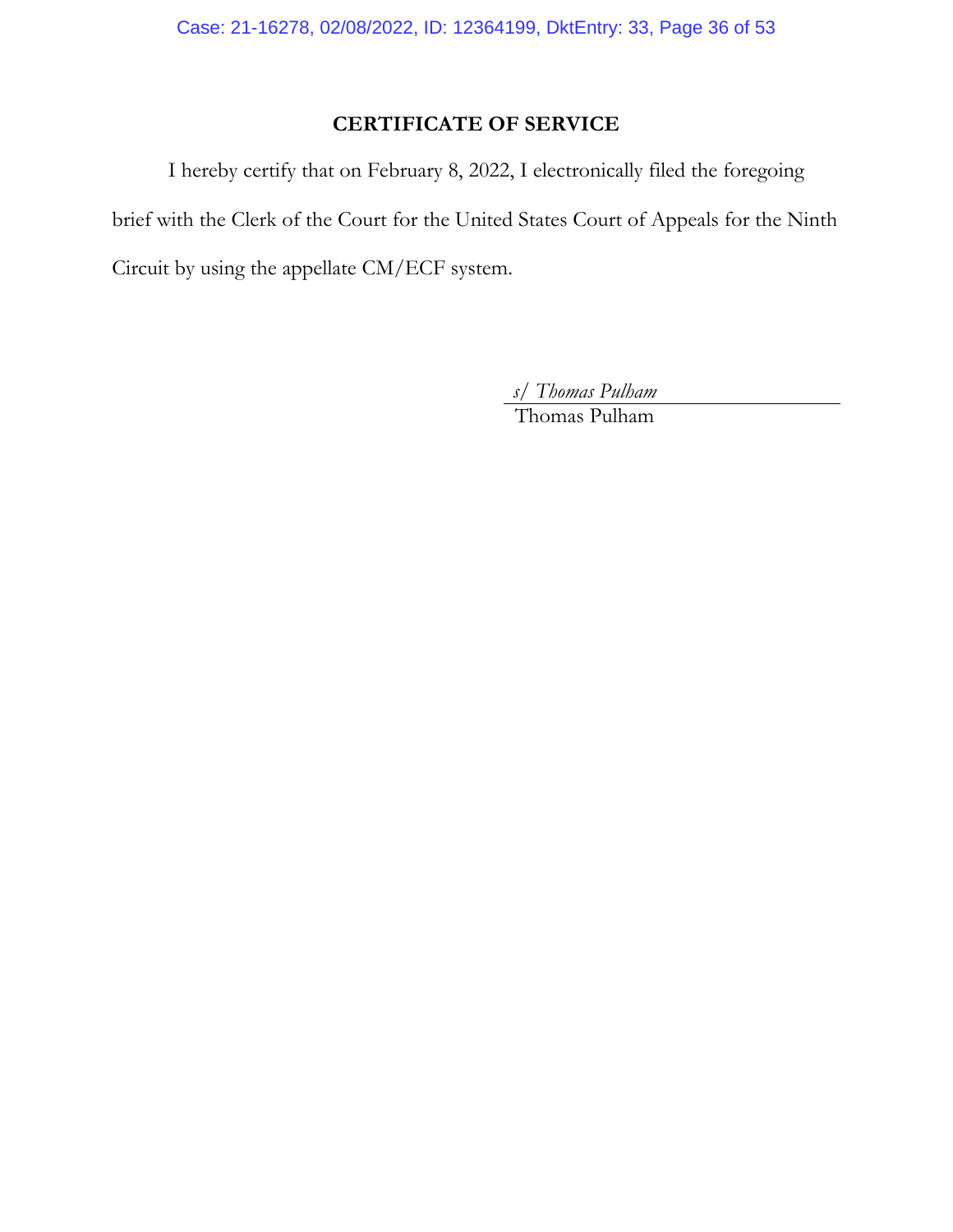Case: 21-16278, 02/08/2022, ID: 12364199, DktEntry: 33, Page 37 of 53

# **ADDENDUM**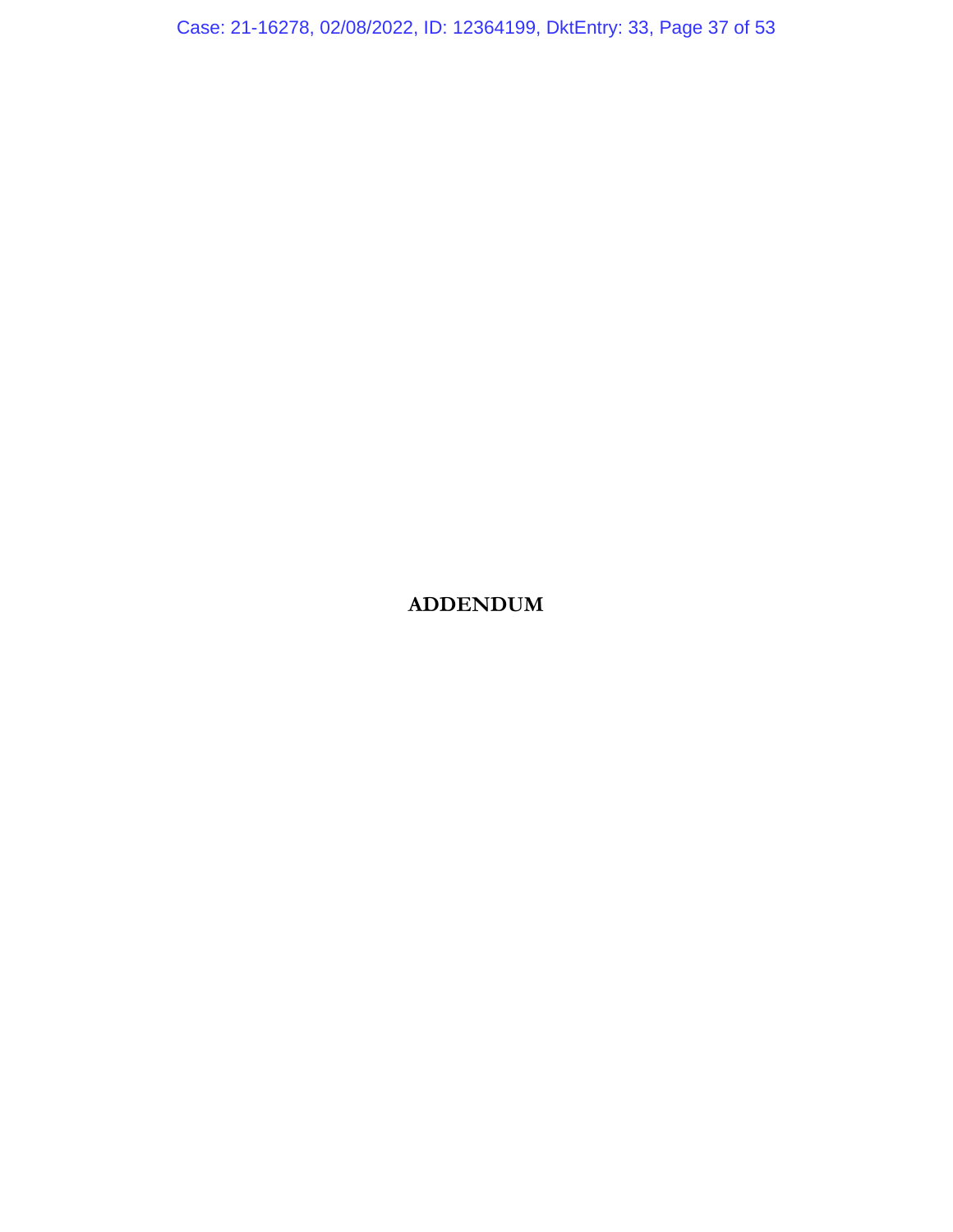# TABLE OF CONTENTS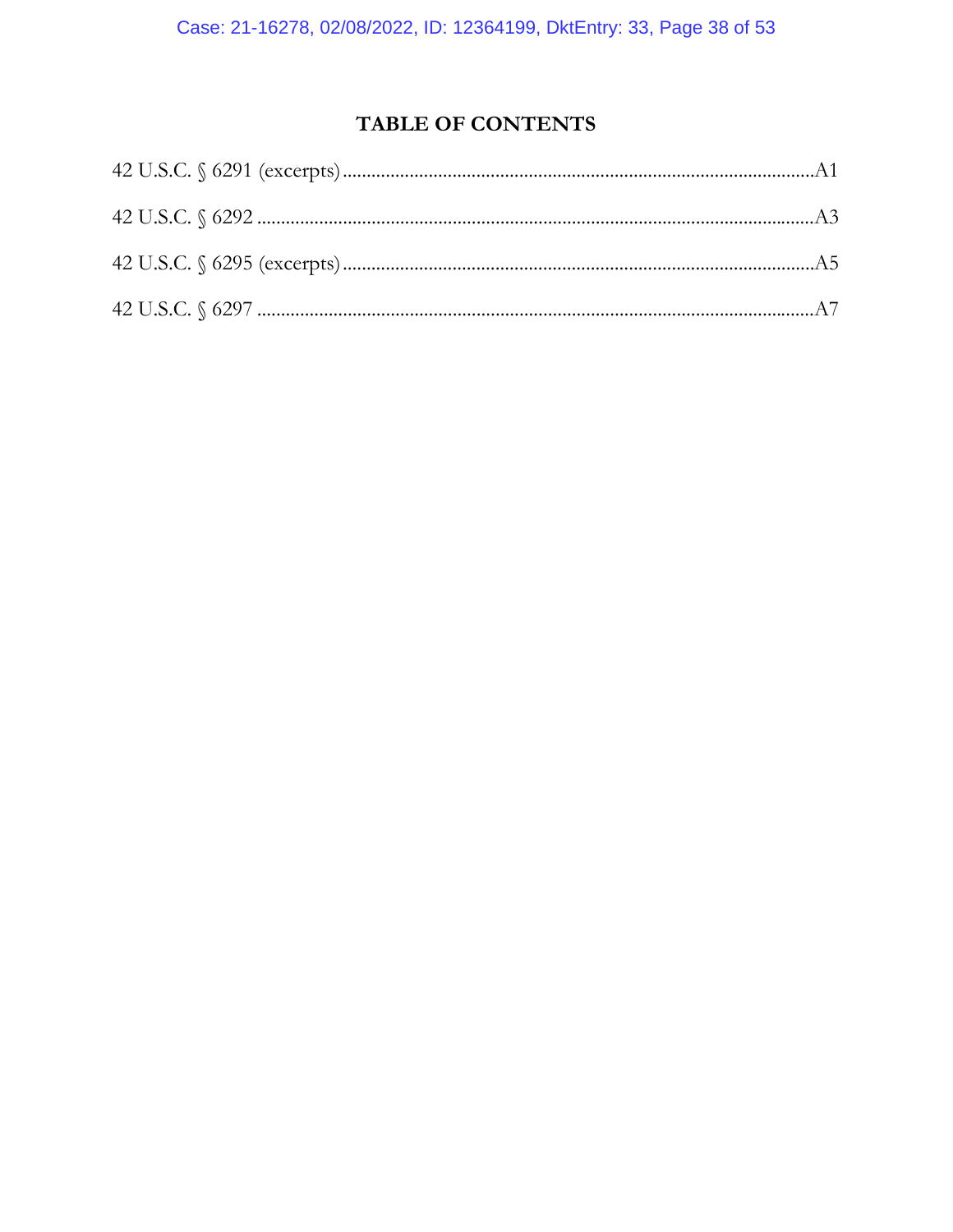## **42 U.S.C. § 6291 (excerpts)**

### **§ 6291. Definitions**

For purposes of this part:

(1) The term "consumer product" means any article (other than an automobile, as defined in section 32901(a)(3) of Title 49) of a type—

(A) which in operation consumes, or is designed to consume, energy or, with respect to showerheads, faucets, water closets, and urinals, water; and

(B) which, to any significant extent, is distributed in commerce for personal use or consumption by individuals;

without regard to whether such article of such type is in fact distributed in commerce for personal use or consumption by an individual, except that such term includes fluorescent lamp ballasts, general service fluorescent lamps, incandescent reflector lamps, showerheads, faucets, water closets, and urinals distributed in commerce for personal or commercial use or consumption.

(2) The term "covered product" means a consumer product of a type specified in section 6292 of this title.

(3) The term "energy" means electricity, or fossil fuels. The Secretary may, by rule, include other fuels within the meaning of the term "energy" if he determines that such inclusion is necessary or appropriate to carry out the purposes of this chapter.

(4) The term "energy use" means the quantity of energy directly consumed by a consumer product at point of use, determined in accordance with test procedures under section 6293 of this title.

(5) The term "energy efficiency" means the ratio of the useful output of services from a consumer product to the energy use of such product, determined in accordance with test procedures under section 6293 of this title.

(6) The term "energy conservation standard" means—

(A) a performance standard which prescribes a minimum level of energy efficiency or a maximum quantity of energy use, or, in the case of showerheads, faucets, water closets, and urinals, water use, for a covered product, determined in accordance with test procedures prescribed under section 6293 of this title; or

(B) a design requirement for the products specified in paragraphs (6), (7), (8), (10), (15), (16), (17), and (20) of section 6292(a) of this title; and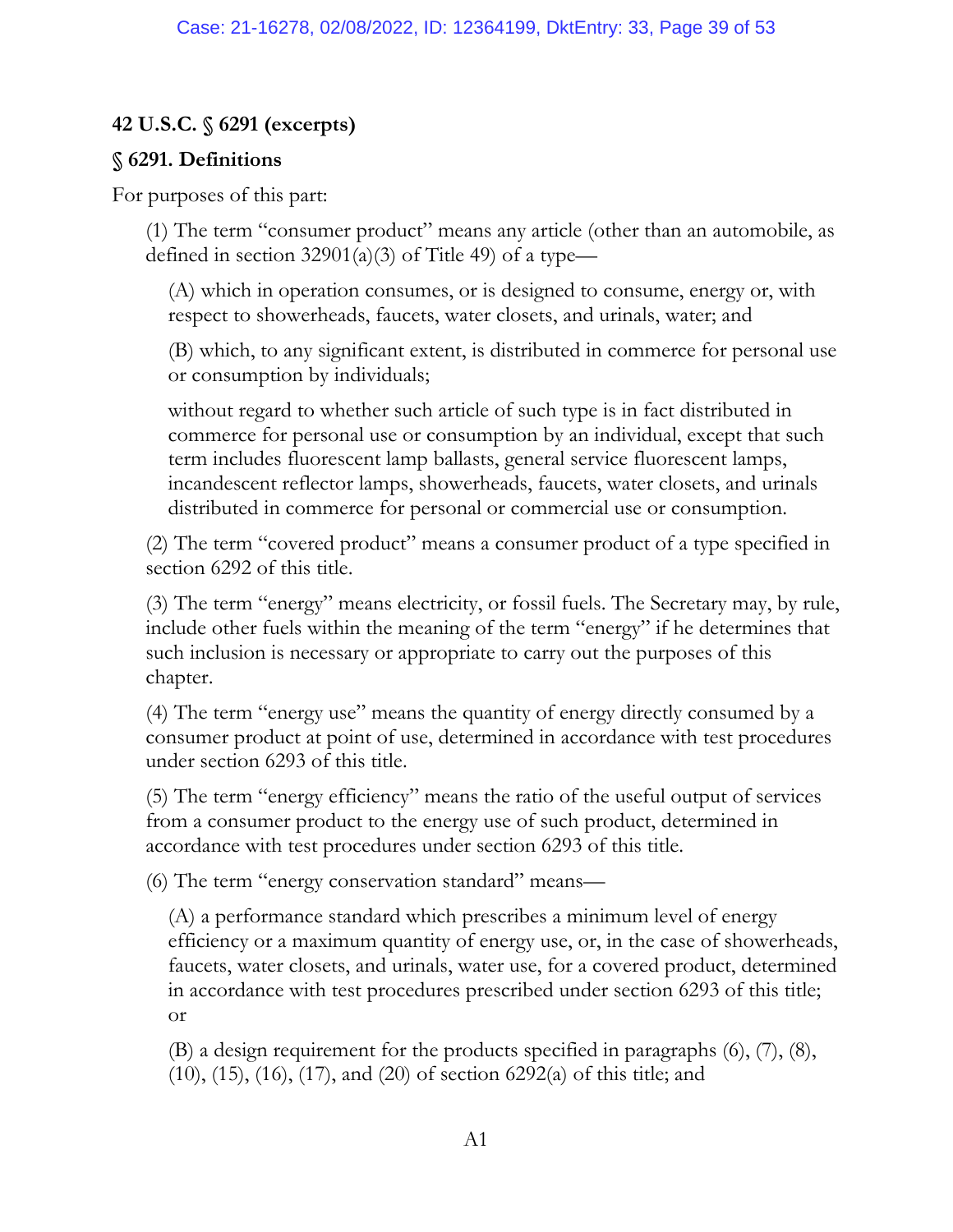# Case: 21-16278, 02/08/2022, ID: 12364199, DktEntry: 33, Page 40 of 53

includes any other requirements which the Secretary may prescribe under section  $6295(r)$  of this title.

…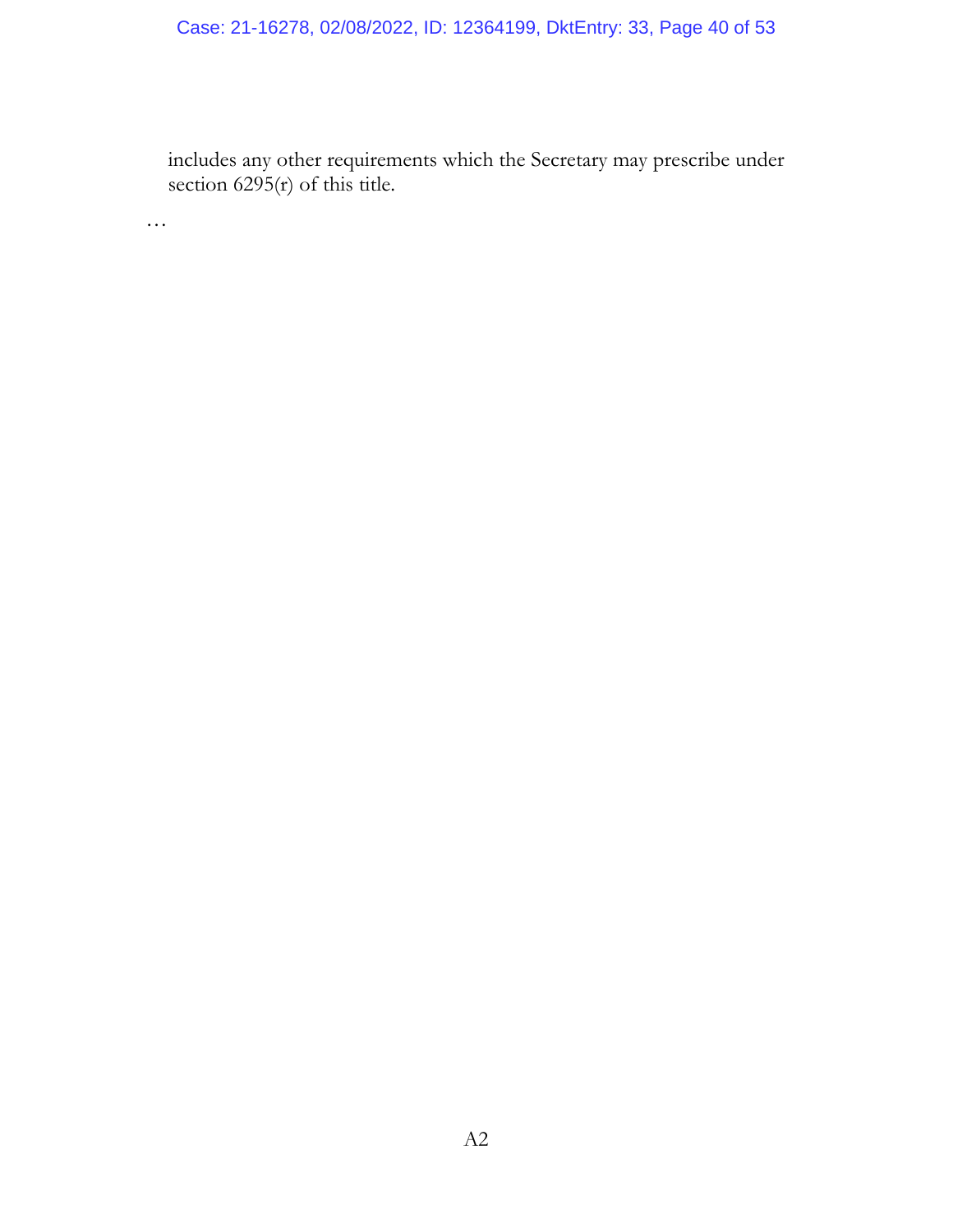### **42 U.S.C. § 6292**

### **§ 6292. Coverage**

### (a) In general

The following consumer products, excluding those consumer products designed solely for use in recreational vehicles and other mobile equipment, are covered products:

(1) Refrigerators, refrigerator-freezers, and freezers which can be operated by alternating current electricity, excluding—

(A) any type designed to be used without doors; and

(B) any type which does not include a compressor and condenser unit as an integral part of the cabinet assembly.

- (2) Room air conditioners.
- (3) Central air conditioners and central air conditioning heat pumps.
- (4) Water heaters.
- (5) Furnaces.
- (6) Dishwashers.
- (7) Clothes washers.
- (8) Clothes dryers.
- (9) Direct heating equipment.
- (10) Kitchen ranges and ovens.
- (11) Pool heaters.
- (12) Television sets.
- (13) Fluorescent lamp ballasts.

(14) General service fluorescent lamps, general service incandescent lamps, and incandescent reflector lamps.

(15) Showerheads, except safety shower showerheads.

- (16) Faucets.
- (17) Water closets.
- (18) Urinals.
- (19) Metal halide lamp fixtures.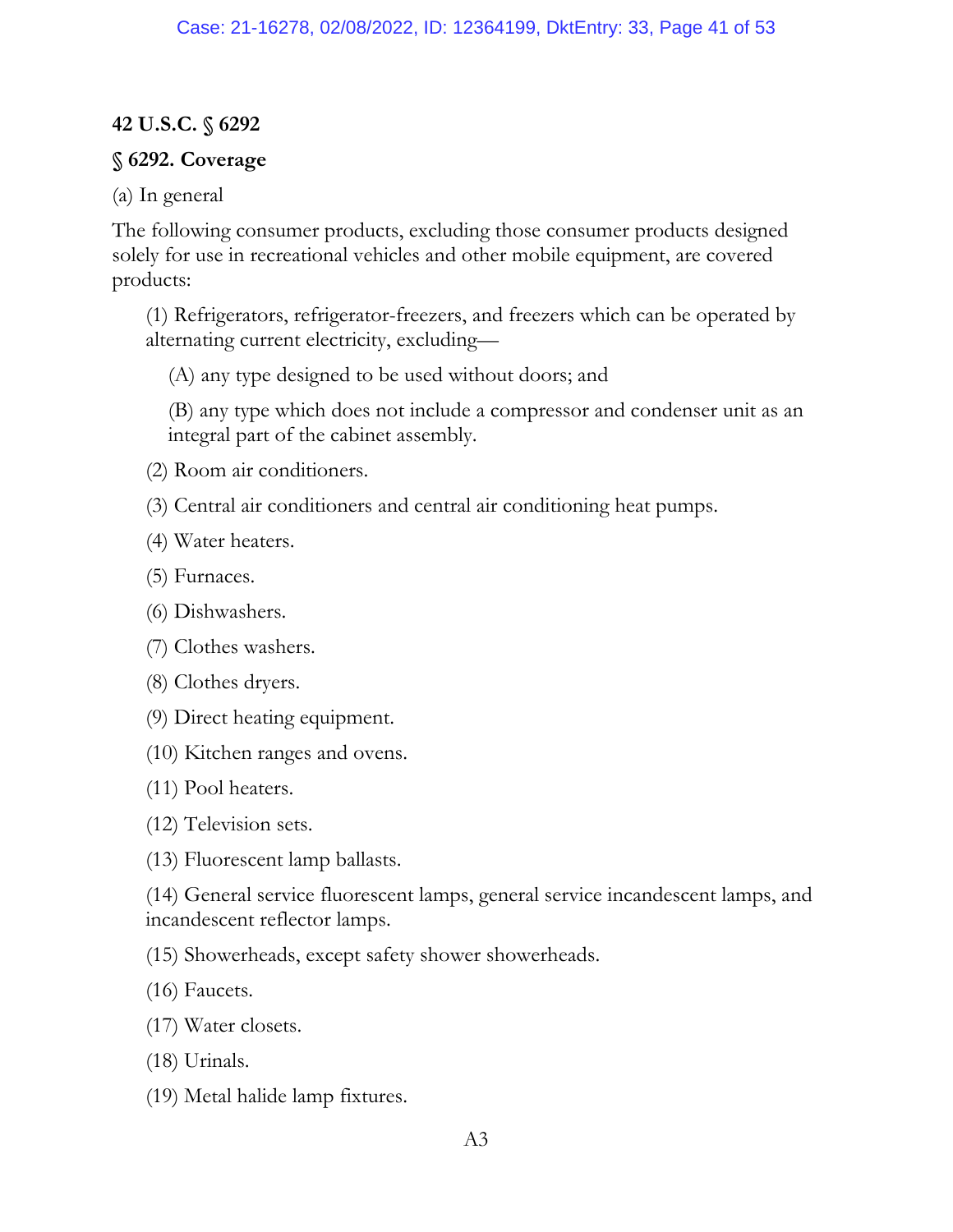(20) Any other type of consumer product which the Secretary classifies as a covered product under subsection (b).

(b) Special classification of consumer product

(1) The Secretary may classify a type of consumer product as a covered product if he determines that—

(A) classifying products of such type as covered products is necessary or appropriate to carry out the purposes of this chapter, and

(B) average annual per-household energy use by products of such type is likely to exceed 100 kilowatt-hours (or its Btu equivalent) per year.

(2) For purposes of this subsection:

(A) The term "average annual per-household energy use with respect to a type of product" means the estimated aggregate annual energy use (in kilowatt-hours or the Btu equivalent) of consumer products of such type which are used by households in the United States, divided by the number of such households which use products of such type.

(B) The Btu equivalent of one kilowatt-hour is 3,412 British thermal units.

(C) The term "household" shall be defined under rules of the Secretary.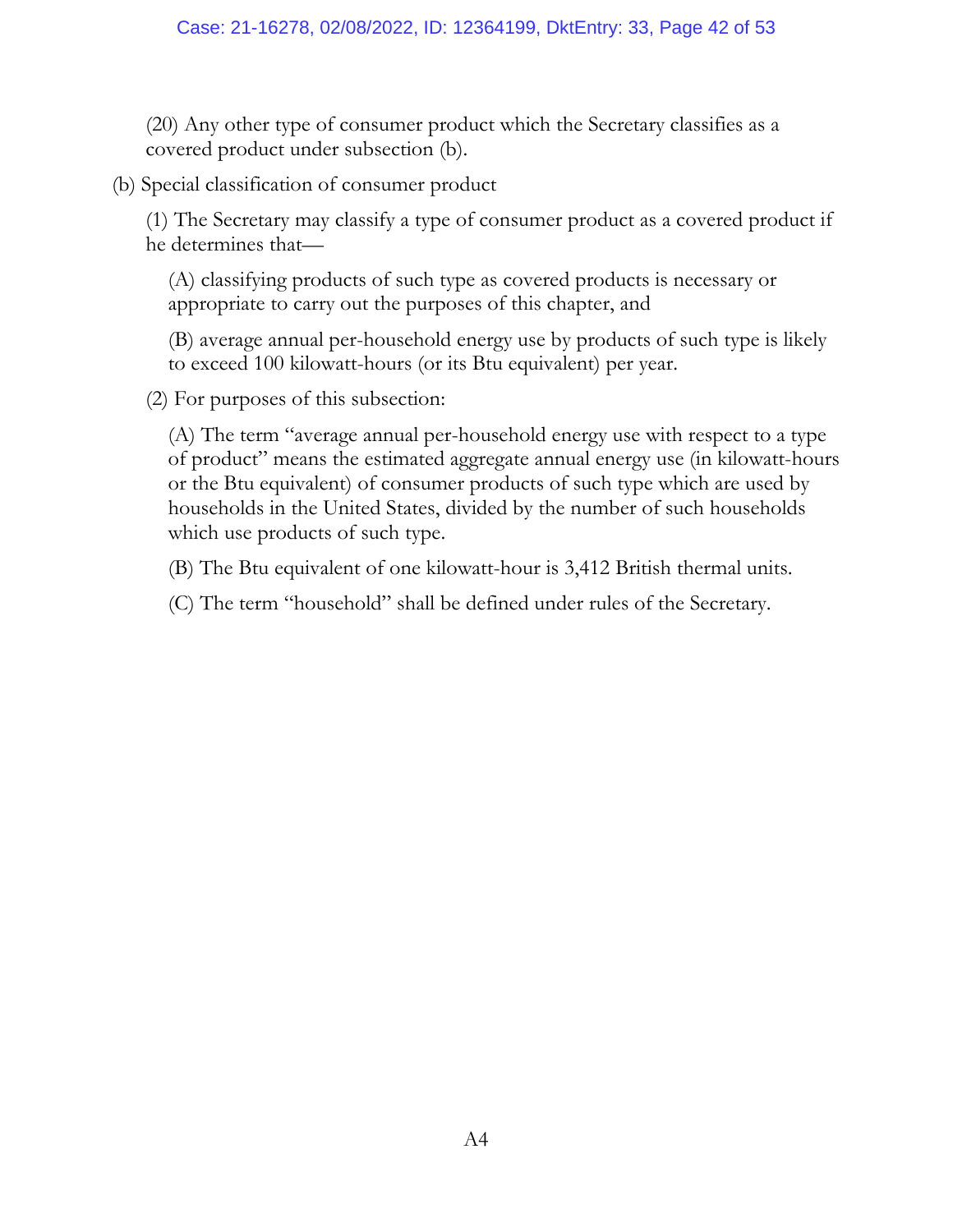# **42 U.S.C. § 6295 (excerpts)**

# **§ 6295. Energy conservation standards**

(a) Purposes

The purposes of this section are to—

(1) provide Federal energy conservation standards applicable to covered products; and

(2) authorize the Secretary to prescribe amended or new energy conservation standards for each type (or class) of covered product.

…

(*l*) Standards for other covered products

(1) The Secretary may prescribe an energy conservation standard for any type (or class) of covered products of a type specified in paragraph (20) of section 6292(a) of this title if the requirements of subsections (o) and (p) are met and the Secretary determines that—

(A) the average per household energy use within the United States by products of such type (or class) exceeded 150 kilowatt-hours (or its Btu equivalent) for any 12-month period ending before such determination;

(B) the aggregate household energy use within the United States by products of such type (or class) exceeded 4,200,000,000 kilowatt-hours (or its Btu equivalent) for any such 12-month period;

(C) substantial improvement in the energy efficiency of products of such type (or class) is technologically feasible; and

(D) the application of a labeling rule under section 6294 of this title to such type (or class) is not likely to be sufficient to induce manufacturers to produce, and consumers and other persons to purchase, covered products of such type (or class) which achieve the maximum energy efficiency which is technologically feasible and economically justified.

…

…

(r) Inclusion in standards of test procedures and other requirements

Any new or amended energy conservation standard prescribed under this section shall include, where applicable, test procedures prescribed in accordance with section 6293 of this title and may include any requirement which the Secretary determines is necessary to assure that each covered product to which such standard applies meets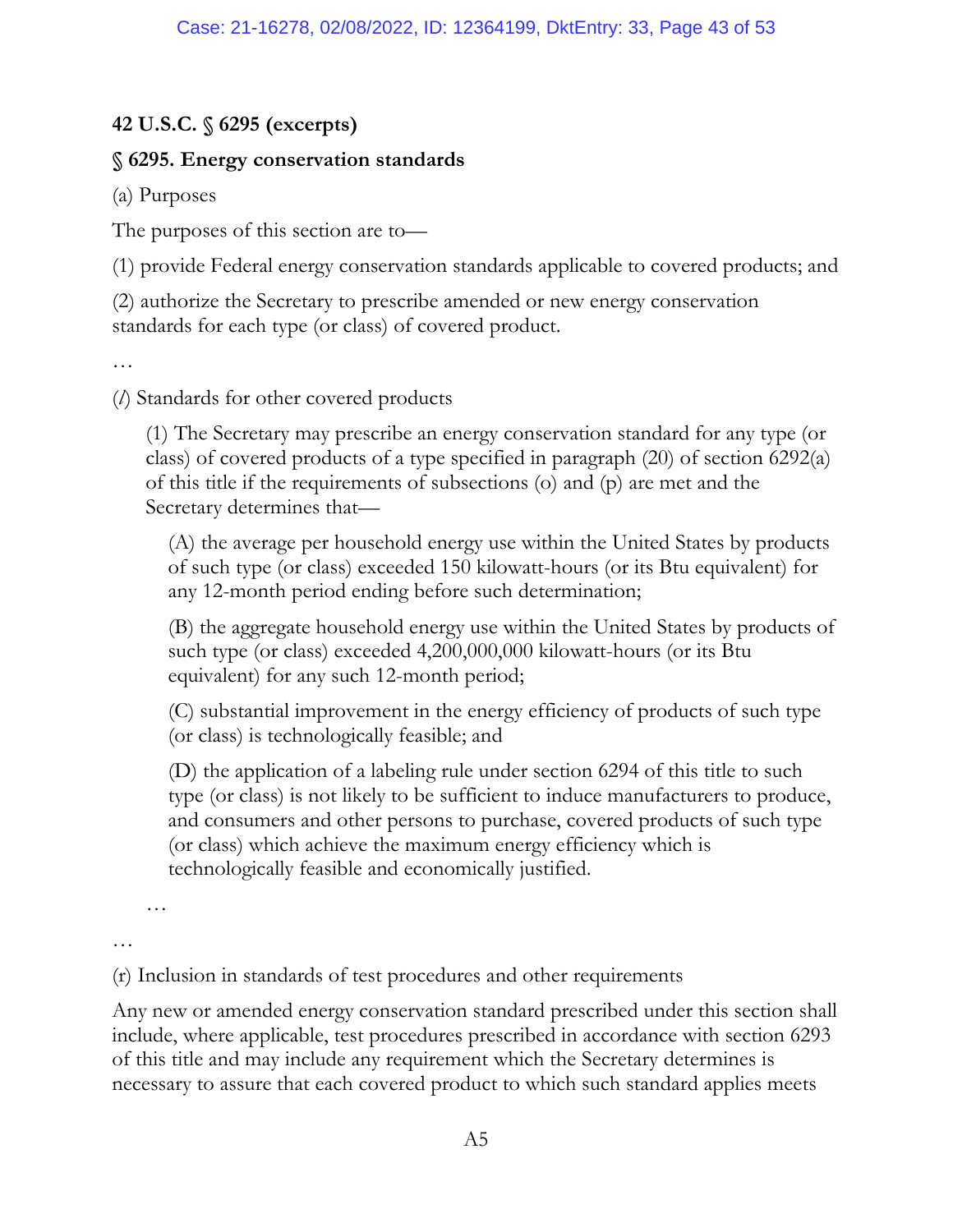the required minimum level of energy efficiency or maximum quantity of energy use specified in such standard.

…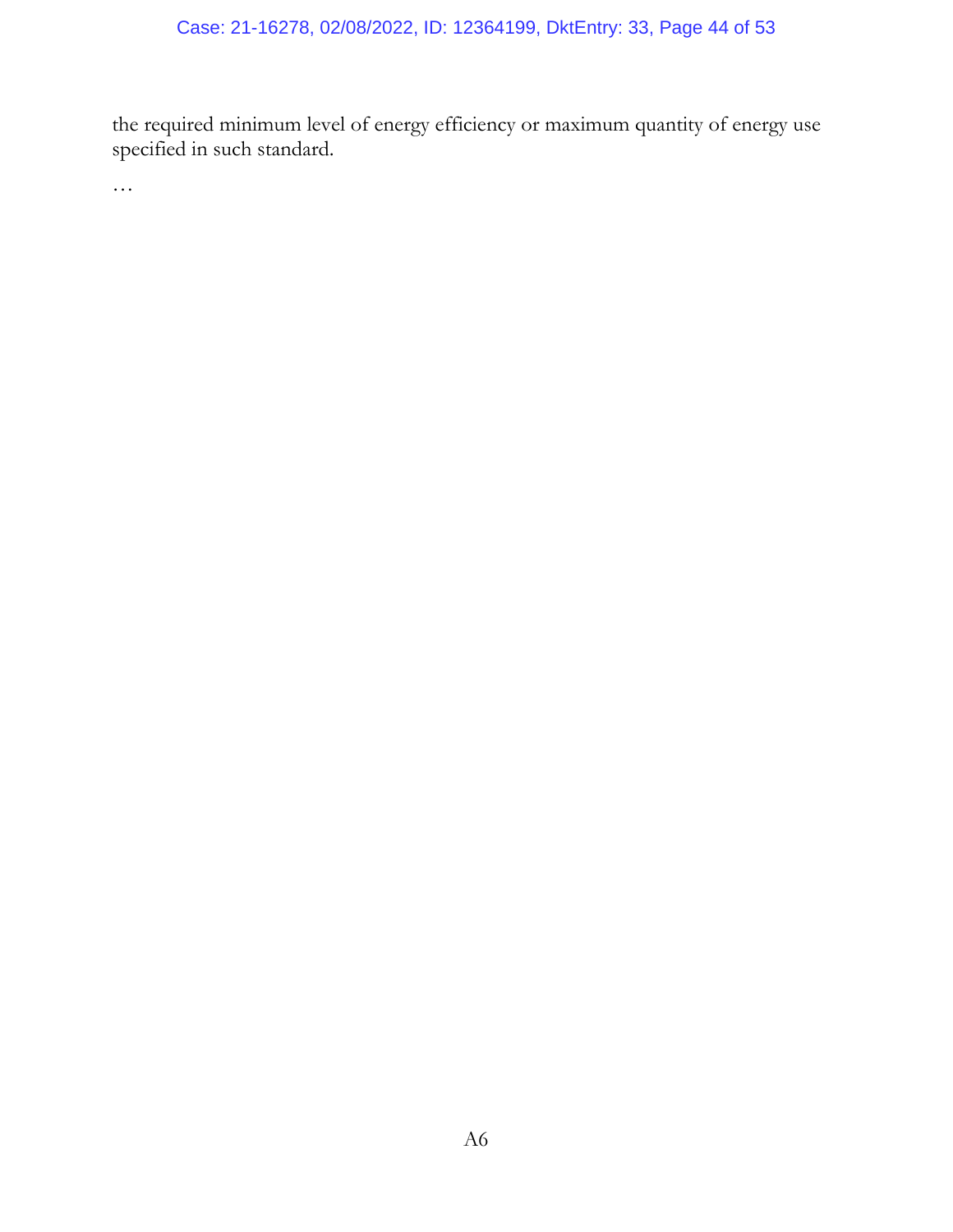# **42 U.S.C. § 6297**

# **§ 6297. Effect on other law**

(a) Preemption of testing and labeling requirements

(1) Effective on March 17, 1987, this part supersedes any State regulation insofar as such State regulation provides at any time for the disclosure of information with respect to any measure of energy consumption or water use of any covered product if—

(A) such State regulation requires testing or the use of any measure of energy consumption, water use, or energy descriptor in any manner other than that provided under section 6293 of this title; or

(B) such State regulation requires disclosure of information with respect to the energy use, energy efficiency, or water use of any covered product other than information required under section 6294 of this title.

(2) For purposes of this section, the following definitions apply:

(A) The term "State regulation" means a law, regulation, or other requirement of a State or its political subdivisions. With respect to showerheads, faucets, water closets, and urinals, such term shall also mean a law, regulation, or other requirement of a river basin commission that has jurisdiction within a State.

(B) The term "river basin commission" means—

(i) a commission established by interstate compact to apportion, store, regulate, or otherwise manage or coordinate the management of the waters of a river basin; and

(ii) a commission established under section 1962b(a) of this title.

(b) General rule of preemption for energy conservation standards before Federal standard becomes effective for product

Effective on March 17, 1987, and ending on the effective date of an energy conservation standard established under section 6295 of this title for any covered product, no State regulation, or revision thereof, concerning the energy efficiency, energy use, or water use of the covered product shall be effective with respect to such covered product, unless the State regulation or revision—

(1)(A) was prescribed or enacted before January 8, 1987, and is applicable to products before January 3, 1988, or in the case of any portion of any regulation which establishes requirements for fluorescent lamp ballasts, was prescribed or enacted before June 28, 1988, or in the case of any portion of any regulation which establishes requirements for fluorescent or incandescent lamps, flow rate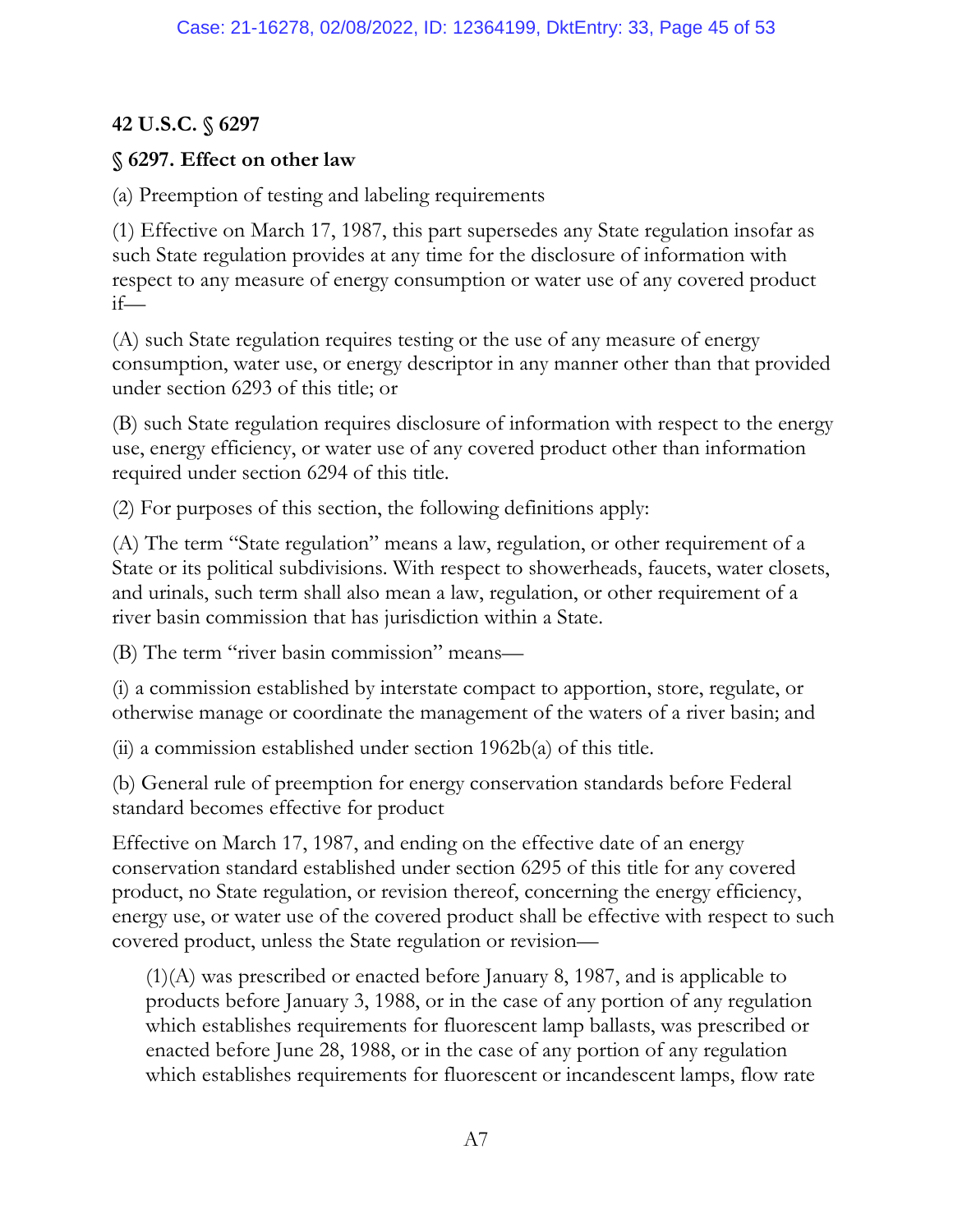requirements for showerheads or faucets, or water use requirements for water closets or urinals, was prescribed or enacted before October 24, 1992; or

(B) in the case of any portion of any regulation that establishes requirements for general service incandescent lamps, intermediate base incandescent lamps, or candelabra base lamps, was enacted or adopted by the State of California or Nevada before December 4, 2007, except that—

(i) the regulation adopted by the California Energy Commission with an effective date of January 1, 2008, shall only be effective until the effective date of the Federal standard for the applicable lamp category under subparagraphs  $(A)$ ,  $(B)$ , and  $(C)$  of section  $6295(i)(1)$  of this title; and

(ii) the States of California and Nevada may, at any time, modify or adopt a State standard for general service lamps to conform with Federal standards with effective dates no earlier than 12 months prior to the Federal effective dates prescribed under subparagraphs  $(A)$ ,  $(B)$ , and  $(C)$  of section 6295(i)(1) of this title, at which time any prior regulations adopted by the State of California or Nevada shall no longer be effective.

(iii) Repealed. Pub.L. 112-210, § 10(a)(9)(C), Dec. 18, 2012, 126 Stat. 1525

(2) is a State procurement regulation described in subsection (e);

(3) is a regulation described in subsection  $(f)(1)$  or is prescribed or enacted in a building code for new construction described in subsection (f)(2);

(4) is a regulation prohibiting the use in pool heaters of a constant burning pilot, or is a regulation (or portion thereof) regulating fluorescent lamp ballasts other than those to which paragraph (5) of section 6295(g) of this title is applicable, or is a regulation (or portion thereof) regulating fluorescent or incandescent lamps other than those to which section 6295(i) of this title is applicable, or is a regulation (or portion thereof) regulating showerheads or faucets other than those to which section 6295(j) of this title is applicable or regulating lavatory faucets (other than metering faucets) for installation in public places, or is a regulation (or portion thereof) regulating water closets or urinals other than those to which section 6295(k) of this title is applicable;

(5) is a regulation described in subsection  $(d)(5)(B)$  for which a waiver has been granted under subsection (d);

(6) is a regulation effective on or after January 1, 1992, concerning the energy efficiency or energy use of television sets; or

(7) is a regulation (or portion thereof) concerning the water efficiency or water use of low consumption flushometer valve water closets.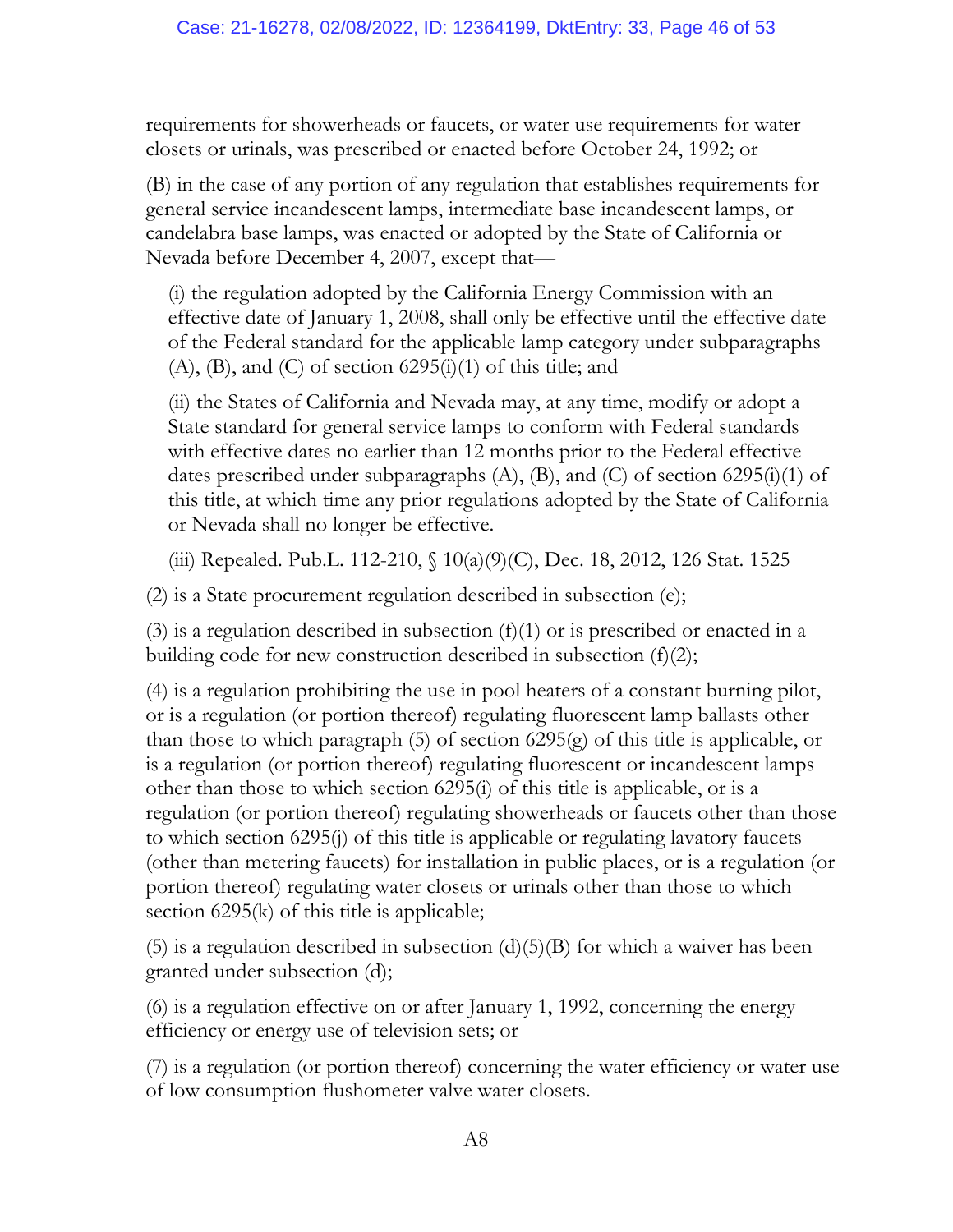### Case: 21-16278, 02/08/2022, ID: 12364199, DktEntry: 33, Page 47 of 53

(c) General rule of preemption for energy conservation standards when Federal standard becomes effective for product

Except as provided in section  $(6295(b)(3)(A)(ii)$  of this title, subparagraphs (B) and (C) of section 6295(j)(3) of this title, and subparagraphs (B) and (C) of section 6295(k)(3) of this title and effective on the effective date of an energy conservation standard established in or prescribed under section 6295 of this title for any covered product, no State regulation concerning the energy efficiency, energy use, or water use of such covered product shall be effective with respect to such product unless the regulation—

(1) is a regulation described in paragraph (2) or (4) of subsection (b), except that a State regulation (or portion thereof) regulating fluorescent lamp ballasts other than those to which paragraph (5) of section 6295(g) of this title is applicable shall be effective only until the effective date of a standard that is prescribed by the Secretary under paragraph (7) of such section and is applicable to such ballasts, except that a State regulation (or portion thereof) regulating fluorescent or incandescent lamps other than those for which section 6295(i) of this title is applicable shall be effective only until the effective date of a standard that is prescribed by the Secretary and is applicable to such lamps;

(2) is a regulation which has been granted a waiver under subsection (d);

(3) is in a building code for new construction described in subsection  $(f)(3)$ ;

(4) is a regulation concerning the water use of lavatory faucets adopted by the State of New York or the State of Georgia before October 24, 1992;

(5) is a regulation concerning the water use of lavatory or kitchen faucets adopted by the State of Rhode Island prior to October 24, 1992;

(6) is a regulation (or portion thereof) concerning the water efficiency or water use of gravity tank-type low consumption water closets for installation in public places, except that such a regulation shall be effective only until January 1, 1997; or

(7)(A) is a regulation concerning standards for commercial prerinse spray valves adopted by the California Energy Commission before January 1, 2005; or

(B) is an amendment to a regulation described in subparagraph (A) that was developed to align California regulations with changes in American Society for Testing and Materials Standard F2324;

(8)(A) is a regulation concerning standards for pedestrian modules adopted by the California Energy Commission before January 1, 2005; or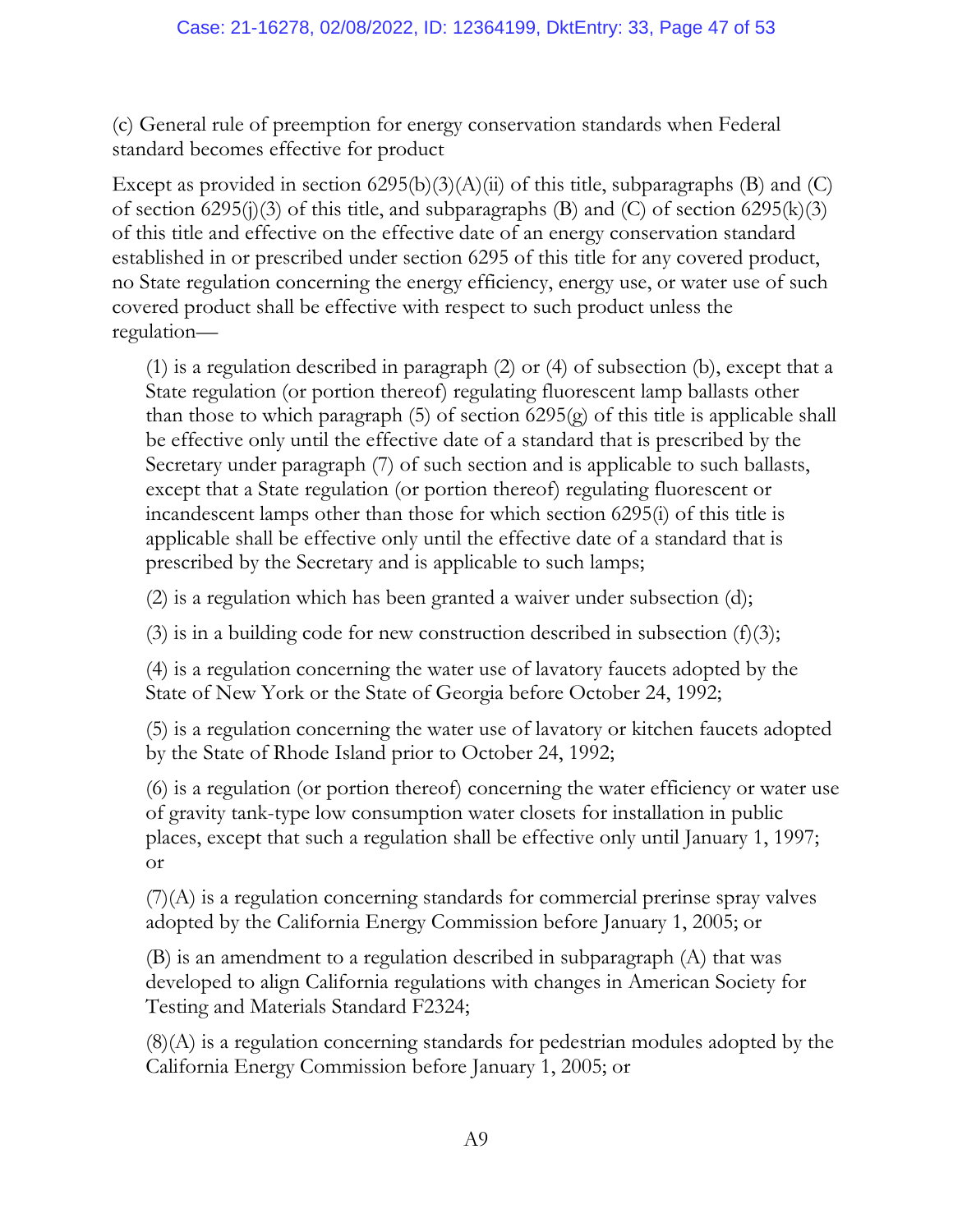(B) is an amendment to a regulation described in subparagraph (A) that was developed to align California regulations to changes in the Institute for Transportation Engineers standards, entitled "Performance Specification: Pedestrian Traffic Control Signal Indications"; and

(9) is a regulation concerning metal halide lamp fixtures adopted by the California Energy Commission on or before January 1, 2011, except that—

(A) if the Secretary fails to issue a final rule within 180 days after the deadlines for rulemakings in section 6295(hh) of this title, notwithstanding any other provision of this section, preemption shall not apply to a regulation concerning metal halide lamp fixtures adopted by the California Energy Commission—

(i) on or before July 1, 2015, if the Secretary fails to meet the deadline specified in section 6295(hh)(2) of this title; or

(ii) on or before July 1, 2022, if the Secretary fails to meet the deadline specified in section 6295(hh)(3) of this title.

(d) Waiver of Federal preemption

(1)(A) Any State or river basin commission with a State regulation which provides for any energy conservation standard or other requirement with respect to energy use, energy efficiency, or water use for any type (or class) of covered product for which there is a Federal energy conservation standard under section 6295 of this title may file a petition with the Secretary requesting a rule that such State regulation become effective with respect to such covered product.

(B) Subject to paragraphs (2) through (5), the Secretary shall, within the period described in paragraph (2) and after consideration of the petition and the comments of interested persons, prescribe such rule if the Secretary finds (and publishes such finding) that the State or river basin commission has established by a preponderance of the evidence that such State regulation is needed to meet unusual and compelling State or local energy or water interests.

(C) For purposes of this subsection, the term "unusual and compelling State or local energy or water interests" means interests which—

(i) are substantially different in nature or magnitude than those prevailing in the United States generally; and

(ii) are such that the costs, benefits, burdens, and reliability of energy or water savings resulting from the State regulation make such regulation preferable or necessary when measured against the costs, benefits, burdens, and reliability of alternative approaches to energy or water savings or production, including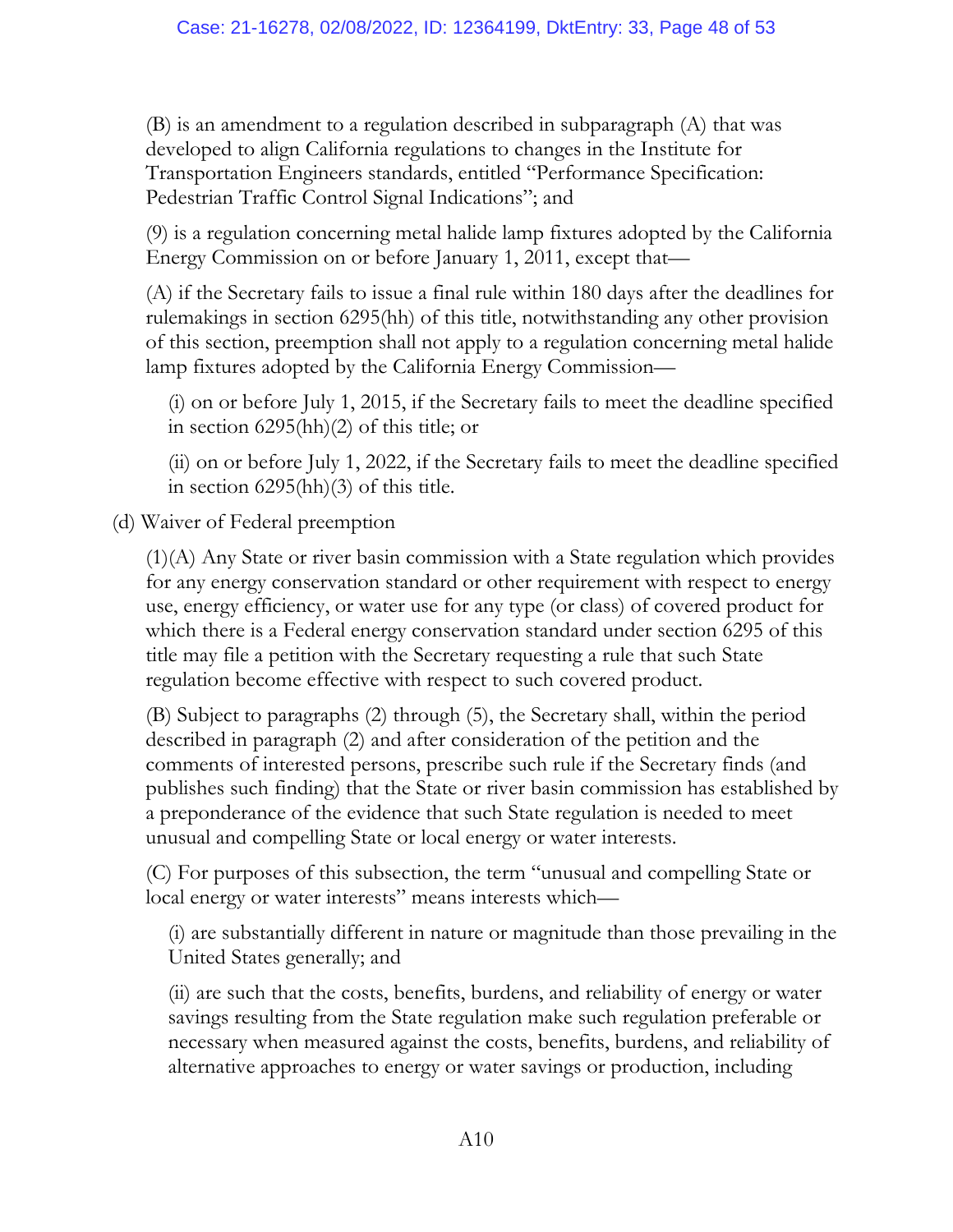reliance on reasonably predictable market-induced improvements in efficiency of all products subject to the State regulation.

The factors described in clause (ii) shall be evaluated within the context of the State's energy plan and forecast, and, with respect to a State regulation for which a petition has been submitted to the Secretary which provides for any energy conservation standard or requirement with respect to water use of a covered product, within the context of the water supply and groundwater management plan, water quality program, and comprehensive plan (if any) of the State or river basin commission for improving, developing, or conserving a waterway affected by water supply development.

(2) The Secretary shall give notice of any petition filed under paragraph (1)(A) and afford interested persons a reasonable opportunity to make written comments, including rebuttal comments, thereon. The Secretary shall, within the 6-month period beginning on the date on which any such petition is filed, deny such petition or prescribe the requested rule, except that the Secretary may publish a notice in the Federal Register extending such period to a date certain but no longer than one year after the date on which the petition was filed. Such notice shall include the reasons for delay. In the case of any denial of a petition under this subsection, the Secretary shall publish in the Federal Register notice of, and the reasons for, such denial.

(3) The Secretary may not prescribe a rule under this subsection if the Secretary finds (and publishes such finding) that interested persons have established, by a preponderance of the evidence, that such State regulation will significantly burden manufacturing, marketing, distribution, sale, or servicing of the covered product on a national basis. In determining whether to make such finding, the Secretary shall evaluate all relevant factors, including—

(A) the extent to which the State regulation will increase manufacturing or distribution costs of manufacturers, distributors, and others;

(B) the extent to which the State regulation will disadvantage smaller manufacturers, distributors, or dealers or lessen competition in the sale of the covered product in the State;

(C) the extent to which the State regulation would cause a burden to manufacturers to redesign and produce the covered product type (or class), taking into consideration the extent to which the regulation would result in a reduction—

(i) in the current models, or in the projected availability of models, that could be shipped on the effective date of the regulation to the State and within the United States; or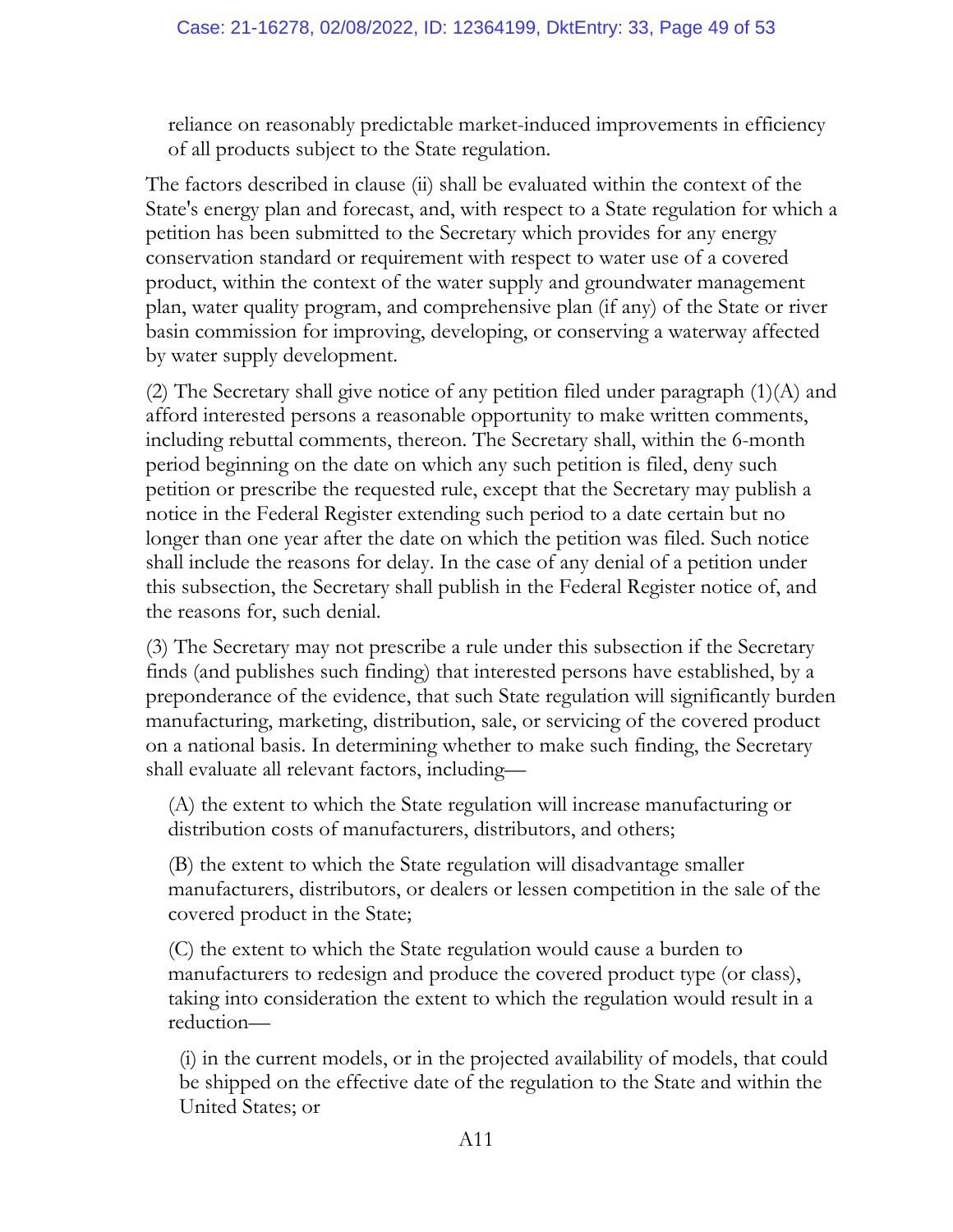(ii) in the current or projected sales volume of the covered product type (or class) in the State and the United States; and

(D) the extent to which the State regulation is likely to contribute significantly to a proliferation of State appliance efficiency requirements and the cumulative impact such requirements would have.

(4) The Secretary may not prescribe a rule under this subsection if the Secretary finds (and publishes such finding) that interested persons have established, by a preponderance of the evidence, that the State regulation is likely to result in the unavailability in the State of any covered product type (or class) of performance characteristics (including reliability), features, sizes, capacities, and volumes that are substantially the same as those generally available in the State at the time of the Secretary's finding, except that the failure of some classes (or types) to meet this criterion shall not affect the Secretary's determination of whether to prescribe a rule for other classes (or types).

(5) No final rule prescribed by the Secretary under this subsection may—

(A) permit any State regulation to become effective with respect to any covered product manufactured within three years after such rule is published in the Federal Register or within five years if the Secretary finds that such additional time is necessary due to the substantial burdens of retooling, redesign, or distribution needed to comply with the State regulation; or

(B) become effective with respect to a covered product manufactured before the earliest possible effective date specified in section 6295 of this title for the initial amendment of the energy conservation standard established in such section for the covered product; except that such rule may become effective before such date if the Secretary finds (and publishes such finding) that, in addition to the other requirements of this subsection the State has established, by a preponderance of the evidence, that—

(i) there exists within the State an energy emergency condition or, if the State regulation provides for an energy conservation standard or other requirement with respect to the water use of a covered product for which there is a Federal energy conservation standard under subsection (j) or (k) of section 6295 of this title, a water emergency condition, which—

(I) imperils the health, safety, and welfare of its residents because of the inability of the State or utilities within the State to provide adequate quantities of gas or electric energy or, in the case of a water emergency condition, water or wastewater treatment, to its residents at less than prohibitive costs; and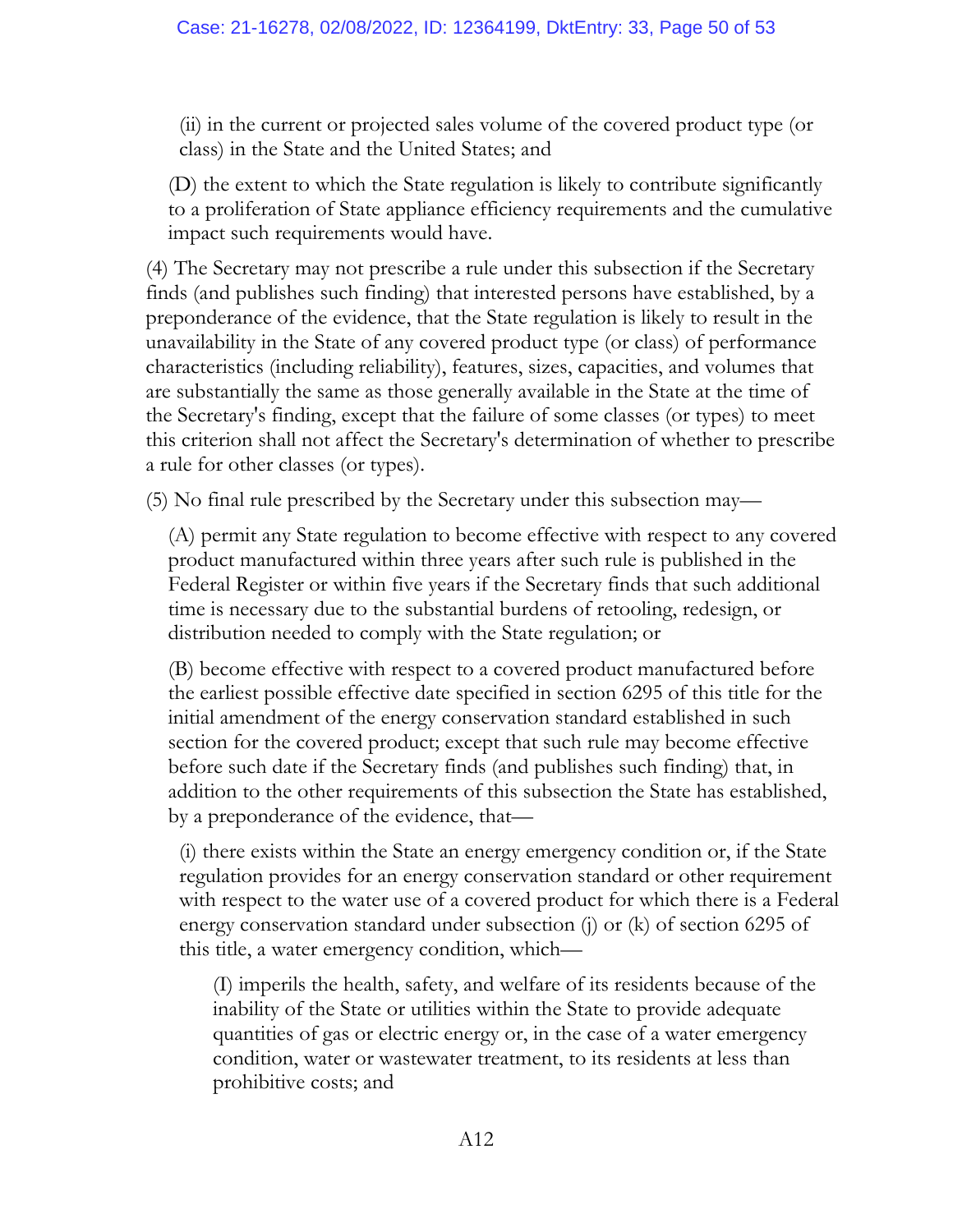(II) cannot be substantially alleviated by the importation of energy or, in the case of a water emergency condition, by the importation of water, or by the use of interconnection agreements; and

(ii) the State regulation is necessary to alleviate substantially such condition.

(6) In any case in which a State is issued a rule under paragraph (1) with respect to a covered product and subsequently a Federal energy conservation standard concerning such product is amended pursuant to section 6295 of this title, any person subject to such State regulation may file a petition with the Secretary requesting the Secretary to withdraw the rule issued under paragraph (1) with respect to such product in such State. The Secretary shall consider such petition in accordance with the requirements of paragraphs (1), (3), and (4), except that the burden shall be on the petitioner to show by a preponderance of the evidence that the rule received by the State under paragraph (1) should be withdrawn as a result of the amendment to the Federal standard. If the Secretary determines that the petitioner has shown that the rule issued by the State should be so withdrawn, the Secretary shall withdraw it.

(e) Exception for certain State procurement standards

Any State regulation which sets forth procurement standards for a State (or political subdivision thereof) shall not be superseded by the provisions of this part if such standards are more stringent than the corresponding Federal energy conservation standards.

(f) Exception for certain building code requirements

(1) A regulation or other requirement enacted or prescribed before January 8, 1987, that is contained in a State or local building code for new construction concerning the energy efficiency or energy use of a covered product is not superseded by this part until the effective date of the energy conservation standard established in or prescribed under section 6295 of this title for such covered product.

(2) A regulation or other requirement, or revision thereof, enacted or prescribed on or after January 8, 1987, that is contained in a State or local building code for new construction concerning the energy efficiency or energy use of a covered product is not superseded by this part until the effective date of the energy conservation standard established in or prescribed under section 6295 of this title for such covered product if the code does not require that the energy efficiency of such covered product exceed—

(A) the applicable minimum efficiency requirement in a national voluntary consensus standard; or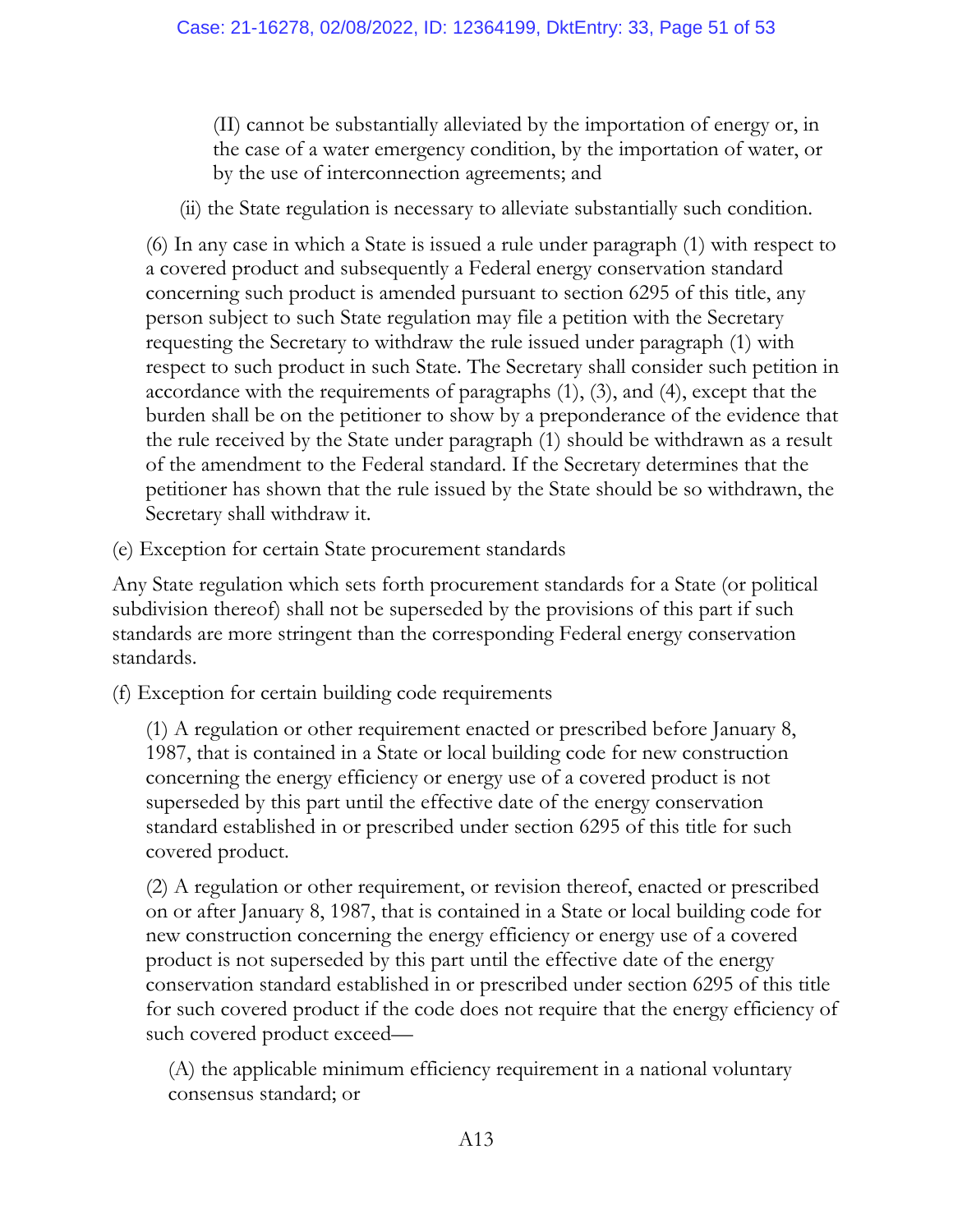(B) the minimum energy efficiency level in a regulation or other requirement of the State meeting the requirements of subsection  $(b)(1)$  or  $(b)(5)$ ,

whichever is higher.

(3) Effective on the effective date of an energy conservation standard for a covered product established in or prescribed under section 6295 of this title, a regulation or other requirement contained in a State or local building code for new construction concerning the energy efficiency or energy use of such covered product is not superseded by this part if the code complies with all of the following requirements:

(A) The code permits a builder to meet an energy consumption or conservation objective for a building by selecting items whose combined energy efficiencies meet the objective.

(B) The code does not require that the covered product have an energy efficiency exceeding the applicable energy conservation standard established in or prescribed under section 6295 of this title, except that the required efficiency may exceed such standard up to the level required by a regulation of that State for which the Secretary has issued a rule granting a waiver under subsection (d).

(C) The credit to the energy consumption or conservation objective allowed by the code for installing covered products having energy efficiencies exceeding such energy conservation standard established in or prescribed under section 6295 of this title or the efficiency level required in a State regulation referred to in subparagraph (B) is on a one-for-one equivalent energy use or equivalent cost basis.

(D) If the code uses one or more baseline building designs against which all submitted building designs are to be evaluated and such baseline building designs contain a covered product subject to an energy conservation standard established in or prescribed under section 6295 of this title, the baseline building designs are based on the efficiency level for such covered product which meets but does not exceed such standard or the efficiency level required by a regulation of that State for which the Secretary has issued a rule granting a waiver under subsection (d).

(E) If the code sets forth one or more optional combinations of items which meet the energy consumption or conservation objective, for every combination which includes a covered product the efficiency of which exceeds either standard or level referred to in subparagraph (D), there also shall be at least one combination which includes such covered product the efficiency of which does not exceed such standard or level by more than 5 percent, except that at least